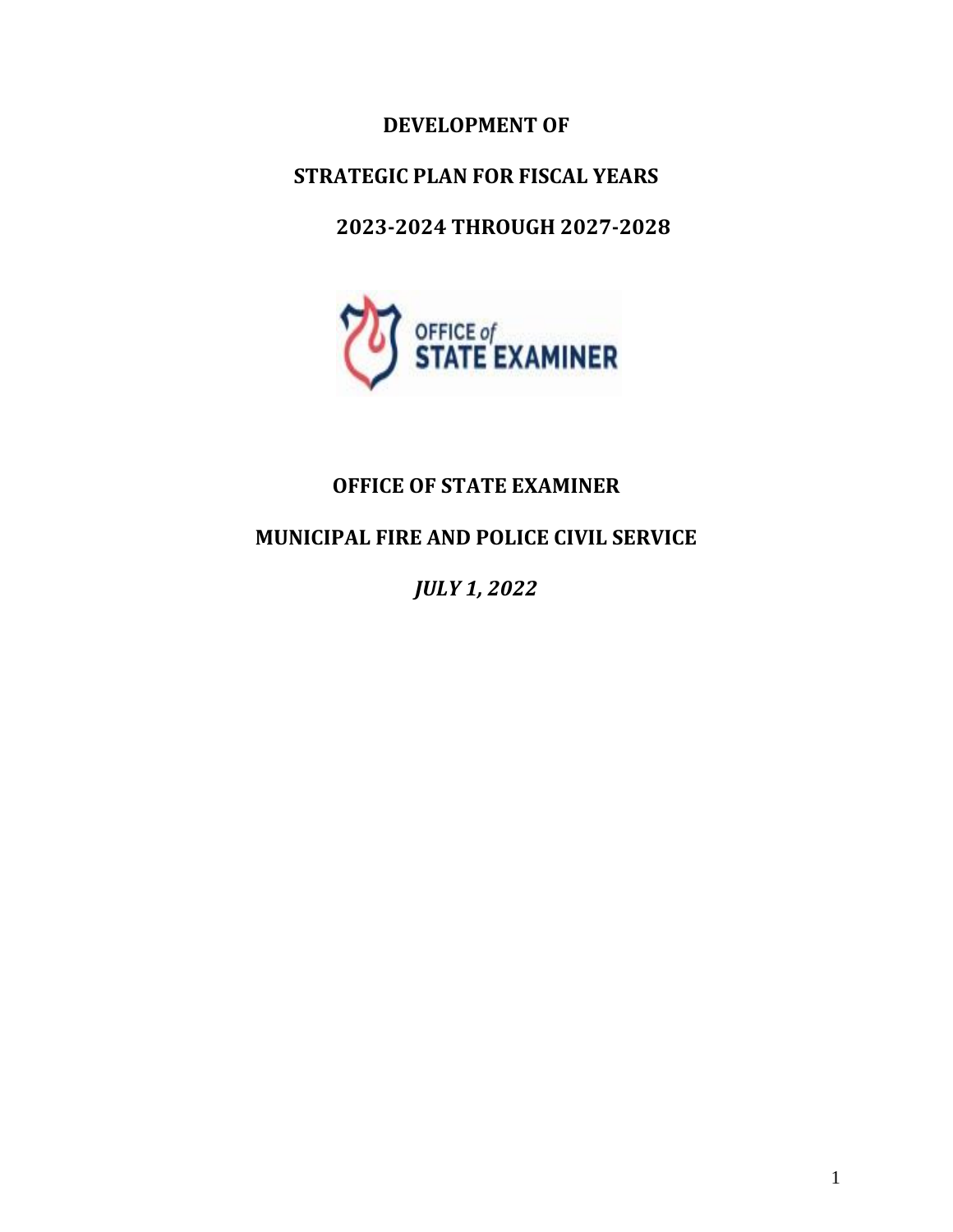| Development of Goals, Objectives, and Performance Indicators 8 |
|----------------------------------------------------------------|
|                                                                |
|                                                                |
|                                                                |
|                                                                |
|                                                                |
|                                                                |
|                                                                |

# **TABLE OF CONTENTS**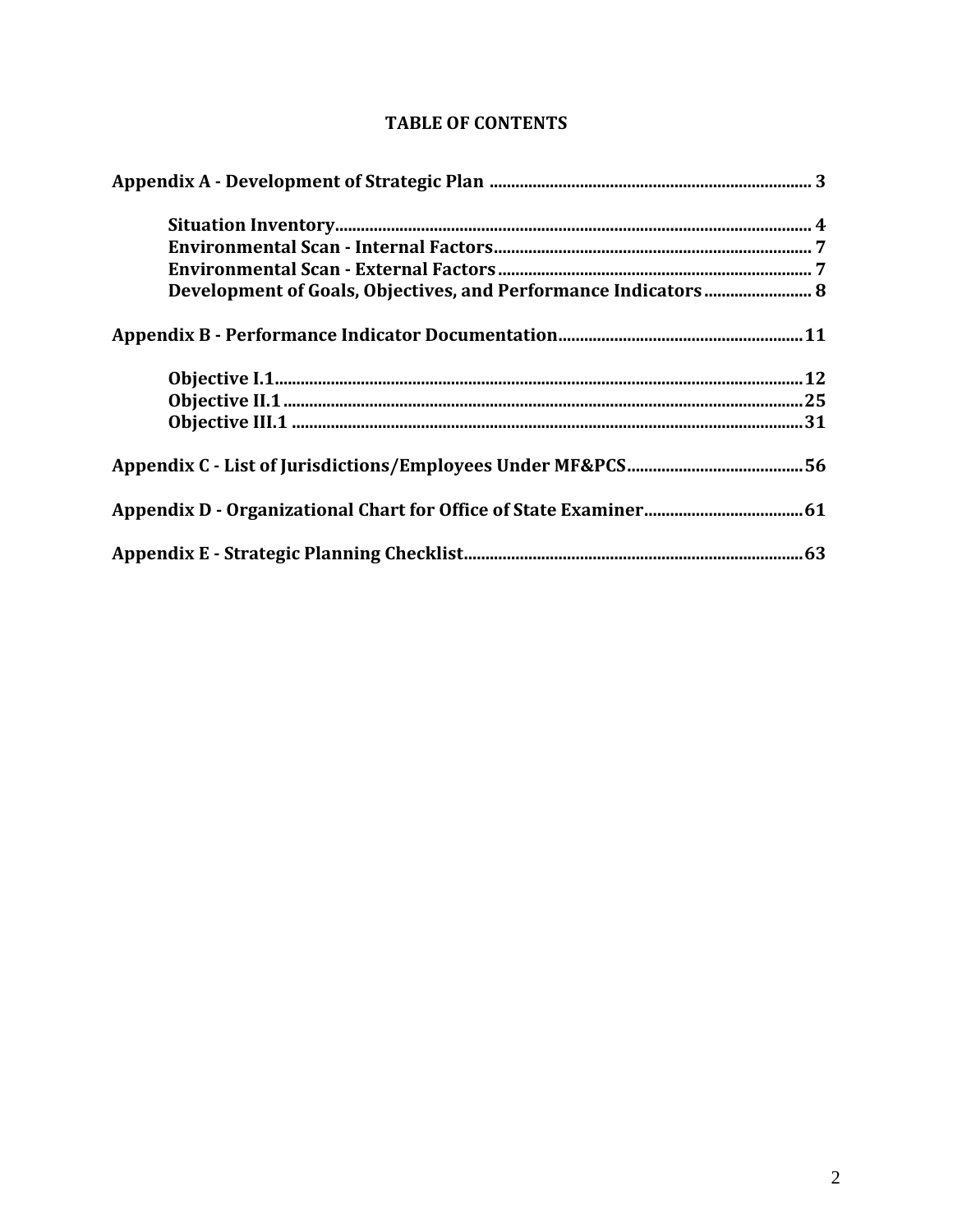# **APPENDIX A**

# **DEVELOPMENT OF STRATEGIC PLAN**



**STRATEGIC PLAN FISCAL YEARS 2023-2024 THROUGH 2027-2028**

**OFFICE OF STATE EXAMINER MUNICIPAL FIRE AND POLICE CIVIL SERVICE**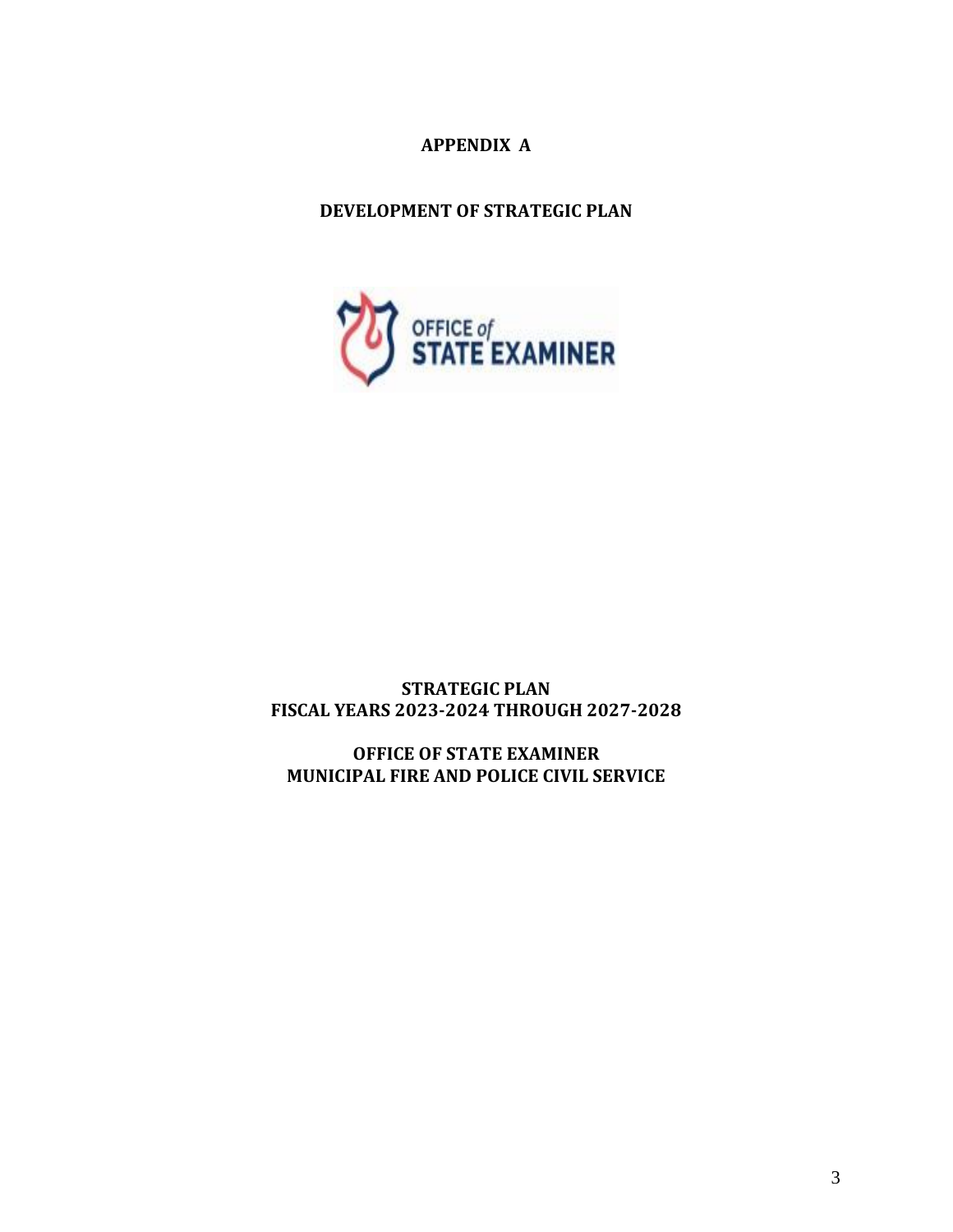# **DEVELOPMENT OF STRATEGIC PLAN FISCAL YEARS 2023-2024 THROUGH 2027-2028**

# **SITUATION INVENTORY**

# **Who are the principal clients and users of each program? What specific services or benefits are derived by the clients and users?**

# **CLIENTS/PRINCIPAL USERS**

The clients/principal users of the Office of State Examiner (OSE) are the members of the local Municipal Fire and Police Civil Service Boards and board secretaries; the classified employees within the system; the departmental chiefs, mayors, city and parish councils and police juries, fire boards of commissioners, and other government officials; candidates seeking employment in the classified service; and individuals seeking information about the operation of the system.

Members of each of the local Municipal Fire and Police Civil Service Boards are appointed by the governing authority of their respective municipality, parish or fire protection district. They depend upon the OSE in order to effectively carry out the duties imposed upon them by the state constitution and laws. The OSE works closely with the board members in determining how each position in the classified service is to be allocated, assists them in developing and maintaining classification plans, and provides advice on how to conduct meetings and hearings in accordance with state law. At the request of the local board, the OSE develops and administers tests of original entrance and promotion, then furnishes the results to the local board. The OSE also assists the civil service boards in determining if appointments and promotions are made in accordance with civil service law. The assistance and training provided to civil service board members is a continuous process, as board membership changes on a regular basis.

Classified employees of the Municipal Fire and Police Civil Service depend upon the OSE to ensure that the system functions in the manner in which it was created: to provide a structured, competitive merit system; continuous employment during changes of local government administration, a system of equal pay for equal work, a method through which an employee may seek relief if he feels he has been subjected to discrimination in employment practices or working conditions, as well as relief from unfair disciplinary or corrective actions. The classified employees depend upon the OSE to provide promotional tests that are fair and job related, and to also provide feedback on examination performance so that future study efforts might be guided accordingly. Classified employees also turn to the OSE when questions arise about the operation of the Municipal Fire and Police Civil Service system.

Departmental chiefs and governing authorities depend upon the OSE, through the use of validated employment examinations, to provide the local civil service boards with lists of candidates for entrance and promotion who have a reasonable expectation of success in the working test period. The local officials use the group analyses of exam performance provided by this office in analyzing the effectiveness of and guiding departmental training efforts. The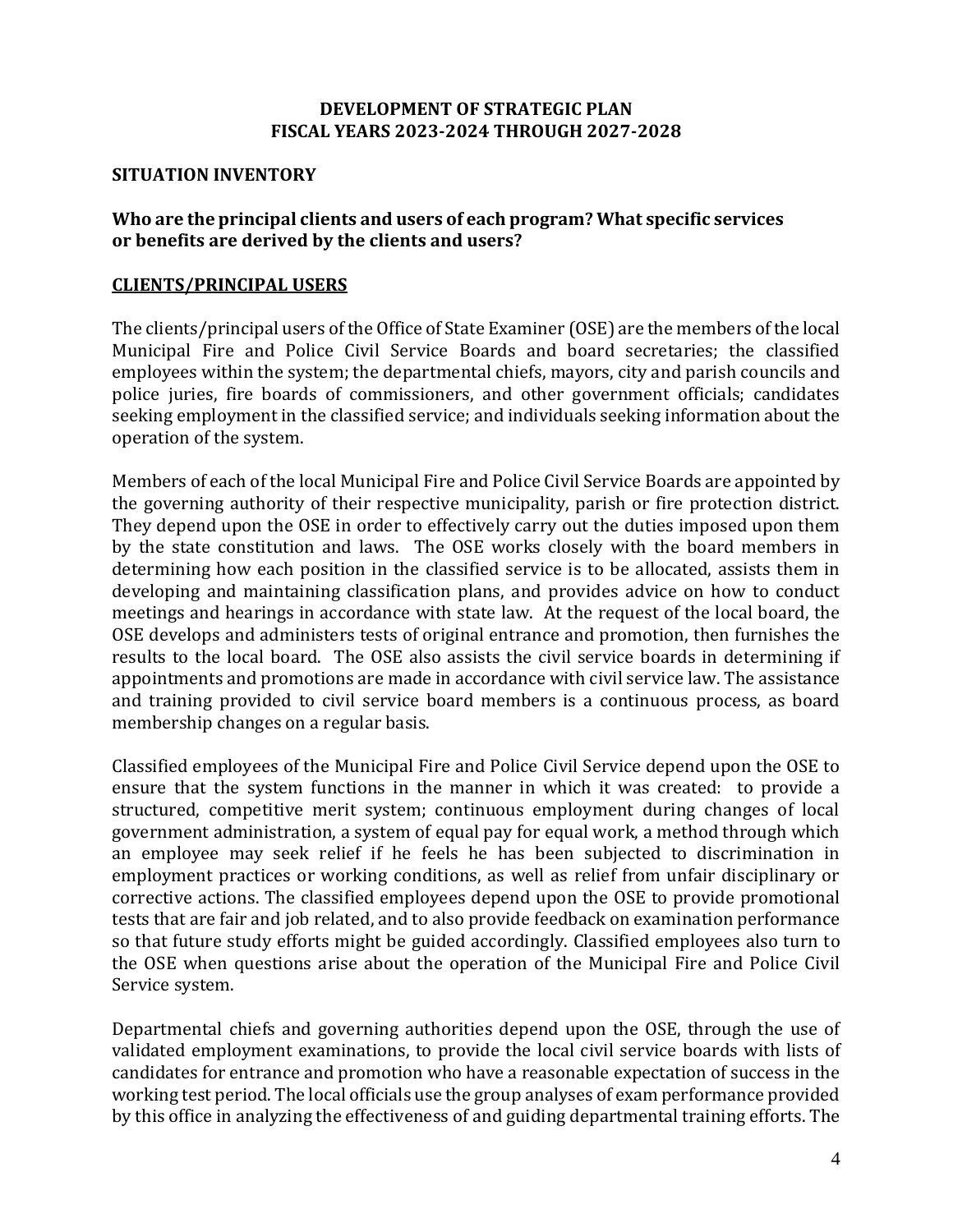OSE works closely with local officials in scheduling examinations so that public safety manpower staffing levels are not compromised during the examination process. The OSE also identifies and provides initial orientation and key support to new jurisdictions entering the system. The departmental chiefs and governing authorities also depend upon the OSE for advice and guidance on the procedures to be followed when disciplining or terminating employees.

Candidates seeking employment in the classified service depend upon the OSE to develop and utilize tests that are fair and job related, to provide information on locations where upcoming examinations to maintain a statewide eligibility list for entry-level firefighters and police officers.

# **What services are provided by the Office of State Examiner?**

- Testing for entrance and promotion in the respective jurisdictions. This includes testing with special accommodations.
- In-office testing provided on an as needed basis for emergency appointments.
- Provide testing for entry-level firefighters and entry-level police officers in different regions across the state.
- Provide on-line testing for entry-level firefighters and entry-level police officers.
- Maintenance of a statewide eligibility list for entry-level firefighters and entry-level police officers.
- Lists of eligibles furnished to local civil service boards.
- Lists of eligibles for Appointing Authorities for firefighters and police officers.
- Study guides and pre-examination booklets.
- Individual and group analyses.
- Conduct reviews with applicants to provide testing information and study help.
- 24-hour access phone number for information on firefighter, police officer, and communications officer (fire and police) tests.
- Development of classification plans and assistance to the local boards in allocating positions to the appropriate classifications.
- Review of roll calls furnished by local civil service boards for competitive and promotional examinations for eligibility of reported individuals according to established board rules.
- Assistance to local civil service boards, governing authorities and employees within the system on the operation of the Municipal Fire and Police Civil Service.
- Seminars and individual orientations for local boards, governing officials, and board secretaries.
- Review of appropriateness of all personnel actions.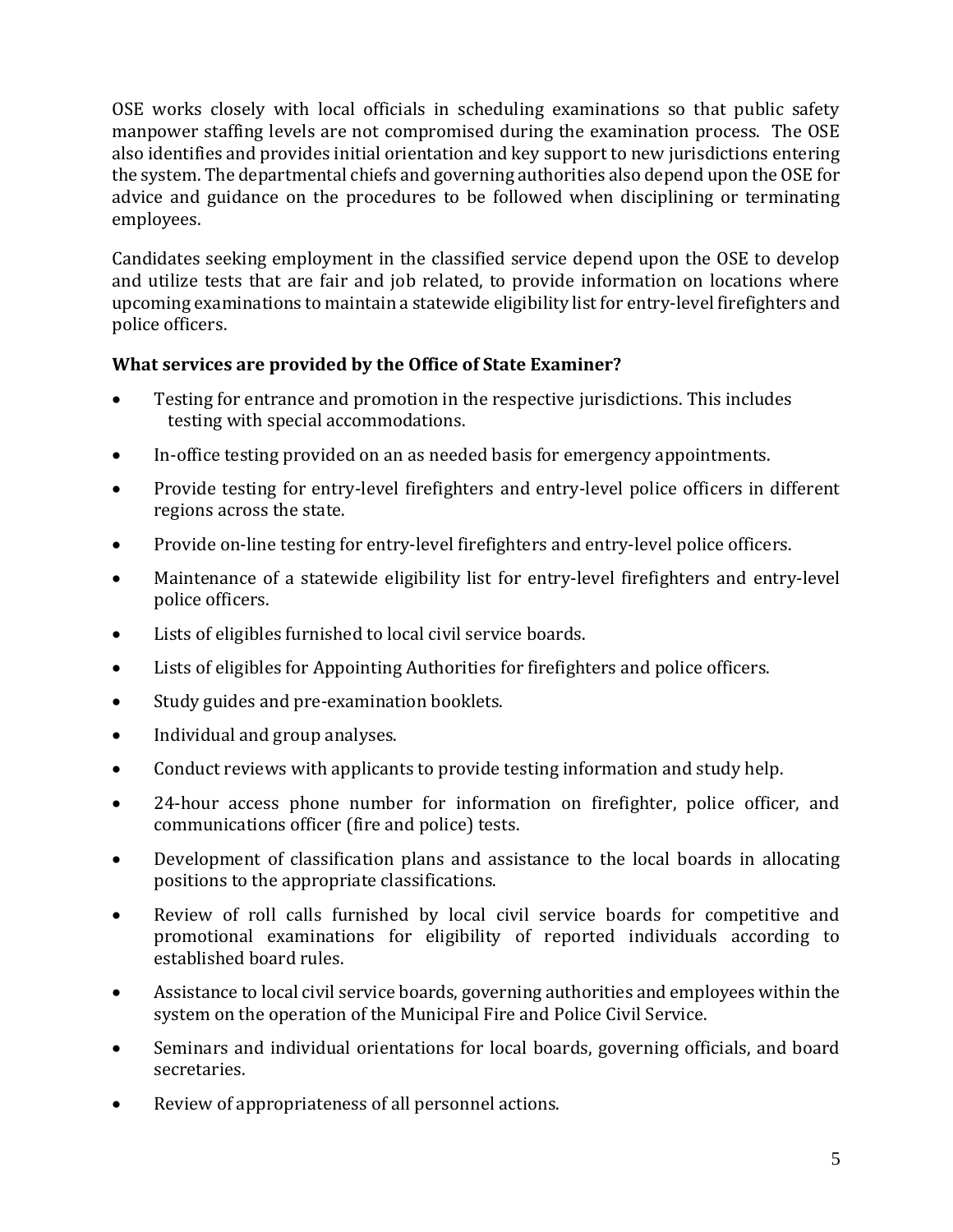- Maintenance of files on all employees within the system.
- Maintenance of web site with frequently requested information, testing and employment information, civil service laws and related laws.
- Track legislation pertaining to fire and police civil service during legislative sessions.
- Competitive and promotional application forms.
- Newsletters and general circulars of topics pertinent to those served by this office.

# **What is the authority of the Office of State Examiner in providing the services identified above?**

- Article X, Section 16 of the Louisiana Constitution of 1974, and other provisions of the Constitution of 1921, Article 14, Section 15.1 not specifically mentioned in R.S. 33:2471 et seq.
- Louisiana Revised Statutes 33:2471 through 2508.
- Louisiana Revised Statutes 33:2531 through 2571.
- Louisiana Revised Statute 33:2586.
- Louisiana Revised Statute 33:2589.1.
- Louisiana Revised Statute 33:2591.

Current Status of the Office of State Examiner, Municipal Fire and Police Civil Service

As of June 30, 2022, the Office of State Examiner serves 118 jurisdictions in an advisory capacity. There are 118 jurisdictions which have established a classified service for their full-time fire and/or police employees, and 27 jurisdictions in various stages of compliance with the Fire and Police Civil Service Law. As of April 18, 2022, the Municipal Fire and Police Civil Service System includes 9,139 classified employees. For a list of jurisdictions with the number of employees in each department, please refer to Appendix C.

The table of organization for the Office of State Examiner comprises 20 positions, each of whom are in the state classified service (see Appendix D for a current organizational chart).

# **How will duplication of effort be avoided?**

Roles and responsibilities of the Office of State Examiner are defined by legislation, i.e., R.S. 33:2479 and 33:2539, as well as Article 14 Section 15.1 of 1921 Constitution. Additionally, the OSE continues to make major strides to avoid duplication of effort within the agency through continued consolidation of functions, modernization of equipment, and streamlining of processes.

# **How long will data be preserved and maintained?**

All documents used in the development of strategic and operational plans, as well as the data used for the completion of quarterly performance progress reports through the Louisiana Performance Accountability System (LaPAS), are maintained and preserved according to the state's record retention laws (R.S. 44:36) for a period of at least three years from the date on which the record was made.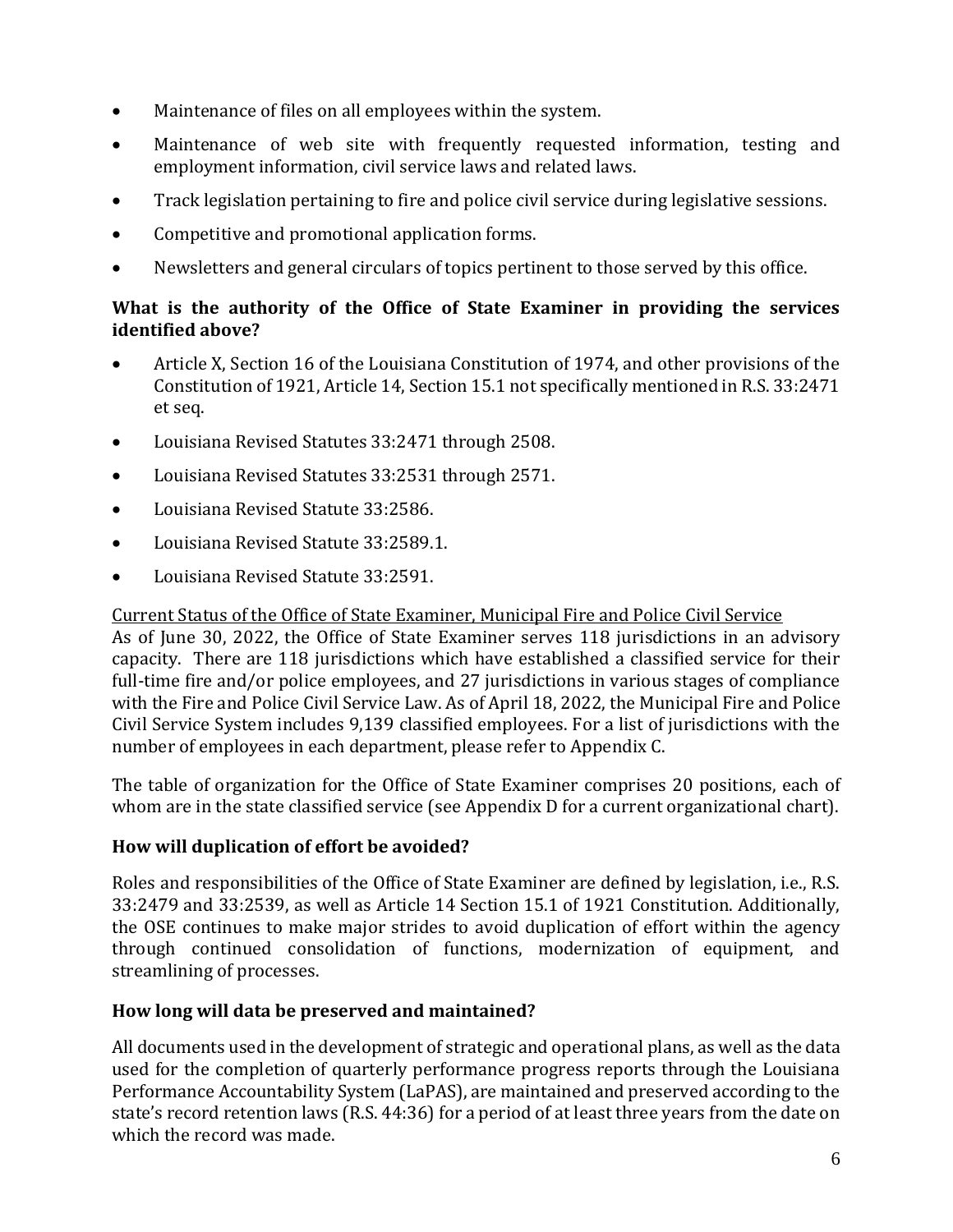# **ENVIRONMENTAL SCAN - INTERNAL FACTORS**

# **What are the current and projected internal factors that may have an impact on the operations of the Office of State Examiner over the next five years?**

# *Employee morale:*

The OSE recognizes that maintaining a positive work environment contributes to higher employee morale and job satisfaction, which also results in greater productivity. This requires taking simple measures to ensure employees have a safe and positive environment in which to work, as well as to being open to opportunities to make adjustments in work assignments in order to keep work interesting and fulfilling. We have been able to make adjustments in the agency's organizational structure in order to offer employees greater challenges while also improving services to stakeholders. We also demonstrate a commitment to training that provides necessary tools to accomplish job duties, maximizes efficiency, and increases employee retention.

# **ENVIRONMENTAL SCAN - EXTERNAL FACTORS**

# **What are the current and projected external factors or issues that may have an impact on the operations of the Office of State Examiner over the next five years?**

*The number of jurisdictions to which the Municipal Fire and Police Civil Service System applies continues to grow placing greater demands upon our limited resources*:

Jurisdictions are required by law to enter the Municipal Fire and Police Civil Service when one of two conditions is met: 1) when a municipality operates a paid fire and police department, and when the population reaches 7,000 or over as a result of the last decennial census; or 2) A volunteer department hires at least one regularly paid employee having as a primary responsibility one of the duties identified under Louisiana Revised Statutes 33:2541 (A).

The 2020 Federal Decennial Census has resulted in fluctuations in the populations of several municipalities, such that the system will become applicable to municipalities who were not previously required to establish civil service. Additionally, due to population growth in some areas, fire protection districts which had previously been volunteer departments, have since hired full time personnel and will be required to establish civil service. Many jurisdictions are not aware of the requirements or applicability of the system, and the OSE has an obligation to identify those entities to which the system applies and offer their governing authorities the guidance necessary for compliance with the provisions of this law.

# *The desire for reform of current civil service provisions***:**

There are many proponents for change in the system who make convincing arguments that the current legal requirement for promoting the eligible with the greatest total department seniority encourages mediocrity and decreases departmental effectiveness. This position is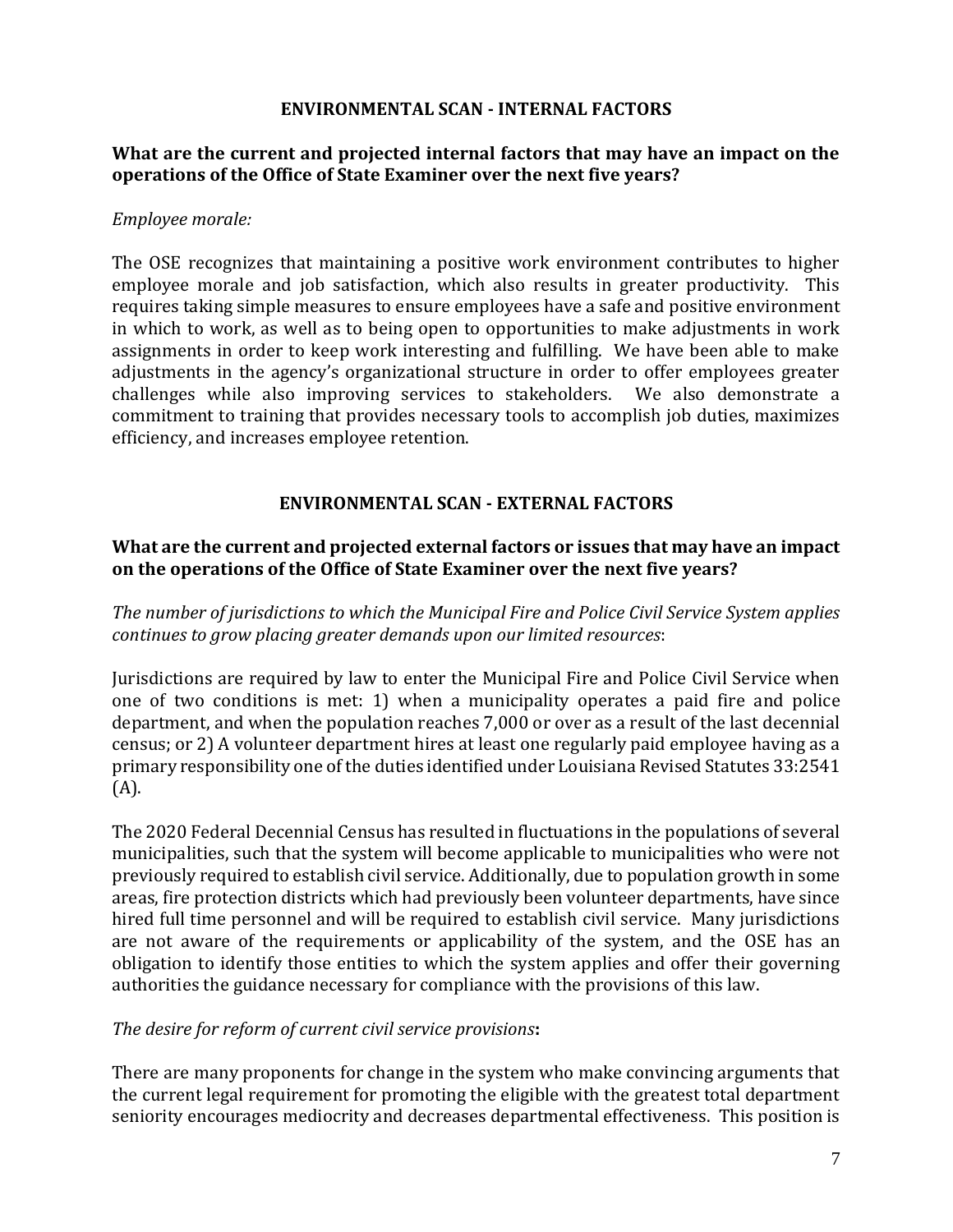held primarily by the department administrators and governing authorities. Employee groups, on the other hand, are nervous that changes to the promotional scheme will open the door to political patronage and roadblocks to career advancement for officers who are qualified, yet not in a favored group. The Municipal Fire and Police Civil Service Law was initially enacted in 1940 to eliminate such favoritism not based on merit factors. The argument has been hotly debated before legislative committees, with both sides offering differing views of what constitutes a merit system.

The essential element is that both parties desire efficiency and safety in the fire and police services. The challenge is finding personnel management tools which will move the system forward while remaining sensitive to the needs and concerns of career fire and police professionals.

The challenge facing the Office of State Examiner is that we must be prepared to move in whatever direction provided by the Legislature regarding civil service reform. Tests are validated for specific uses, and our tests are currently validated for use on a pass/fail basis as required by our existing law. Additional documentation is needed and different test formats might be appropriate if the system moves to promoting on the basis of test scores.

# **DEVELOPMENT OF GOALS, OBJECTIVES, AND PERFORMANCE INDICATORS**

# **BACKGROUND INFORMATION**

Having the benefit of experience from the prior strategic planning cycles, we have viewed the development of this strategic plan as an opportunity to once again evaluate our progress, to assess the needs of our client base, and to focus our efforts and resources. Our goals are derived from the language of the Municipal Fire and Police Civil Service Law, which provides for the duties of the Office of State Examiner, and therefore, defines the mission for the Office of State Examiner. We are aware of our accomplishments and feel that we offer a level of service which is both professional and effective. We continue to examine problems which occur and to make adjustments as may be necessary. The Office of State Examiner will increase its use of technology in order to make the Municipal Fire and Police Civil Service System, its laws, and our office more accessible and efficient.

# **GOAL I**

I. To advance the public safety and welfare of the citizens of Louisiana by developing and administering tests of fitness, validated in accordance with professional standards for employee selection, in order to determine the eligibility of applicants for employment and promotion in positions of the fire and police services.

Our legal authority for setting this goal may be found in Louisiana Revised Statutes 33:2479(G)(1),(3) and (5), and 33:2539(1),(3)and (5). Additionally, the agency conforms to the Equal Employment Opportunity's *Uniform Guidelines on Employee Selection Procedures*, which was adopted by four Federal agencies in 1978, and which is now the standard by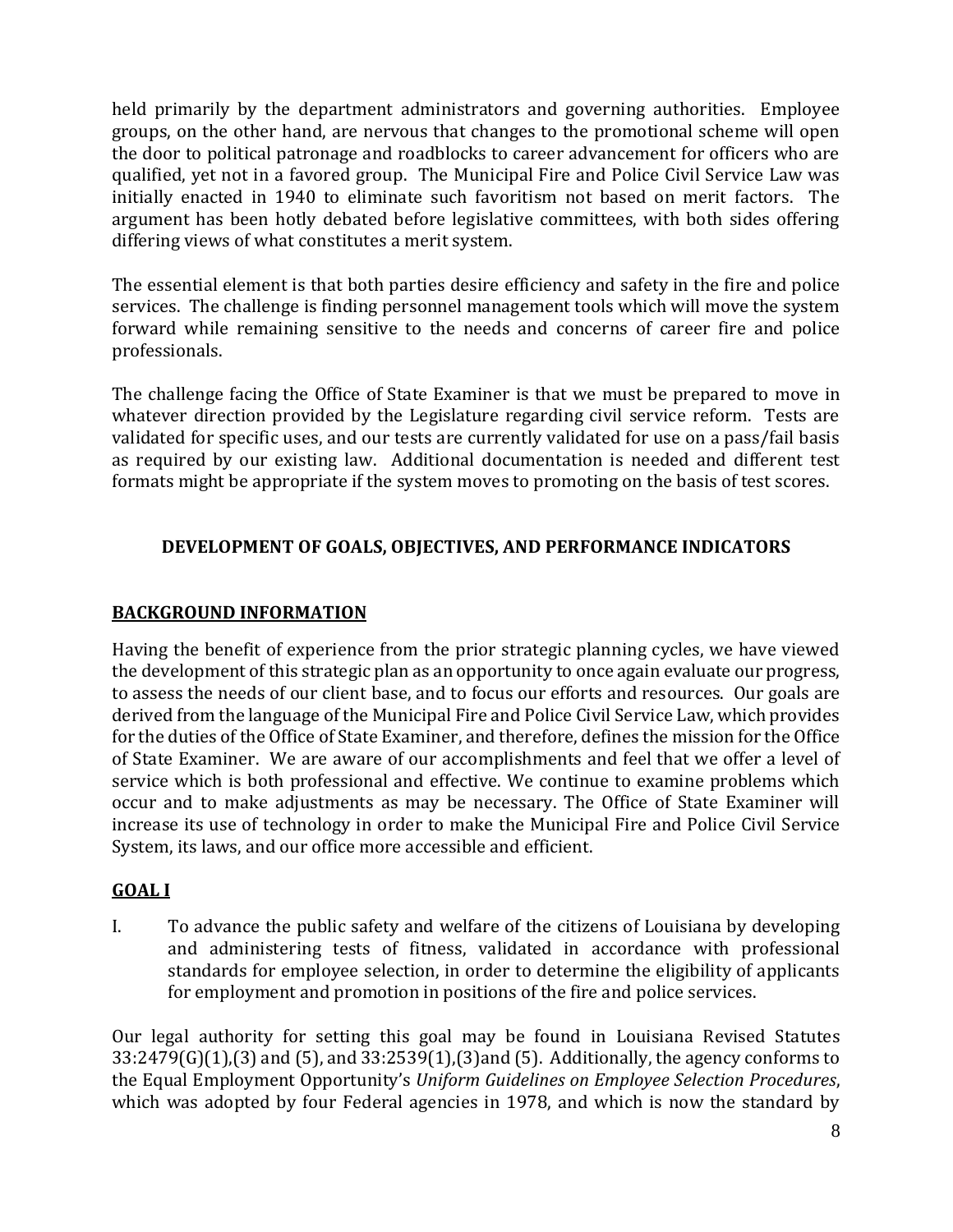which the U.S. Justice Department, the EEOC, and the courts would measure our efforts should our selection procedures be challenged. The *Guidelines* state that any component of the selection process that is used as a part of the selection process should be validated in accordance with the standards.

# Objective I.1

The OSE is charged by the state constitution and statutes with the responsibility for developing and administering employment tests for the purpose of identifying applicants who are qualified and have the skills necessary for jobs in the fire and police services within the state of Louisiana. In order for a test to be used for selection it must be validated and supported by adequate documentation and administered fairly and impartially. The validation of exams is done at all times with a goal of selecting qualified applicants while minimizing adverse impact on protected groups; therefore, the OSE adheres to the professional standards and principles established from employment selection, including the EEOC *Uniform Guidelines on Employee Selection Procedures*. The agency is committed to maintaining high standards and will continue to take advantage of advancing technologies and provide ongoing staff training in order to further improve efficiencies.

#### **GOAL II** I

II. To advance the public safety and welfare of the citizens of Louisiana by establishing and maintaining a Firefighter and Police Officer statewide eligibility list containing names of persons eligible for appointment to these classes by any municipality, parish, or fire protection district under the municipal fire and police civil service system.

Our legal authority for setting this goal may be found in Louisiana Revised Statutes 33:2479(G)(3); 33:2491(1); 33:2494(A)(2); 33:2539(3); 33:2492; and 33:2552.

# Objective II.1

The OSE develops and administers employment tests for the purpose of identifying applicants who are qualified and have the skills necessary for jobs in the fire and police services within the state of Louisiana. The validation of exams is done at all times with a goal of selecting qualified applicants while minimizing adverse impact on protected groups; therefore, the OSE adheres to the professional standards and principles established for employment selection, including the EEOC Uniform Guidelines on Employee Selection Procedures. Each test prepared and administered by the OSE is based on a thorough and extensive job analysis. For entry level Firefighter and entry level Police Officer, the OSE provides testing in different regions of the state as well as an on-line option. From these entry level exams, the OSE maintains a statewide eligibility lists of all active scores for which the appointing authorities can recruit and hire.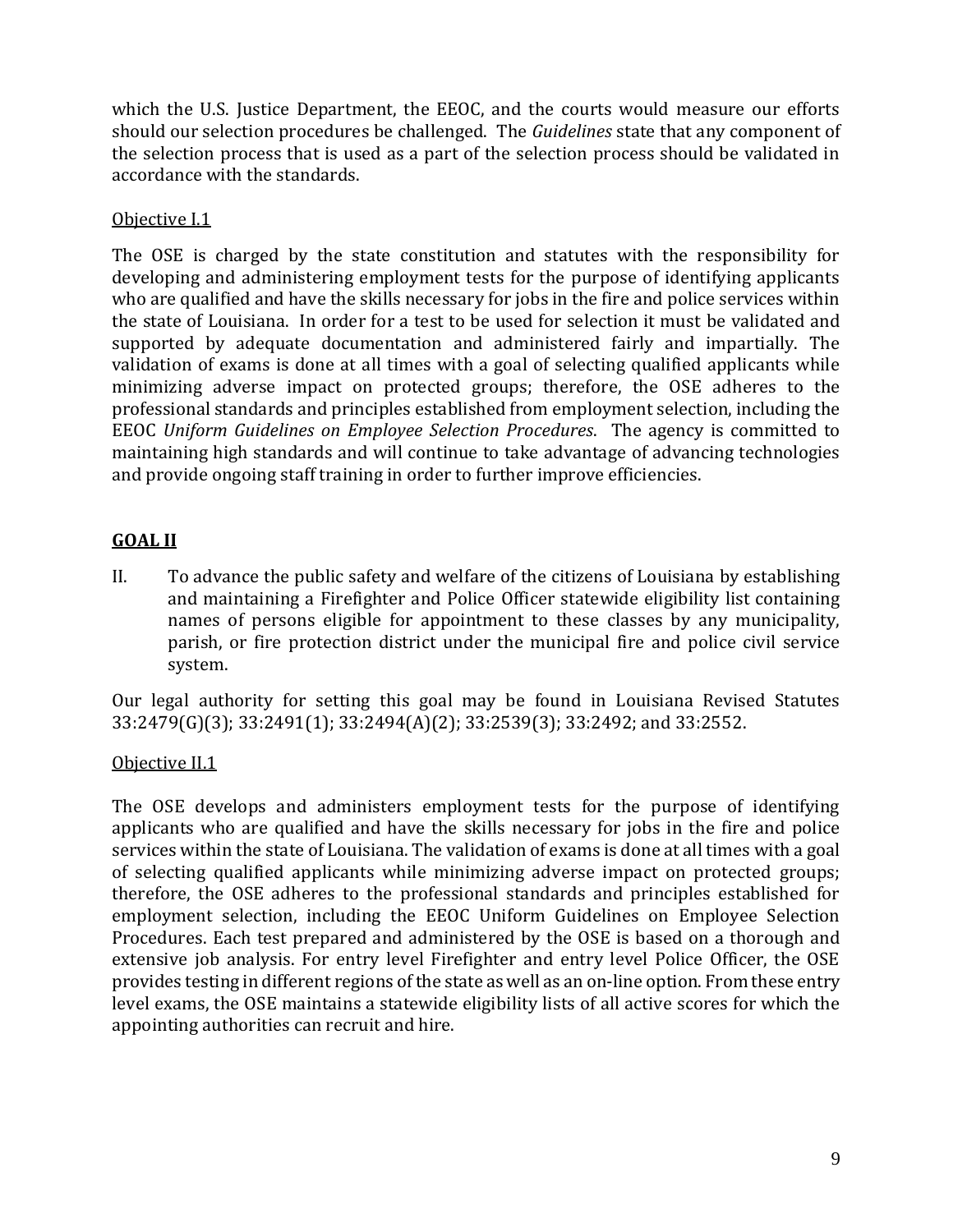#### **GOAL III** I

III. To advance the public safety and welfare of the citizens of Louisiana by providing operational guidance to fire and police civil service boards, governing and appointing authorities, department chiefs and other public officers, and the employees of the classified fire and police services regarding the legal requirements of the Municipal Fire and Police Civil Service System and the administration and management of personnel within the classified service.

Our legal authority for setting this goal may be found in Louisiana Revised Statutes 33:2479(G)(1),(2),(4),(5),(6); 33:2539(1),(2),(4),(5),(6); 33:2483; and 33:2543.

# Objective III.1

The Municipal Fire and Police Civil Service System is currently comprised of 118 jurisdictions, each of which have established a fire and police civil service board. Research reveals that approximately 30 additional jurisdictions may be operating full-time paid fire or police departments and may also will be required to be included in the system. Civil service boards are made up of local citizens who serve three-year terms without compensation. Generally, these members have no previous experience in civil service or employment law; therefore, assistance by the Office of State Examiner makes the operation of the system possible. Constitutionally and statutorily mandated services provided by the Office of State Examiner include: the development of classification plans based on local job analyses; review of all personnel movements within the system; review of requests by civil service board for examinations; review of lists of candidates approved by local civil service boards for compliance with the law; and training materials including manuals and videos.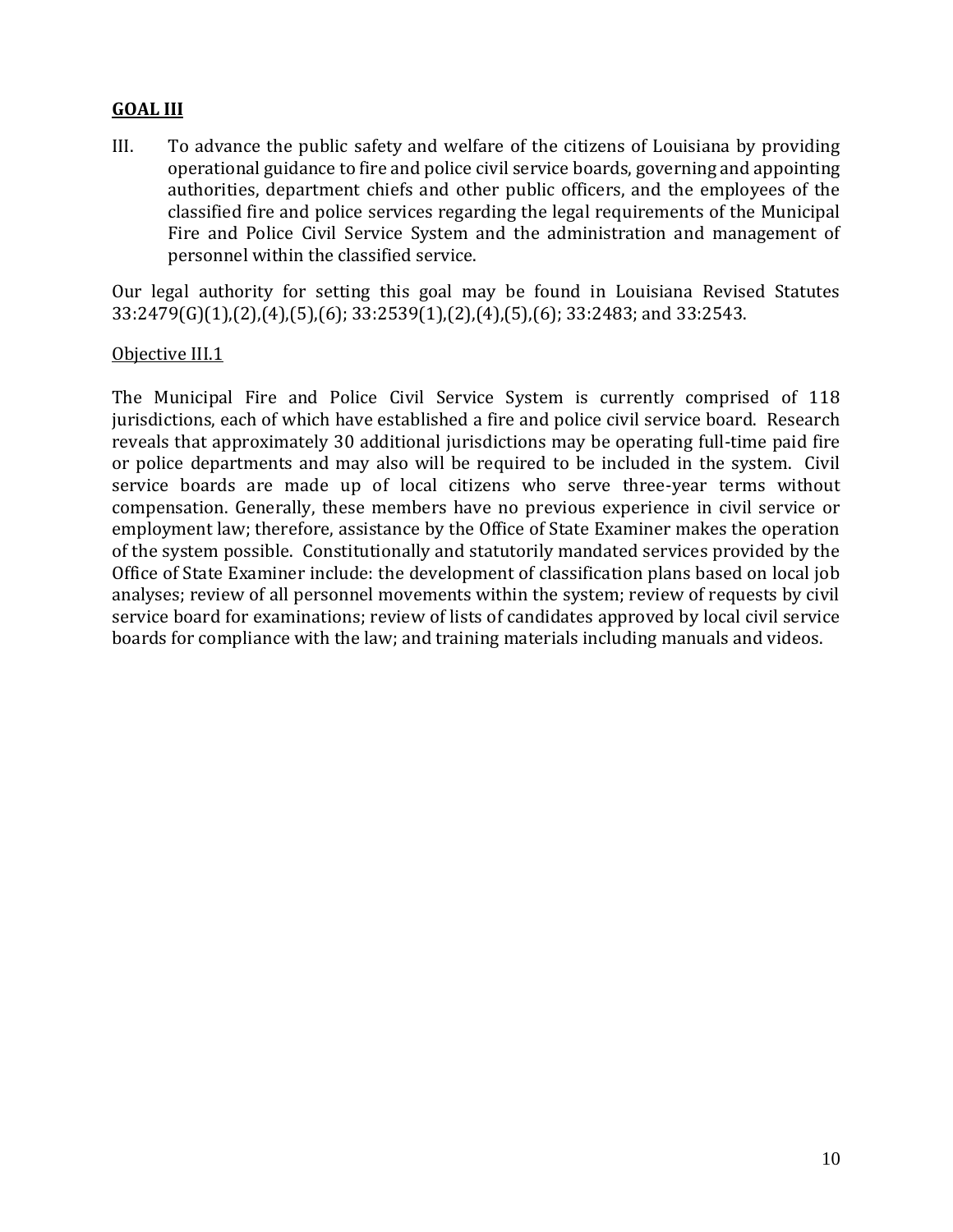**APPENDIX B**

**PERFORMANCE INDICATOR DOCUMENTATION**



# **STRATEGIC PLAN FISCAL YEARS 2023-2024 THROUGH 2027-2028**

**OFFICE OF STATE EXAMINER MUNICIPAL FIRE AND POLICE CIVIL SERVICE**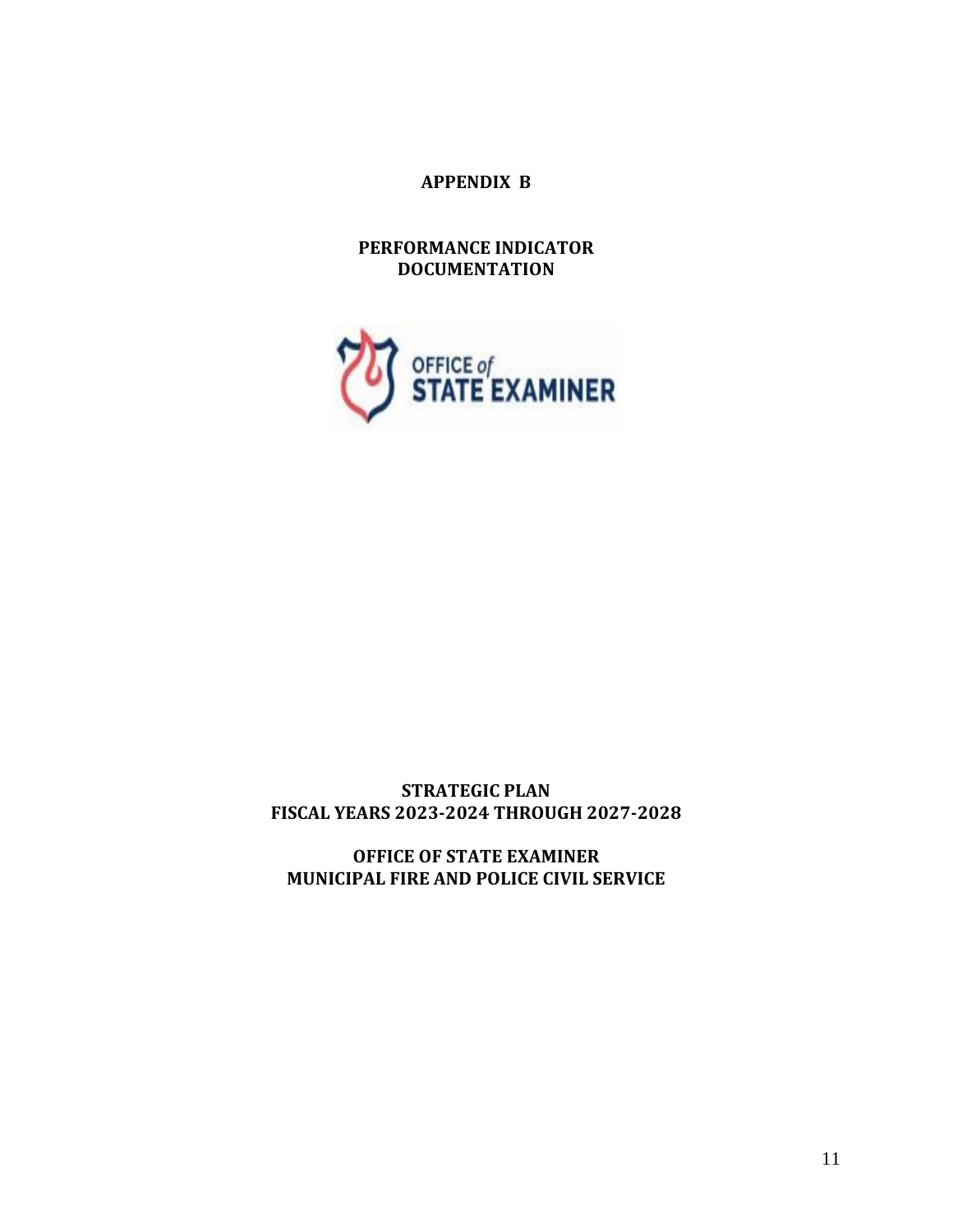**OBJECTIVE I.1: By June 30, 2028, efficiently and cost-effectively respond to the needs of administrators, classified employees, and the 3.8 million Louisiana residents protected by the Municipal Fire and Police Civil Service (MFPCS) System by providing, validated selection tests and lists of qualified eligibles for hire and promotion.**

| Kind of Indicator               | Performance Indicator                                                                                                               |
|---------------------------------|-------------------------------------------------------------------------------------------------------------------------------------|
| Input Indicator No. I.1.a.      | Number of exams requested.                                                                                                          |
| Input Indicator No. I.1.b.      | Number of new validation<br>studies<br>conducted for customized exams.                                                              |
| Input Indicator No. I.1.c.      | Number of validation studies completed on<br>current standard exams.                                                                |
| Input Indicator No. I.1.d.      | Number of customized exams developed for<br>administration.                                                                         |
| Output Indicator No. I.1.a.     | Number of examinations administered.                                                                                                |
| Output Indicator No. I.1.b.     | Number of candidates tested.                                                                                                        |
| Output Indicator No. I.1.c.     | Total number of eligibility lists submitted<br>for certification by civil service boards.                                           |
| Output Indicator No. I.1.d.     | Number of tests administered within 90<br>days<br>of<br>received<br>board<br>approved<br>applicants.                                |
| Output Indicator No. I.1.e.     | Number of lists of exam results submitted<br>within 30 days or less.                                                                |
| Outcome Indicator No. I.1.a.    | Percent of tests administered within 90-day<br>target period from receipt of board<br>approved applicants to date of exam.          |
| Efficiency Indicator No. I.1.a. | Average number of days from date of test to<br>date scores are mailed.                                                              |
| Efficiency Indicator No. I.1.b. | Percent of eligibility lists provided within<br>30-day target period from date of exam to<br>date lists of exam results are mailed. |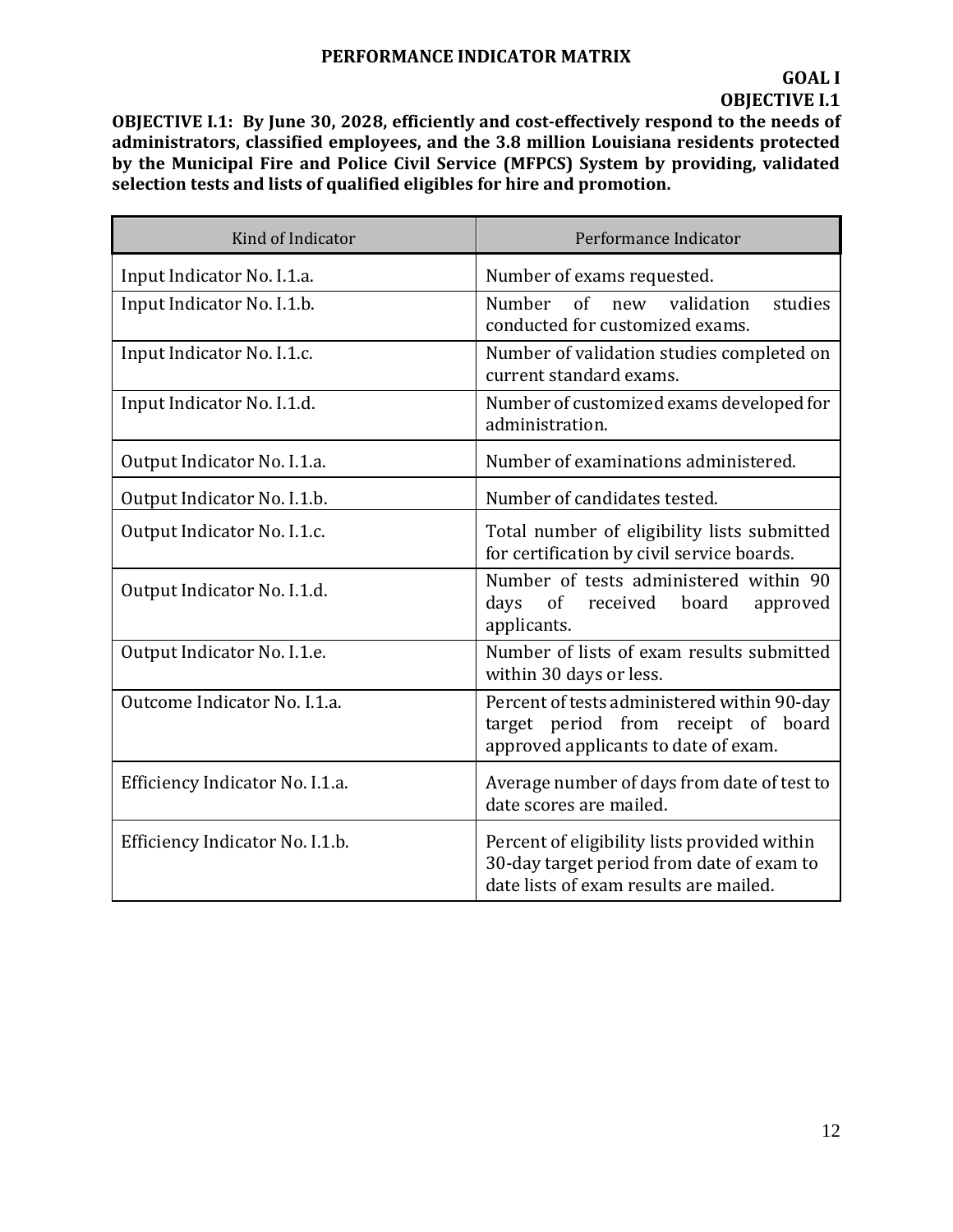### **INPUT INDICATOR NO. I.1.a**.

- 1. Indicator type/ Indicator level: Input/General
- 2. Rationale, Relevance, Reliability: The total number of exams requested serves as a baseline from which work will be measured and is reasonable indicator of workload.
- 3. Use:
	- The number of exam requests is a global indicator of the magnitude and scope the Office of State Examiner's responsibility to assist local civil service boards in their statutory obligation to maintain eligibility lists for appointments to classified positions. The indicator provides a baseline from which outcome and efficiency-based indicators are determined.
- 4. Clarity:

In order that the Office of State Examiner may prepare and administer an entrance or promotional examination, a formal request must be made by the local civil service board of the jurisdiction for which an eligibility list must be established and certified.

- 5. Data collection procedure/source/reporting: The number of exams requested will be maintained in an internal database tracking system. Overall tallies for this indicator are calculated as the database is revised. Data will be reported quarterly, or as required by OPB.
- 6. Calculation methodology: The total number of exams requested will be tallied prior to the reporting period.
- 7. Scope:

No aggregations or disaggregation of the indicator are needed.

8. Caveats:

There do not appear to be significant limitations for this indicator.

9. Accuracy, Maintenance Support:

The Office of State Examiner reports performance indicators as required by the Office of the Legislative Auditor. As this indicator has been used to measure past performance, this indicator has been listed in reports filed to the Office of the Legislative Auditor. We have not received any feedback on this performance indicator. The office uses internal databases with regular computer back-ups to maintain information to ensure it is verifiable at any point in time.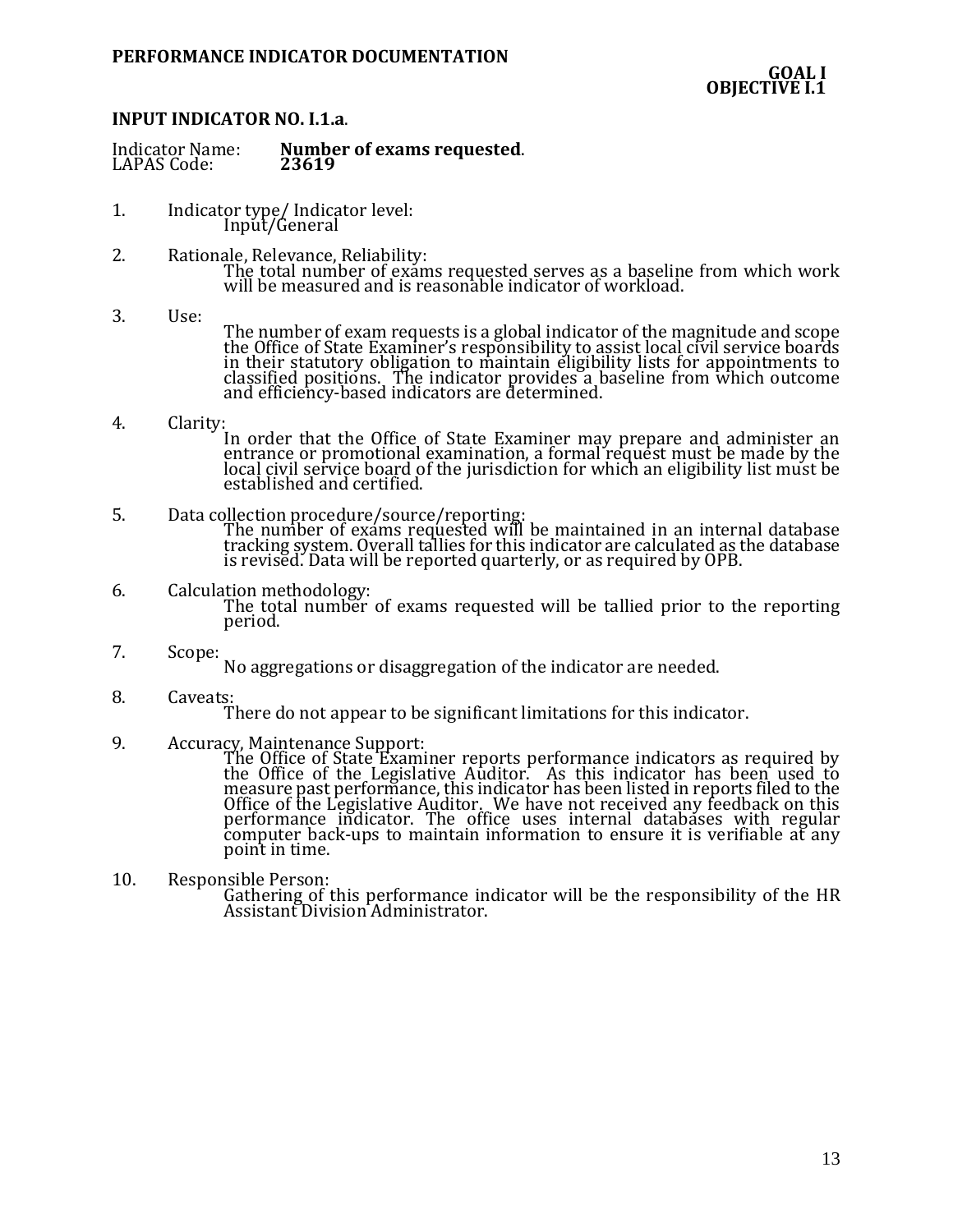# **INPUT INDICATOR NO. I.1.b**.

Indicator Name: **Number of new validation studies conducted for customized exams.** LAPAS Code:

- 1. Indicator type/ Indicator level: Input/General
- 2. Rationale, Relevance, Reliability:

Our objective is to improve the content validity of examinations by ensuring that each examination is supported by a job analysis which ties the examination to knowledge skills and abilities required to perform the job for which the exam is given. The total number of validation studies conducted serves as the baseline from which work will be measured and is a reasonable indicator.

- 3. Use: The number of validation studies conducted is a global indicator of the magnitude and scope the Office of State Examiner=s responsibility to ensure that examinations developed and administered by the agency are job-related and are predictive of successful performance in the job to which an applicant may be appointed.
- 4. Clarity: The validation study, or job analysis, is the analysis of the knowledge, skills and abilities required for successful job performance.
- 5. Data collection procedure/source/reporting: The total number of new validation studies conducted will be updated as each job analysis project is completed. Overall tallies for this indicator are calculated as the database is revised. Data will be reported quarterly, or as required by OPB.
- 6. Calculation methodology: The total number of new validation studies conducted will be tallied prior to the reporting period.
- 7. Scope: No aggregations or disaggregation of the indicator are needed.
- 8. Caveats: There do not appear to be significant limitations for this indicator.
- 9. Accuracy, Maintenance Support:

The Office of State Examiner reports performance indicators as required by the Office of the Legislative Auditor. As this indicator has been used to measure past performance, this indicator has been listed in reports filed to the Office of the Legislative Auditor. We have not received any feedback on this performance indicator. The office uses internal databases with regular computer back-ups to maintain information to ensure it is verifiable at any point in time.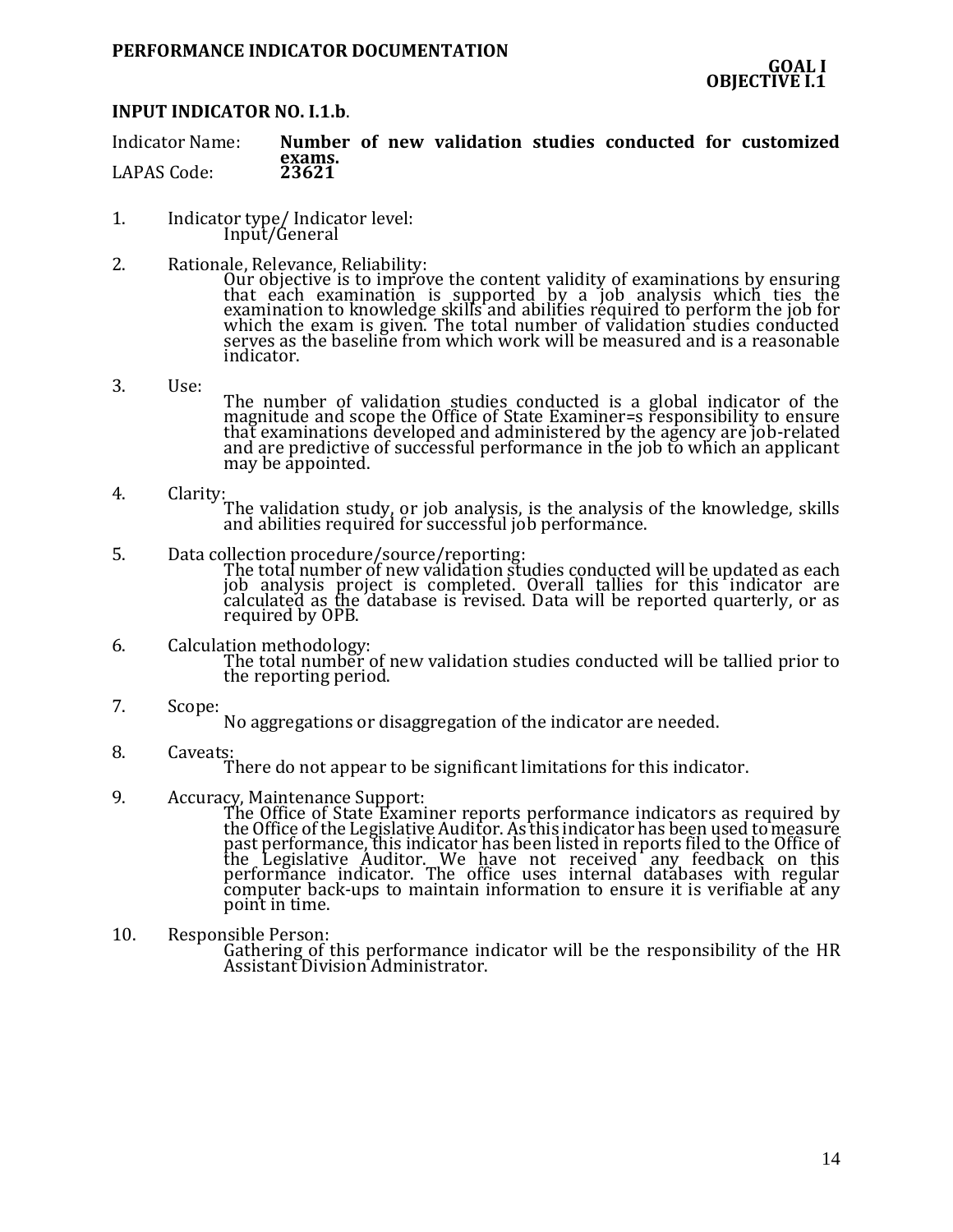# **INPUT INDICATOR NO. I.1.c.**

Indicator name: **Number of validation studies completed on current standard exams**. LAPAS Code:

- 1. Indicator type/ Indicator level: Input/General
- 2. Rationale, Relevance, Reliability:
	- Our objective is to improve the content validity of standard examinations by ensuring that each is supported by validation documentation. Examinations for entrance classes and first line supervisory classes are standard and given statewide. All examinations must be job related and measure knowledge, skills and abilities necessary to successfully perform the job to which a candidate seeks to be appointed. The total number of validation studies completed on current standard exams is a reasonable indicator.
- 3. Use: After developing a schedule at which the standard exams should be updated, progress toward accomplishing this task will be monitored and adjustments in work assignments may be necessary in light of other projects.
- 4. Clarity:

The Office of State Examiner administers examinations that are standardized for use across jurisdictions (multi-jurisdictional) and have been validated in accordance with federal EEOC guidelines. As the standard examinations are given state-wide and are based on job analysis data that are consolidated for multi-jurisdictional use, we are charged with performing studies (using SMEs, metadata analysis research) to ensure these standard examinations are content valid.

- 5. Data collection procedure/source/reporting: The total number of validation studies completed will be maintained in a database tracking system. Overall tallies are calculated as the database is revised. Data will be reported quarterly, or as required by OPB
- 6. Calculation methodology: The total number of validation studies completed will be tallied prior to the reporting period.
- 7. Scope: No aggregations or disaggregation of the indicator are needed.
- 8. Caveats: There do not appear to be significant limitations for this indicator.
- 9. Accuracy, Maintenance Support:

The Office of State Examiner reports performance indicators as required by the Office of the Legislative Auditor. As this indicator has been used to measure past performance. This indicator has been listed in reports filed to the Office of the Legislative Auditor. We have not received any feedback on this performance indicator. The office uses internal databases with regular computer back-ups to maintain information to ensure it is verifiable at any point in time.

10. Responsible Person:

Gathering of this performance indicator will be the responsibility of the Business Analytics Specialist.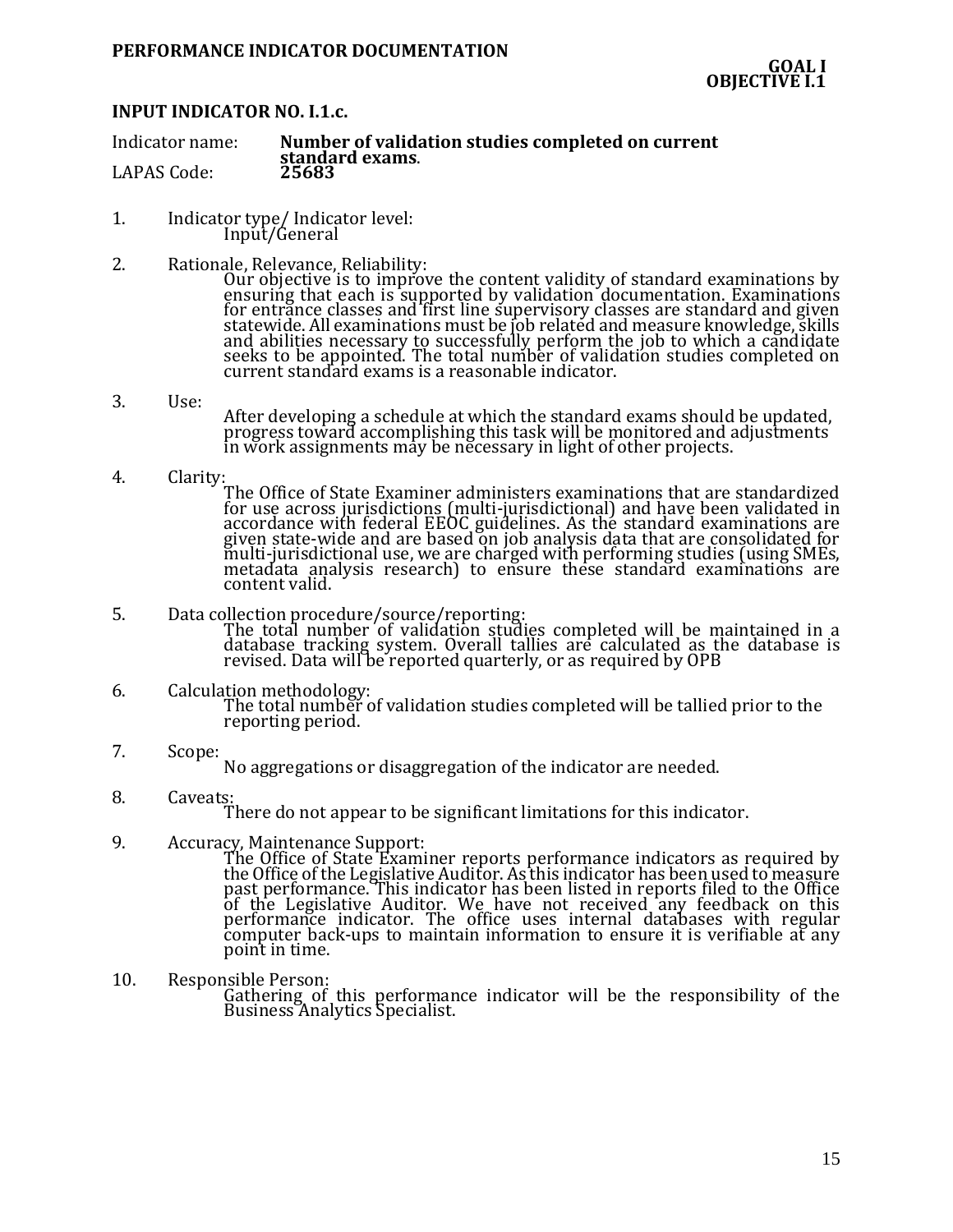### **INPUT INDICATOR NO. I.1.d.**

Indicator Name: **Number of customized exams developed for administration.** LAPAS Code:

- 1. Indicator type/ Indicator level: Input/General
- 2. Rationale, Relevance, Reliability:

Our objective is to improve the content validity of examinations by ensuring that each is supported by a recent job analysis. Examinations for classes above the entrance classes and first line supervisory classes are developed specifically for use in the jurisdiction for which the exams are being given. All examinations must be job related and measure knowledge, skills and abilities necessary to successfully perform the job to which a candidate seeks to be appointed. The total number of customized exams developed and administered serves as the baseline from which work will be measured and is a reasonable indicator.

3. Use:

The number of customized examinations developed and administered is a global indicator of the magnitude and scope the Office of State Examiner's responsibility to assist local civil service board's in their statutory obligation to maintain current eligibility lists of qualified candidates. The number of customized examinations is a useful tool for determining work product.

- 4. Clarity: Customized examinations are designed for specific use in the jurisdictions for which the tests are given, based upon an evaluation of the specific knowledge and skills needed to perform the unique set of duties assigned to a class of positions in a single jurisdiction. For example, the duties and responsibilities of positions of the class of Police Lieutenant in the city of Abbeville may be very different from those of the positions of Police Lieutenant in the city of Shreveport.
- 5. Data collection procedure/source/reporting: The aggregate number will be maintained in a database tracking system as customized exams are developed and administered. Overall tallies for this indicator are calculated as the database is revised. Data will be reported quarterly, or as required by OPB.
- 6. Calculation methodology: The total number of customized examinations developed and administered will be tallied prior to the reporting period.
- 7. Scope: No aggregations or disaggregation of the indicator are needed.
- 8. Caveats:

There do not appear to be significant limitations for this indicator.

9. Accuracy, Maintenance Support:

The Office of State Examiner reports performance indicators as required by the Office of the Legislative Auditor. As this indicator has been used to measure past performance, this indicator has been listed in reports filed to the Office of the Legislative Auditor. We have not received any feedback on this performance indicator. The office uses internal databases with regular computer back-ups to maintain information to ensure it is verifiable at any point in time.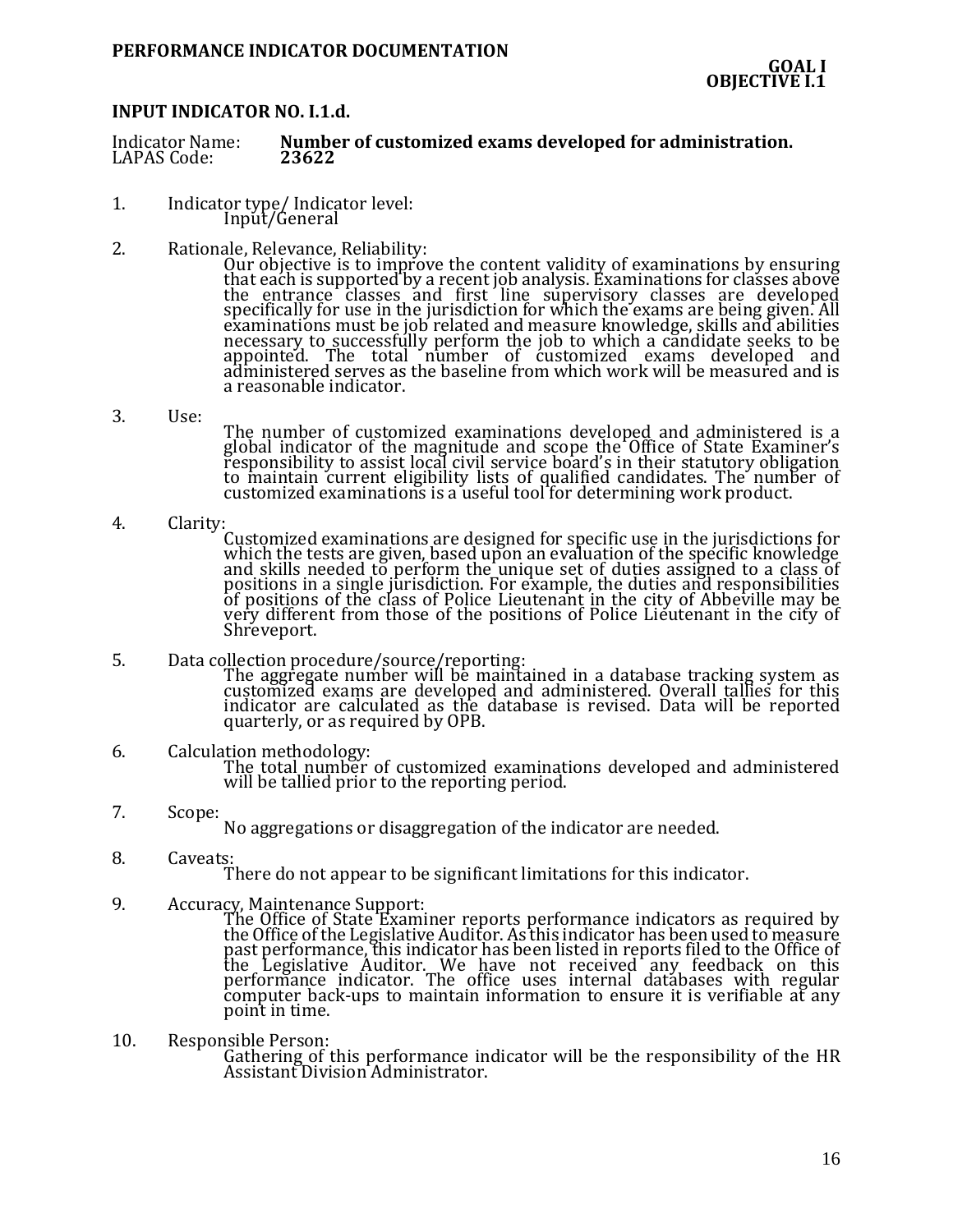### **OUPUT INDICATOR NO. I.1.a**.

| Indicator name:<br>LAPAS Code:<br>23620 | Number of examinations administered. |
|-----------------------------------------|--------------------------------------|
|-----------------------------------------|--------------------------------------|

- 1. Indicator type/ Indicator level: Output/General
- 2. Rationale, Relevance, Reliability: Part of our objective is to determine the impact of the services provided by the OSE as it relates to the employment of qualified personnel in the fire and police services. This is an indicator of work product.
- 3. Use: Administration of examinations is a statutory function of the agency. It is helpful to maintain a record of the number of tests administered for workload management.
- 4. Clarity: Not applicable.
- 5. Data collection procedure/source/reporting: The total number of examinations administered will be maintained in a database tracking system. Overall tallies are calculated as the database is revised. Data will be reported quarterly, or as required by OPB
- 6. Calculation methodology: The total number of examinations administered will be tallied prior to the reporting period.
- 7. Scope: No aggregations or disaggregation of the indicator are needed.
- 8. Caveats: There do not appear to be significant limitations for this indicator.
- 9. Accuracy, Maintenance Support:
	- The Office of State Examiner reports performance indicators as required by the Office of the Legislative Auditor. As this indicator has been used to measure past performance, this indicator has been listed in reports filed to the Office of the Legislative Auditor. We have not received any feedback on this performance indicator. The office uses internal databases with regular computer back-ups to maintain information to ensure it is verifiable at any point in time.
- 10. Responsible Person: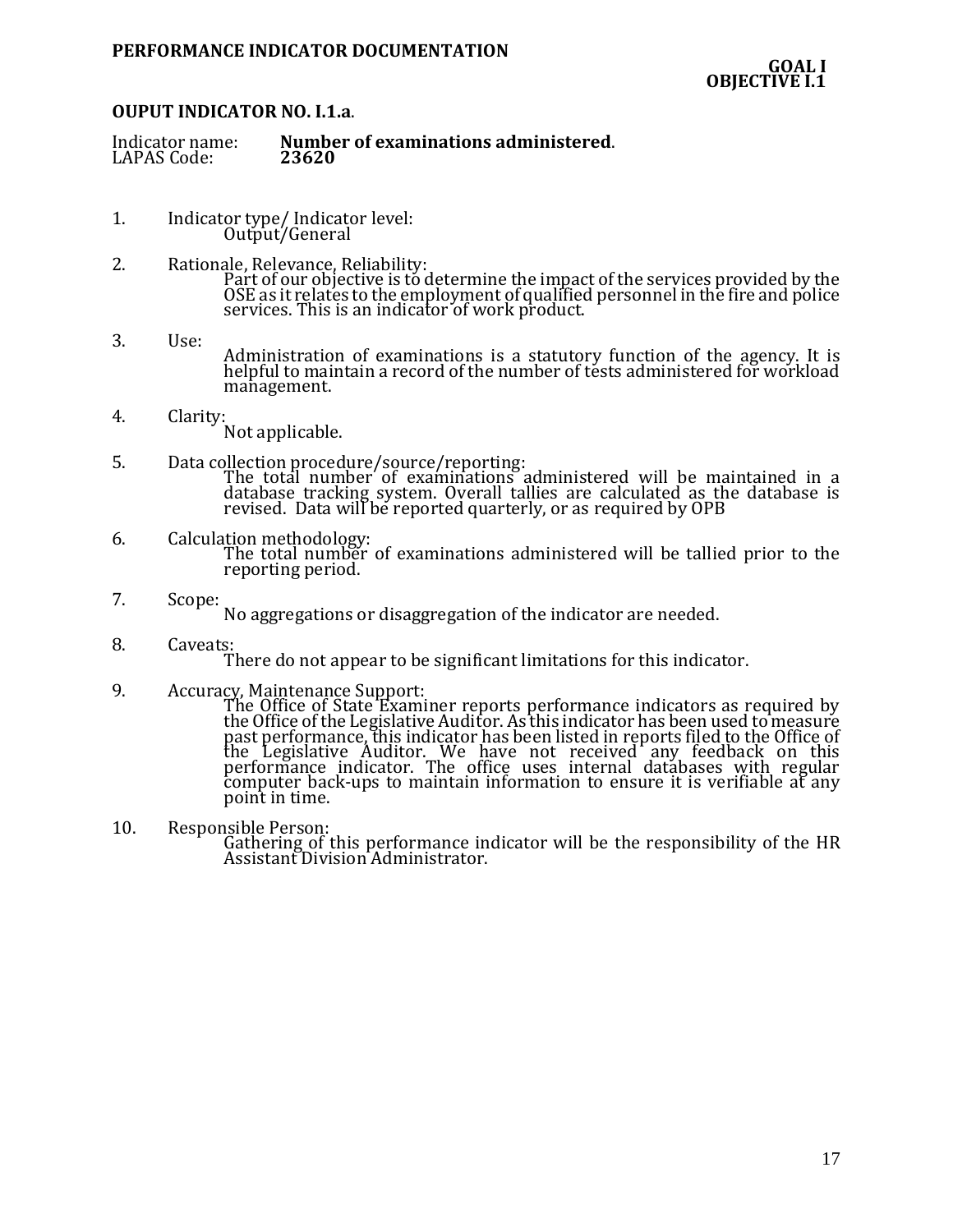### **OUTPUT INDICATOR NO. I.1.b.**

| Indicator Name: | Number of candidates tested. |
|-----------------|------------------------------|
| LAPAS Code:     | 23624                        |

- 1. Indicator type/ Indicator level: Output/General
- 2. Rationale, Relevance, Reliability: Our objective is to assist local civil service boards to establish eligibility lists from which vacancies in the classified service may be filled by the appointing authority.
- 3. Use: The number of candidates tested is a global indicator of the magnitude and scope the Office of State Examiner's responsibility to assist local civil service board's in their statutory obligation to maintain current eligibility lists. The number of candidates tested is a useful tool for planning and forecasting purposes.
- 4. Clarity:

Not applicable

- 5. Data collection procedure/source/reporting: The number of candidates tested will be collected in a database tracking system as exams are administered. Overall tallies are calculated as the database is revised. Data will be reported quarterly, or as required by OPB.
- 6. Calculation methodology: The total number of candidates tested will be tallied prior to the reporting period.
- 7. Scope:

No aggregations or disaggregation of the indicator are needed.

8. Caveats:

There do not appear to be significant limitations for this indicator.

9. Accuracy, Maintenance Support:

The Office of State Examiner reports performance indicators as required by the Office of the Legislative Auditor. As this indicator has been used to measure past performance, this indicator has been listed in reports filed to the Office of the Legislative Auditor. We have not received any feedback on this performance indicator. The office uses internal databases with regular computer back-ups to maintain information to ensure it is verifiable at any point in time.

10. Responsible Person: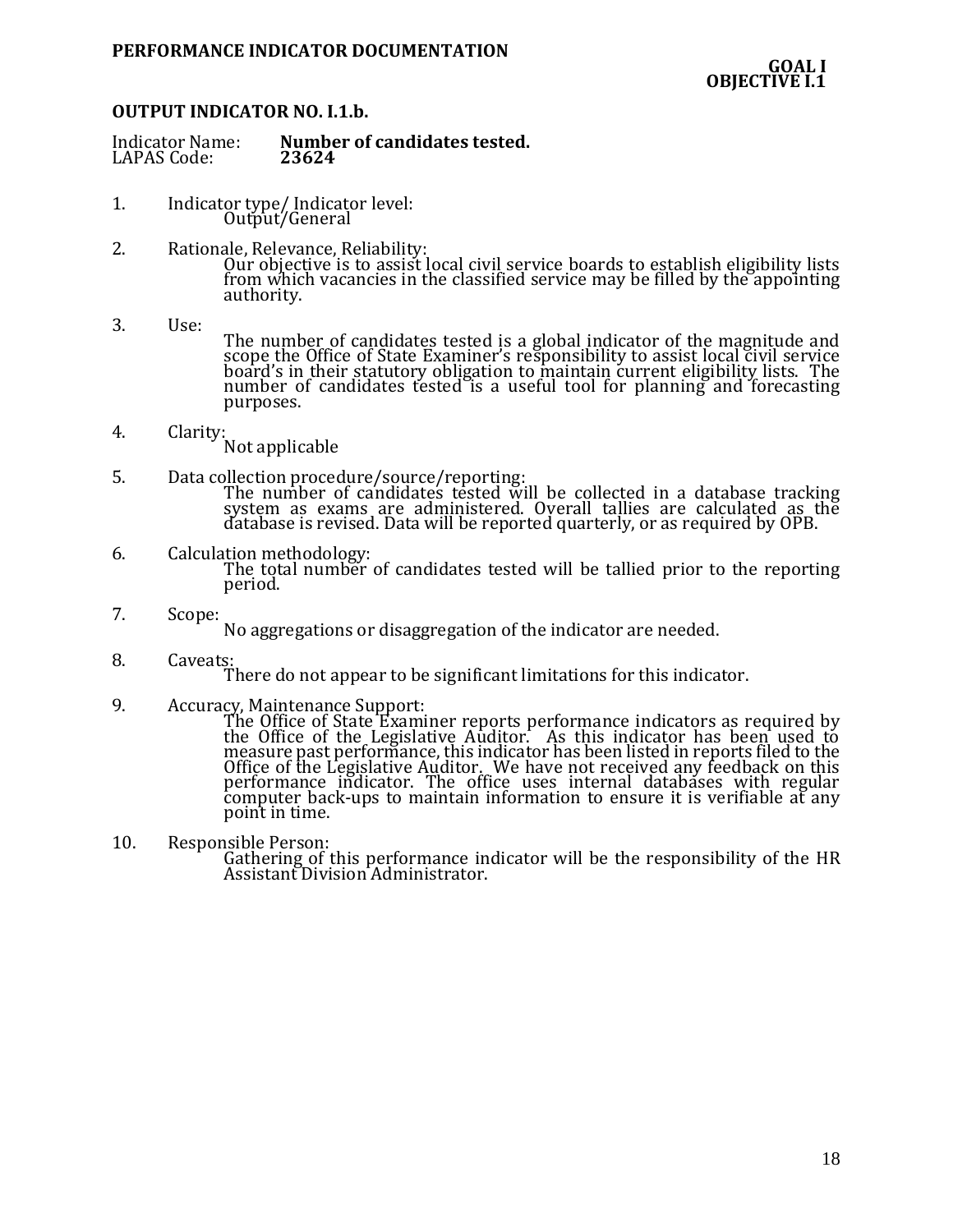### **OUTPUT INDICATOR NO. I.1.c.**

Indicator Name: **Total number of eligibility lists submitted for certification by civil**  service boards.<br>25676 LAPAS Code:

- 1. Indicator type/ Indicator level: Output/General
- 2. Rationale, Relevance, Reliability: The total number of lists of exam results submitted to civil service boards serves as a baseline from which work will be measured and is a reasonable indicator.
- 3. Use:
	- Reporting exam results to civil service boards by the State Examiner is a statutory obligation.
- 4. Clarity:
	- Exam results are submitted to civil service boards following the administration of examinations. The results are received by the civil service board, and those who received a passing score are certified as being eligible for appointment. No permanent appointment in the classified service may be made by the appointing authority until the civil service board certifies the test results in a public meeting.
- 5. Data collection procedure/source/reporting:<br>The total number of lists of exam results submitted will be maintained in a

The total number of lists of exam results submitted will be maintained in a database tracking system as results are submitted. Overall tallies are calculated as the database is revised. Data will be reported quarterly, or as required by OPB.

- 6. Calculation methodology: The total number of lists of exam results will be tallied prior to the reporting period.
- 7. Scope:

No aggregations or disaggregation of the indicator are needed.

8. Caveats:

There do not appear to be significant limitations for this indicator.

9. Accuracy, Maintenance Support:

The Office of State Examiner reports performance indicators as required by the Office of the Legislative Auditor. As this indicator has been used to measure past performance. This indicator has been listed in reports filed to the Office of the Legislative Auditor. We have not received any feedback on this performance indicator. The office uses internal databases with regular computer back-ups to maintain information to ensure it is verifiable at any point in time.

10. Responsible Person: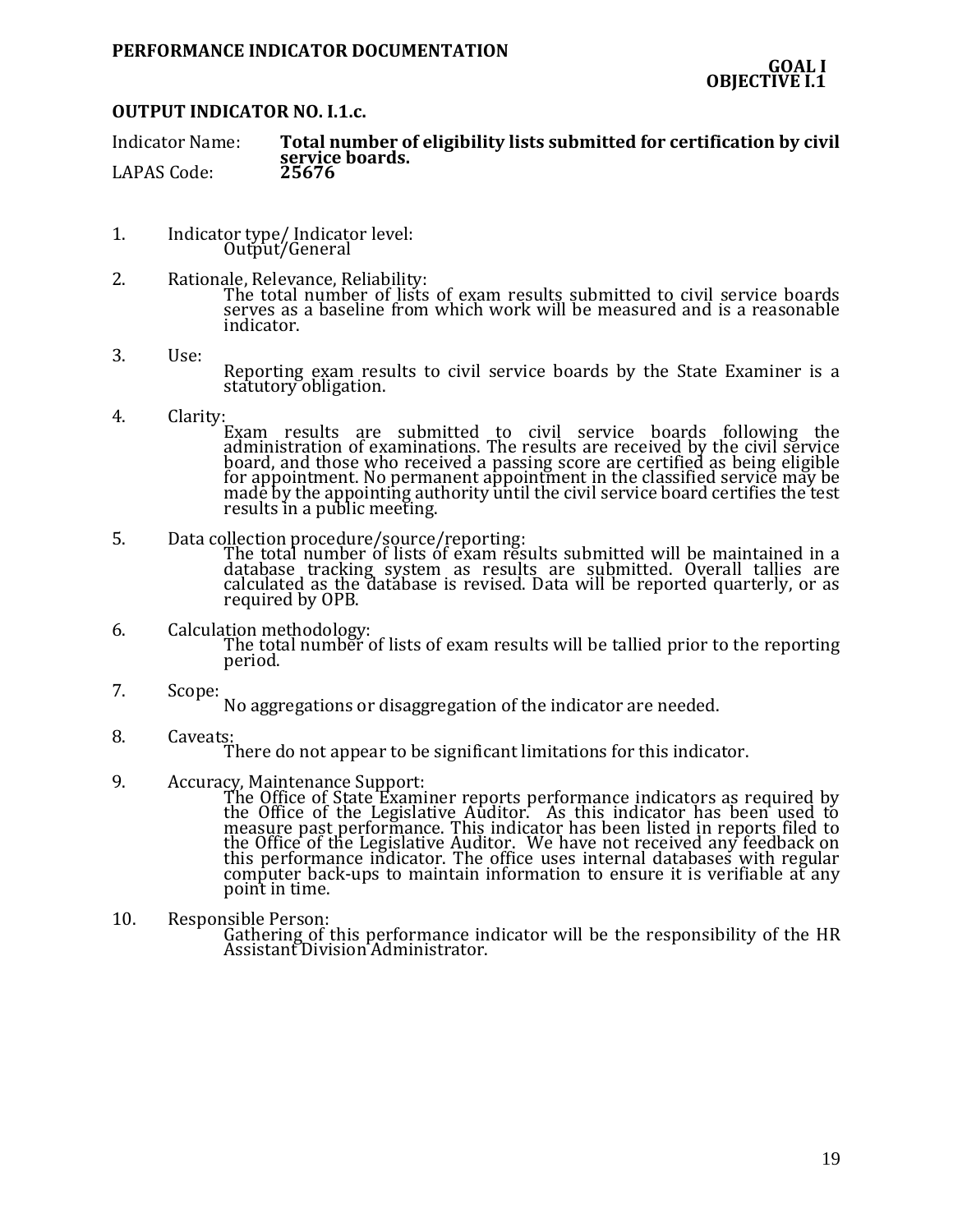### **OUTPUT INDICATOR NO. I.1.d.**

Indicator Name: **Number of tests administered within 90 days of received board approved applicants.** LAPAS Code:

- 1. Indicator type/ Indicator level: Output/Key
- 2. Rationale, Relevance, Reliability:
	- Our objective is to be responsive to civil service boards and appointing authorities in order that vacancies may be filled within the shortest possible time. As we foresee an increase in the number of jurisdictions handled by the Office of State Examiner within this strategic planning period, we anticipate the amount of examinations administered by our office to increase. If we find that this increase results in exams that are being administered outside of a 90 day window, the HR Assistant Division Administrator may need to review work processes.
- 3. Use:

We are able to determine from this indicator that we are being responsive to the needs of local jurisdictions. The occurrence of exams that are administered outside of a 90-day window indicates a need to review work processes.

- 4. Clarity: Not applicable.
- 5. Data collection procedure/source/reporting:

This information will be maintained in a database tracking system as tests are scheduled and administered. Overall tallies are calculated as the database is revised. Data will be reported quarterly, or as required by OPB.

- 6. Calculation methodology: The time frame between the receipt of board approved applicants and the test date will be monitored.
- 7. Scope:
	- No aggregations or disaggregation of the indicator are needed.
- 8. Caveats:

There do not appear to be significant limitations for this indicator.

9. Accuracy, Maintenance Support:

The Office of State Examiner reports performance indicators as required by the Office of the Legislative Auditor. As this indicator has been used to measure past performance. This indicator has been listed in reports filed to the Office of the Legislative Auditor. We have not received any feedback on this performance indicator. The office uses internal databases with regular computer back-ups to maintain information to ensure it is verifiable at any point in time.

10. Responsible Person: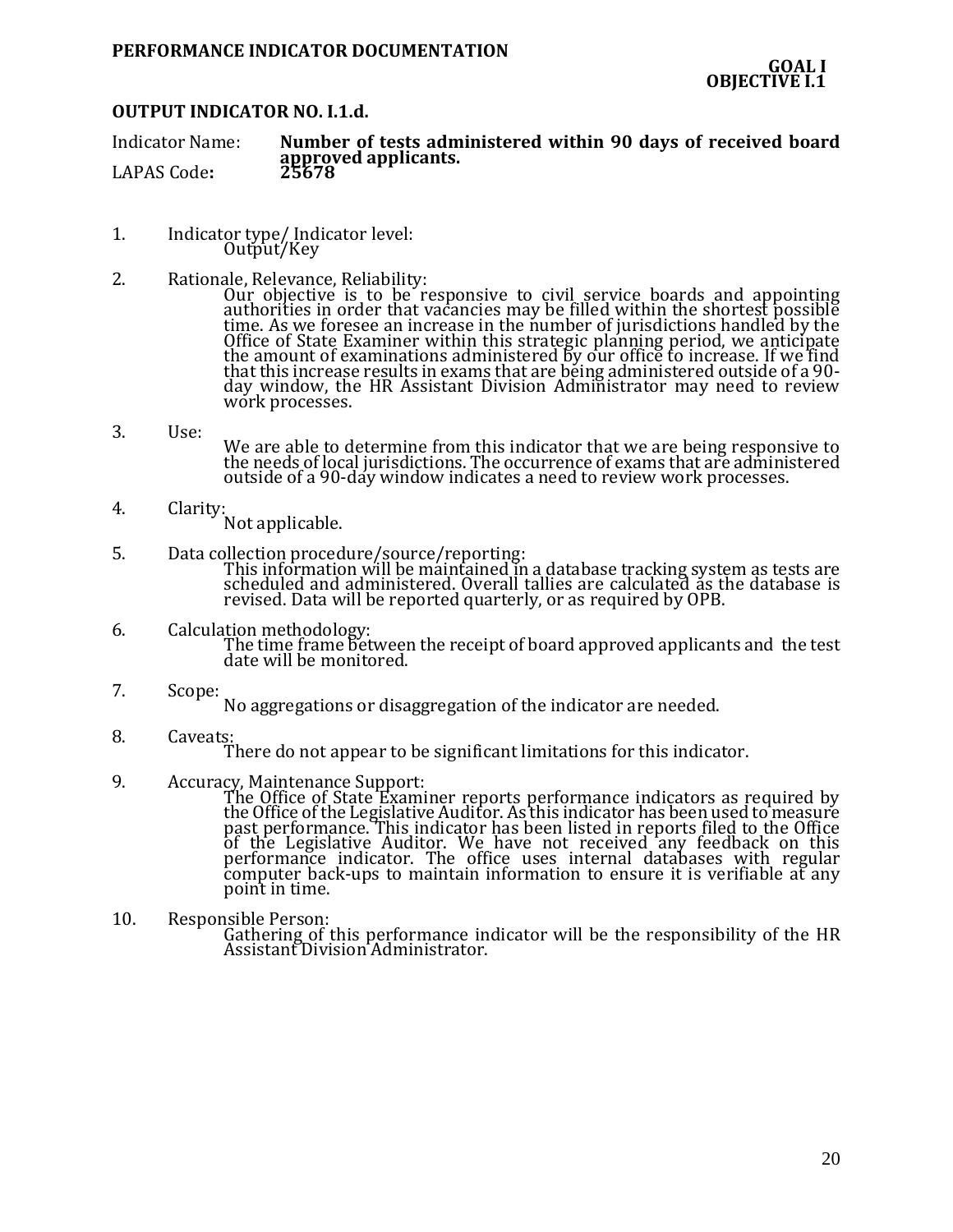# **OUTPUT INDICATOR NO. I.1.e.**

| <b>Indicator Name:</b> | Number of lists of exam results submitted within 30 days |
|------------------------|----------------------------------------------------------|
|                        | or less.                                                 |
| LAPAS Code:            | 25677                                                    |

- 1. Indicator type/ Indicator level: Output/Key
- 2. Rationale, Relevance, Reliability: Our objective is to timely report exam results to civil service boards in order that eligibility lists may be certified to appointing authorities, and vacancies may be filled in the public safety positions as soon as possible.
- 3. Use:

The number of lists of exam results reported within a 30-day period is an indicator of the efficiency with which the agency provides eligible candidates for appointment.

4. Clarity:

Not applicable.

- 5. Data collection procedure/source/reporting: The total number of lists of exam results reported with a 30-day period will be maintained in a database tracking system as results are submitted. Overall tallies are calculated as the database is revised. Data will be reported quarterly, or as required by OPB.
- 6. Calculation methodology: The total number of exam results submitted within a 30-day period will be tallied prior to the reporting period.
- 7. Scope: No aggregations or disaggregation of the indicator are needed.
- 8. Caveats:

There do not appear to be significant limitations for this indicator.

9. Accuracy, Maintenance Support:

The Office of State Examiner reports performance indicators as required by the Office of the Legislative Auditor. As this indicator has been used to measure past performance. This indicator has been listed in reports filed to the Office of the Legislative Auditor. We have not received any feedback on this performance indicator. The office uses internal databases with regular computer back-ups to maintain information to ensure it is verifiable at any point in time.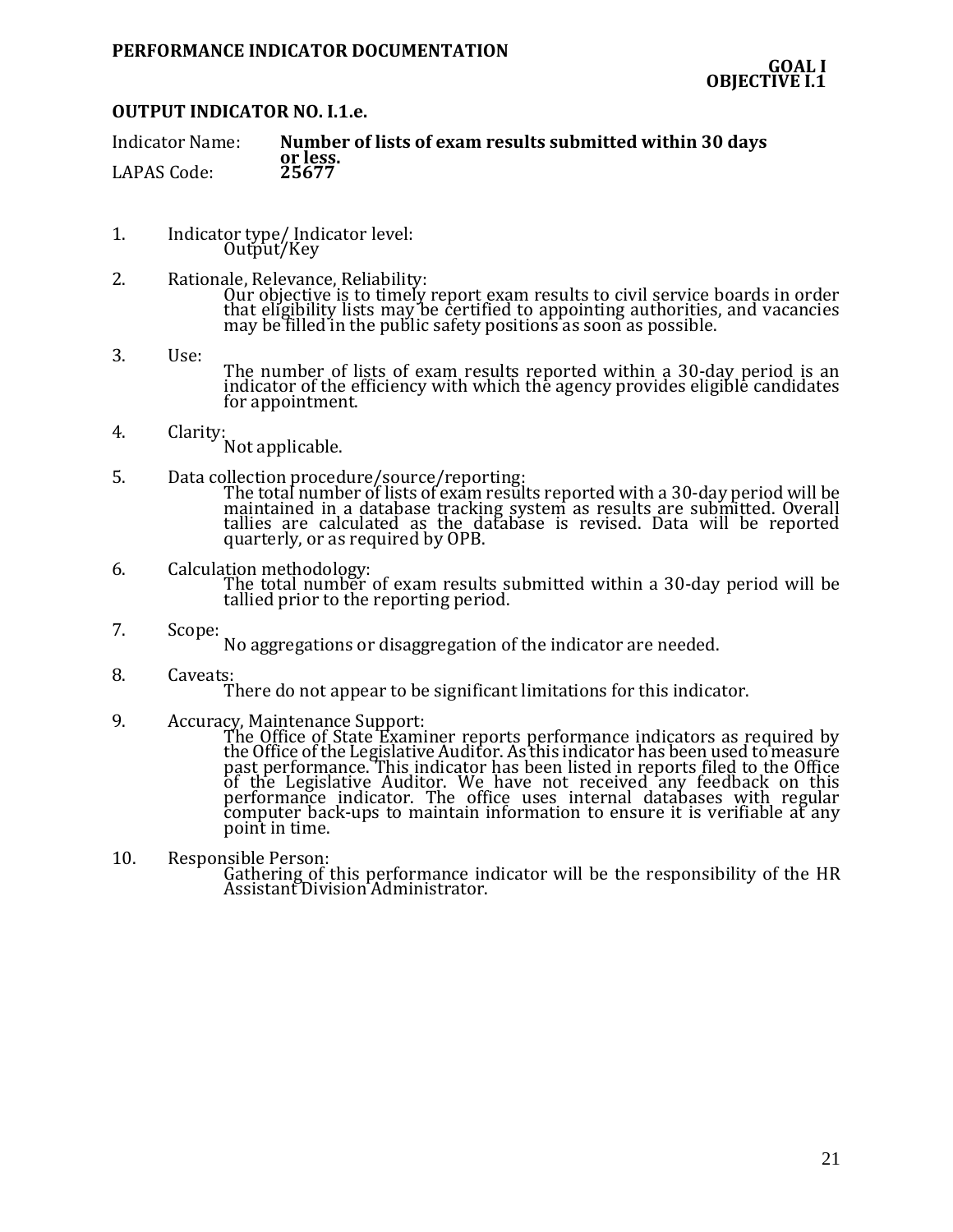# **OUTCOME INDICATOR NO. I.1.a.**

| Indicator Name: | Percent of tests administered within 90-day target period<br>from receipt of board approved applicants to date of exam. |
|-----------------|-------------------------------------------------------------------------------------------------------------------------|
| LAPAS Code:     | 23617                                                                                                                   |

- 1. Indicator type/ Indicator level: Outcome/Supporting
- 2. Rationale, Relevance, Reliability: A high percentage indicates responsiveness.
- 3. Use: We are able to determine from this indicator that we are being responsive to the needs of local jurisdictions. The occurrence of exams that are administered outside of a 90-day window indicates a need to review work processes.
- 4. Clarity: Not applicable.
- 5. Data collection procedure/source/reporting: Records will be maintained in a database tracking system. Data will be reported quarterly, or as required by OPB.
- 6. Calculation methodology: The number of exams administered within a 90-day period divided by the total number of received board approved applicants.
- 7. Scope: No aggregations or disaggregation of the indicator are needed.
- 8. Caveats: There do not appear to be significant limitations for this indicator.
	-
- 9. Accuracy, Maintenance Support:

The Office of State Examiner reports performance indicators as required by the Office of the Legislative Auditor. As this indicator has been used to measure past performance, this indicator has been listed in reports filed to the Office of the Legislative Auditor. We have not received any feedback on this performance indicator. The office uses internal databases with regular computer back-ups to maintain information to ensure it is verifiable at any point in time.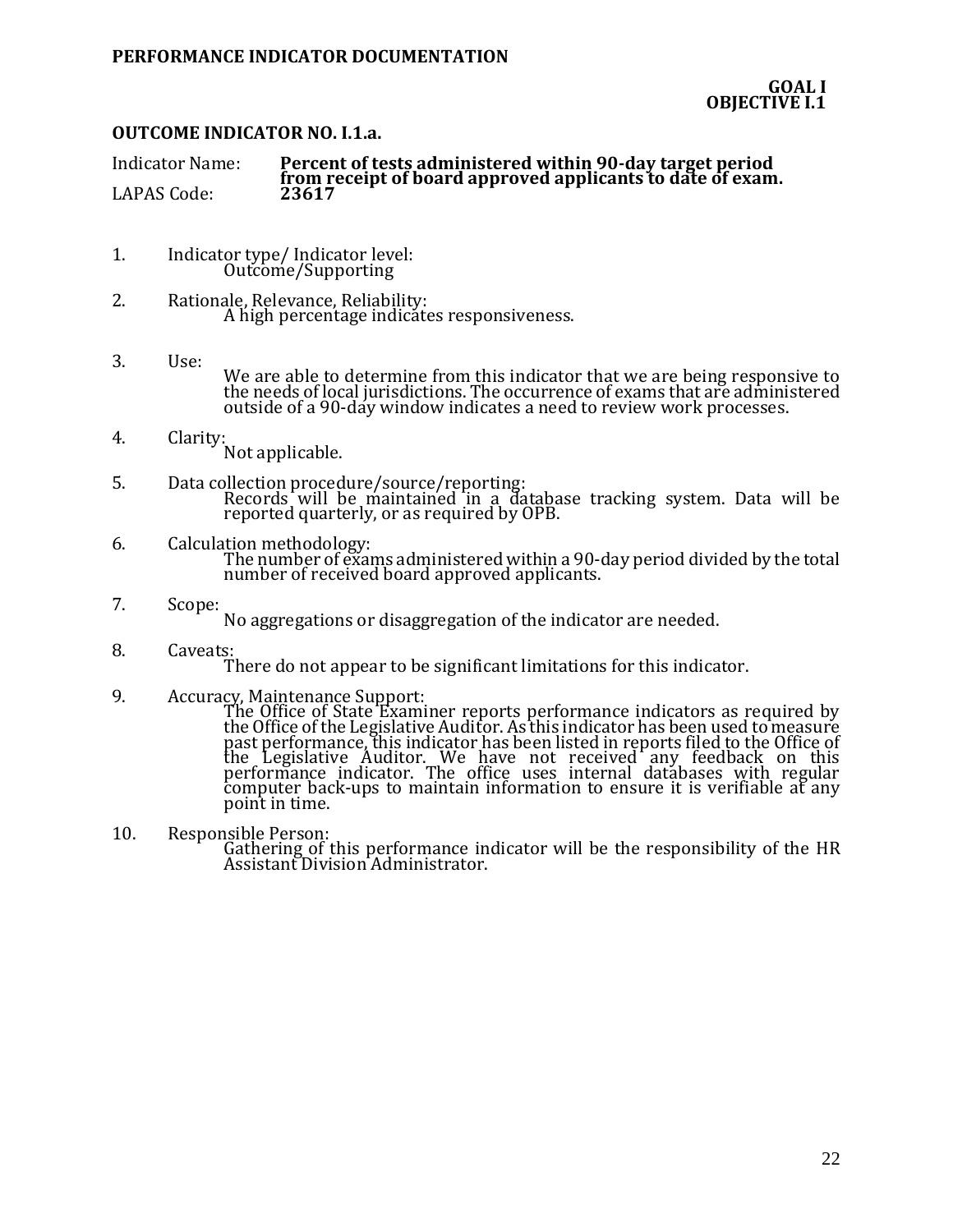### **EFFICIENCY INDICATOR NO. I.1.a.**

Indicator Name: **Average number of days from date of test to date scores are**  mailed.<br>23615 LAPAS Code:

- 1. Indicator type/ Indicator level: Efficiency/Supporting
- 2. Rationale, Relevance, Reliability: Our objective is to provide examination scores to local civil service boards within an established time frame. This is an obvious indicator against which efficiency is to be measured.
- 3. Use: If we fail to maintain the time required for this process, the management team needs to reevaluate each step in the process and determine how we might improve our efficiency.
- 4. Clarity:

Not applicable.

- 5. Data collection procedure/source/reporting: Average number of workdays from date of test to date scores are mailed as of the end of previous fiscal year. To be maintained in a database tracking system as each test is administered and the results are mailed. Data will be reported quarterly, or as required by OPB.
- 6. Calculation methodology: For each exam date, the number of days from the date of examination to the date scores are mailed to local civil service boards will be calculated and averaged with other tests.
- 7. Scope:

No aggregations or disaggregation of the indicator are needed.

8. Caveats:

There do not appear to be significant limitations for this indicator.

9. Accuracy, Maintenance Support:

The Office of State Examiner reports performance indicators as required by the Office of the Legislative Auditor. As this indicator has not been used to measure past performance, this indicator has not been listed in reports filed to the Office of the Legislative Auditor. We have not received any feedback on this performance indicator. The office uses internal databases with regular computer back-ups to maintain information to ensure it is verifiable at any point in time.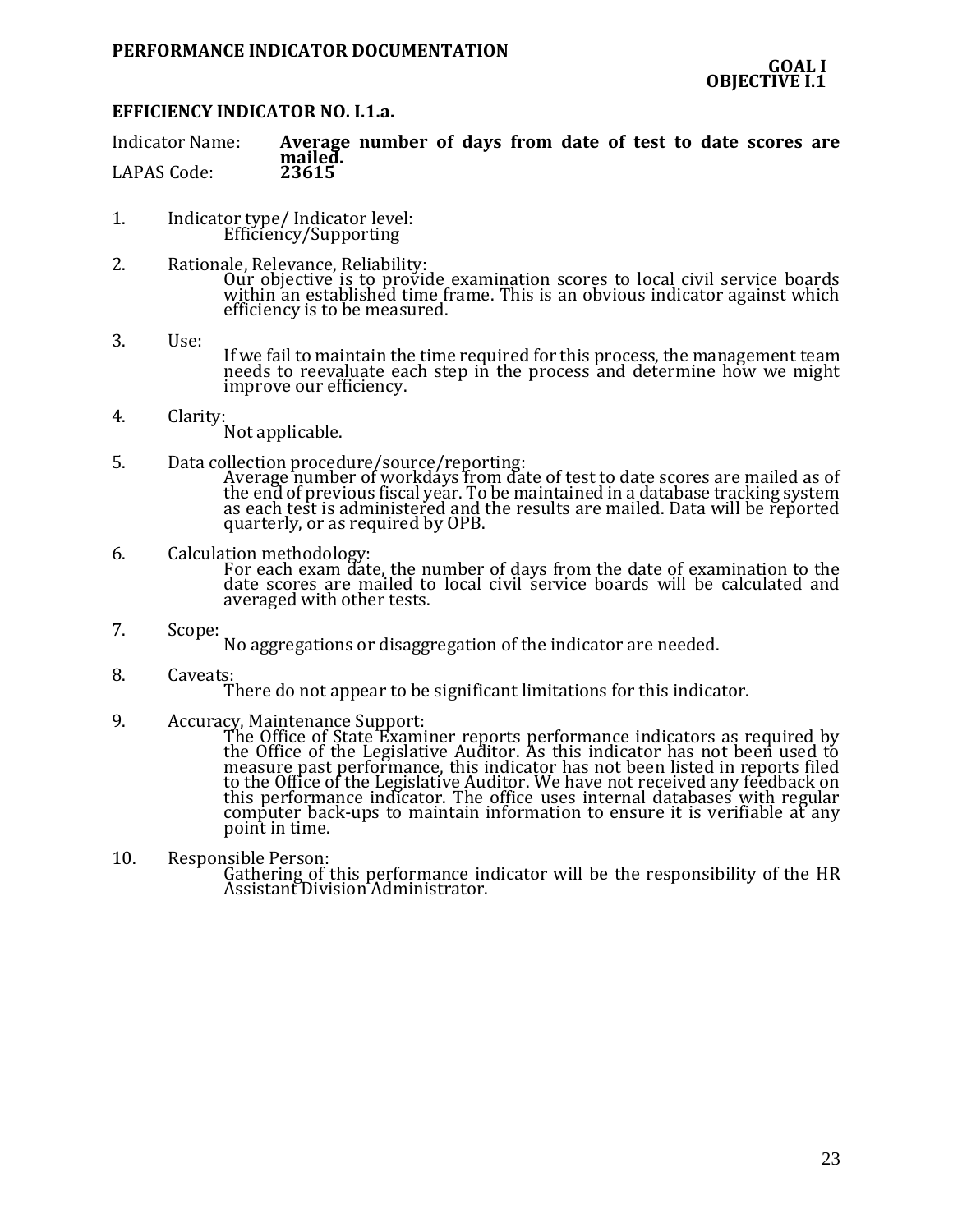### **EFFICIENCY INDICATOR NO. I.1.b.**

Indicator Name: **Percent of eligibility lists provided within 30-day target period from date of exam to date lists of exam results are mailed.**<br>23616 LAPAS Code:

- 1. Indicator type/ Indicator level: Efficiency/Supporting
- 2. Rationale, Relevance, Reliability:

Our objective is to provide results of examinations to local civil service boards as soon as possible following the administration of exams, in order that the boards may certify lists of eligible candidates to the appointing authority. Although civil service boards are required to maintain promotional employment lists for a period of eighteen months, exams are frequently requested by the civil service board in order to fill an immediate staffing need, particularly in the competitive classes.

- 3. Use: The percent of lists of exam results submitted to local civil service boards within 30 days is a measure of efficiency.
- 4. Clarity:
	- Not applicable.
- 5. Data collection procedure/source/reporting: The time frame between the date an exam is administered, and the results are reported to the board will be maintained in a database tracking system as scores are reported. Overall tallies are calculated as the database is revised.

Data will be reported quarterly, or as required by OPB.

- 6. Calculation methodology: The percent of lists of exam results submitted within a 30-day period from the administration of exam to date results are reported to civil service board will be tallied for each reporting period.
- 7. Scope:
	- No aggregations or disaggregation of the indicator are needed.
- 8. Caveats: There do not appear to be significant limitations for this indicator.
- 9. Accuracy, Maintenance Support:

The Office of State Examiner reports performance indicators as required by the Office of the Legislative Auditor. As this indicator has been used to measure past performance, this indicator has been listed in reports filed to the Office of the Legislative Auditor. We have not received any feedback on this performance indicator. The office uses internal databases with regular computer back-ups to maintain information to ensure it is verifiable at any point in time.

10. Responsible Person: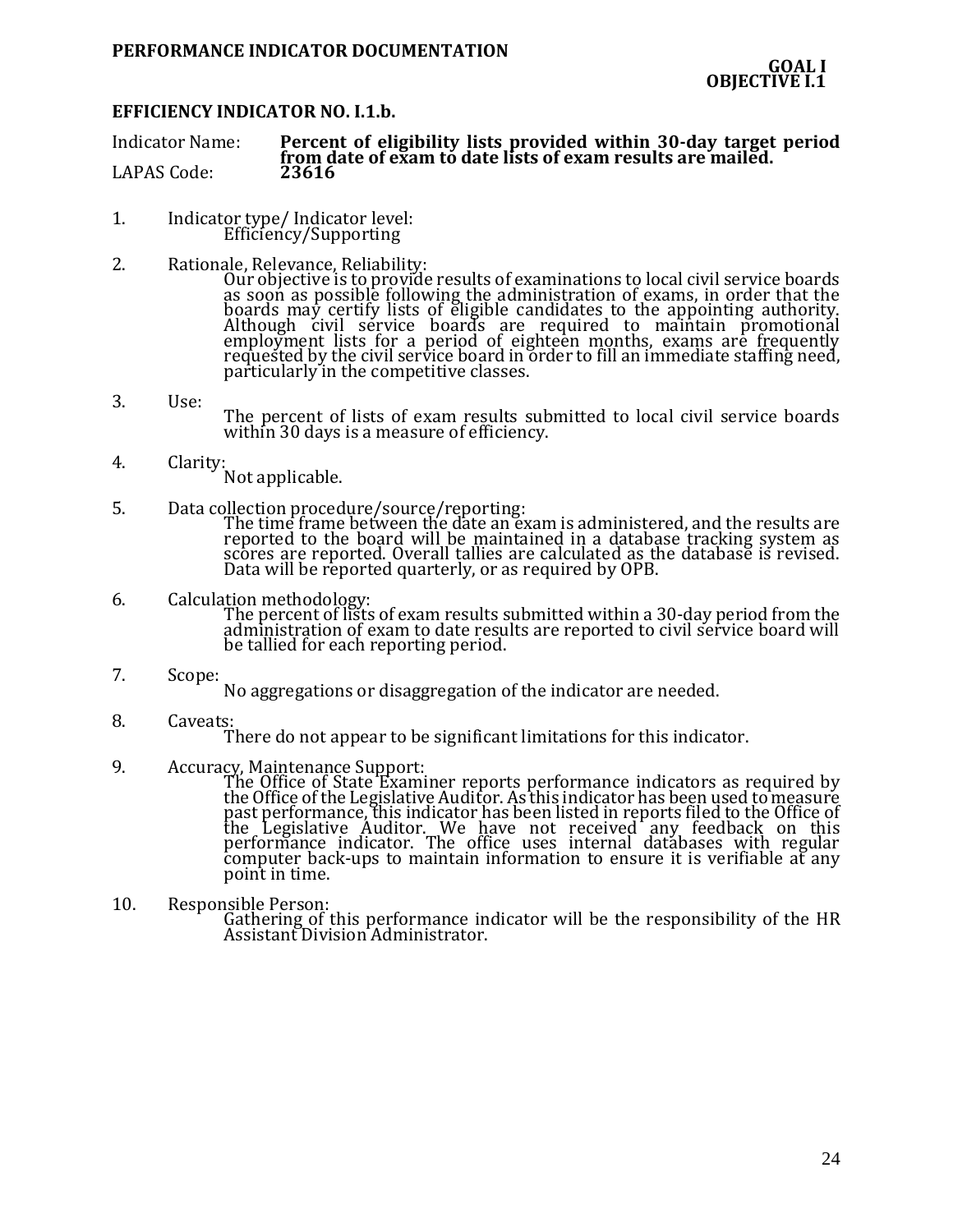# **PERFORMANCE INDICATOR MATRIX**

**OBJECTIVE II.1: By June 30, 2028, efficiently and cost-effectively respond to the needs of administrators and applicants by providing Firefighter and Police Officer entry level eligibility lists.**

| Kind of Indicator        | Performance Indicator                                                                                     |
|--------------------------|-----------------------------------------------------------------------------------------------------------|
| Input Indicator II.1.a.  | Number of applicants applied for statewide<br>exam.                                                       |
| Input Indicator II.1.b.  | Number of applicants applied for entry<br>level online exam.                                              |
| Output Indicator II.1.a. | Number of regional examinations and<br>special request examinations administered<br>for entrance classes. |
| Output Indicator II.1.b. | Number of candidates tested for statewide<br>exam.                                                        |
| Output Indicator II.1.c. | Number of candidates tested for online<br>entry level exams.                                              |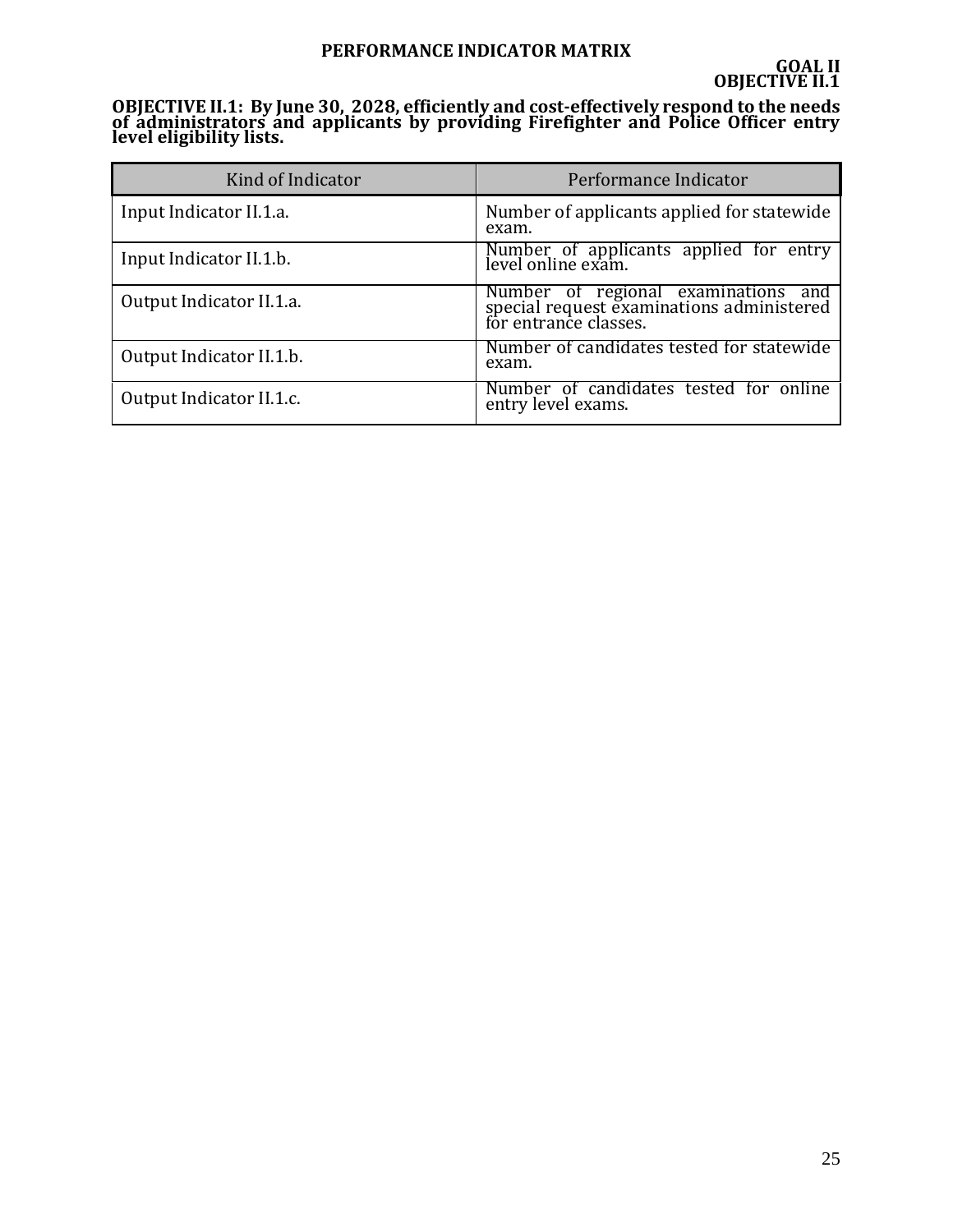### **INPUT INDICATOR NO. II.1.a.**

| <b>Indicator Name:</b> | Number of applicants applied for statewide exam. |
|------------------------|--------------------------------------------------|
| LAPAS Code:            | <b>NEW</b>                                       |

- 1. Indicator type/ Indicator level: Input/General
- 2. Rationale, Relevance, Reliability: In accordance with Act 38 of the 2020 Regular Legislative Session, the Office of State Examiner is required to call for and administer the entry-level firefighter and police officer exams. This obligation has been removed from the local civil service boards.
- 3. Use: The number of applicants who apply for the statewide exam will show the amount of preparation the Office of State Examiner must under take for each time the entry-level firefighter and police officer exams are administered.
- 4. Clarity: For every application approved to take the entry-level firefighter and police officer exam will require the staff of the Office of State Examiner to ensure testing material is available at the test location.
- 5. Data collection procedure/source/reporting: The total number of applicants will be maintained in a database tracking system at the conclusion of the posting period. These numbers will be updated at the closing of each posting period.
- 6. Calculation methodology: The total number of applicants will be tallied and added at the conclusion of each posting period.
- 7. Scope: No aggregations or disaggregation of the indicator are needed.
- 8. Caveats:
	- There does not appear to be a significant limitation for this indicator.
- 9. Accuracy, Maintenance Support:

The Office of State Examiner reports performance indicators as required by the Office of the Legislative Auditor. As this indicator is new, this indicator has not been listed in reports filed to the Office of the Legislative Auditor. We have not received any feedback on this performance indicator. The office uses internal databases with regular computer back-ups to maintain information to ensure it is verifiable at any point in time.

10. Responsible Person:

Gathering of this performance indicator will be the responsibility of the HR Consultant Specialist.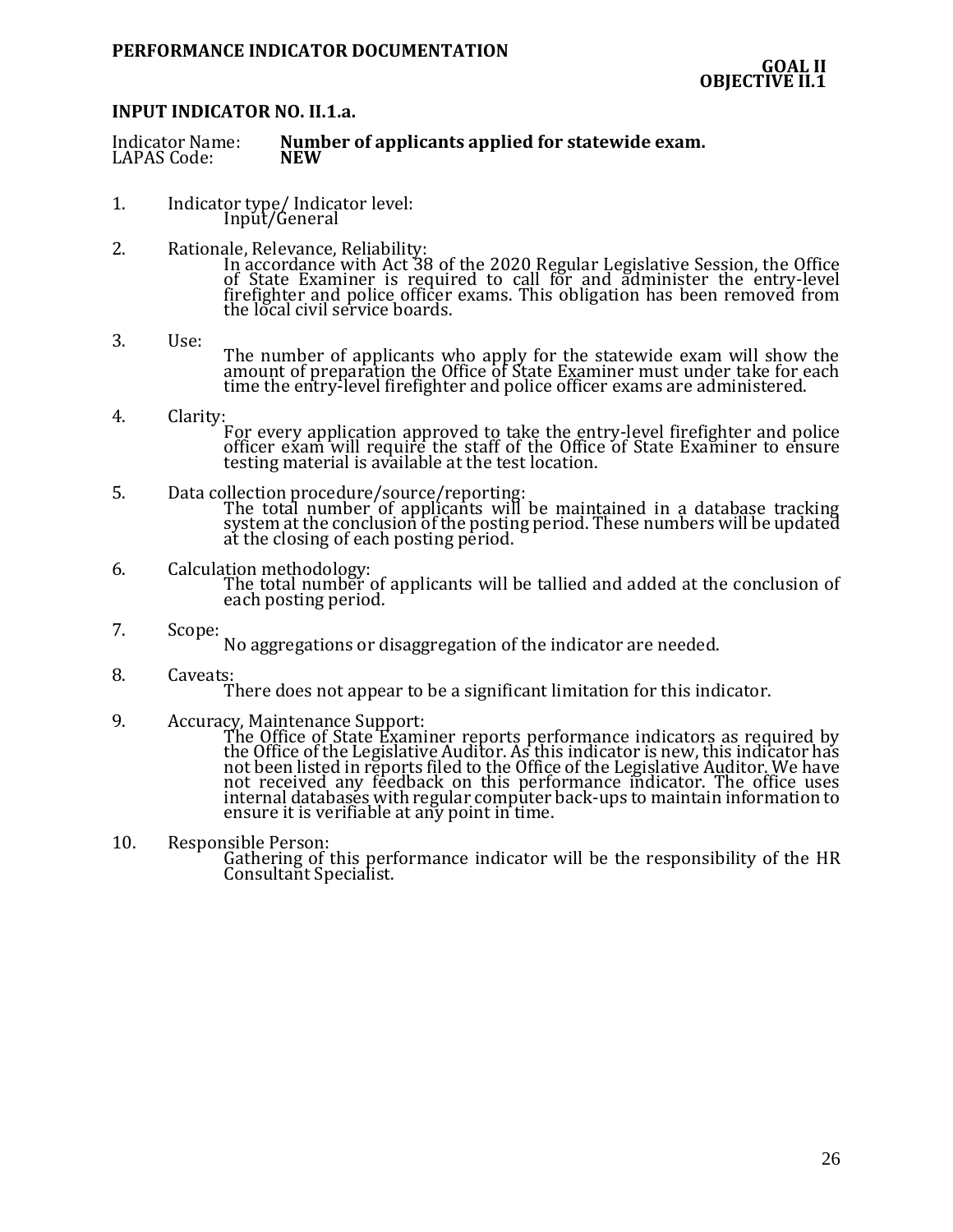# **INPUT INDICATOR NO. II.1.b.**

# Number of applicants applied for entry level online exam.<br>NEW Indicator Name:<br>LAPAS Code:

- 1. Indicator type/ Indicator level: Input/General
- 2. Rationale, Relevance, Reliability:

In accordance with Act 38 of the 2020 Regular Legislative Session, the Office of State Examiner is required to have an online option for the entry-level firefighter and police officer exams.

- 3. Use: This indicator will be used to track the number of individuals seeking to take these entry-level exams online versus the in-person test taker.
- 4. Clarity: Not applicable.
- 5. Data collection procedure/source/reporting:

The number of applicants will be collected in a database tracking system as the applications are approved.

- 6. Calculation methodology: The total number of applicants will be tallied prior to the reporting period.
- 7. Scope:

No aggregations or disaggregation of the indicator are needed.

- 8. Caveats: There does not appear to be a significant limitation for this indicator.
- 9. Accuracy, Maintenance Support: The Office of State Examiner reports performance indicators as required by the Office of the Legislative Auditor. As this indicator is new, this indicator has not been listed in reports filed to the Office of the Legislative Auditor. We have not received any feedback on this performance indicator. The office uses internal databases with regular computer back-ups to maintain information to ensure it is verifiable at any point in time.
- 10. Responsible Person: Gathering of this performance indicator will be the responsibility of the HR Consultant Specialist.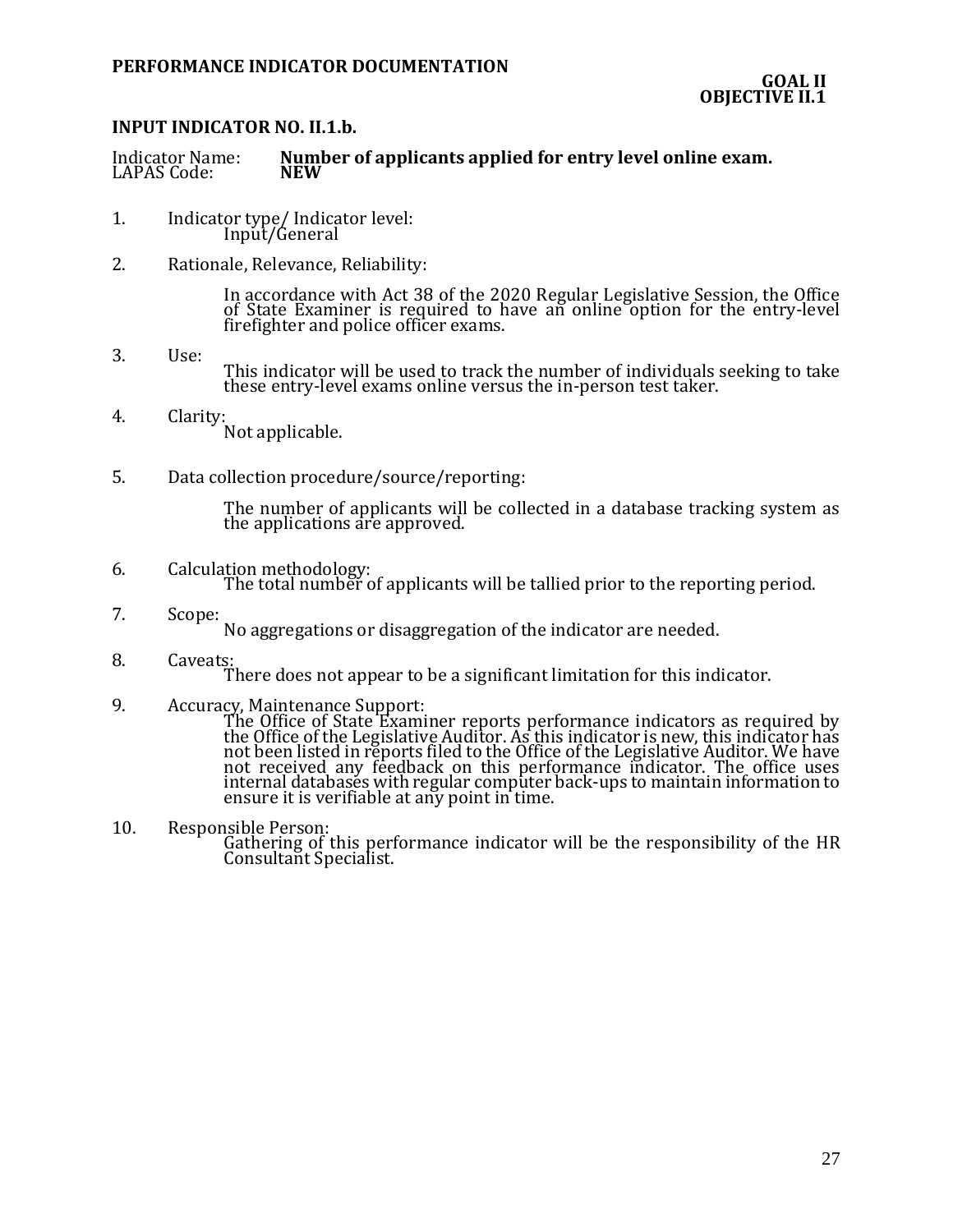### **OUTPUT INDICATOR NO. II.1.a.**

Indicator Name: **Number of regional examinations and special request examinations administered for entrance classes.** LAPAS Code:

- 1. Indicator type/ Indicator level: Output/Key
- 2. Rationale, Relevance, Reliability:

In order to be responsive to the needs of the service for expedited hiring, the OSE was given authorization by the Legislature under R.S. 33:2492 and 33:2552 to offer tests for certain entrance classes. The OSE administers exams monthly in different regions of the state. Candidates receive a score which is to be submitted with their application to the jurisdiction for which they seek employment.

3. Use:

The number of regional and special request examinations administered is a global indicator of the magnitude and scope the Office of State Examiner's responsibility to assist local civil service board and appointing authorities to maintain eligibility lists and staff fire and police departments. The number of test administrations the agency is required to give over time is a useful tool for planning and forecasting purposes.

- 4. Clarity: Exams are considered regional or special when the Office of State Examiner provides in-house testing or initiates the examination at the direction of the State Examiner.
- 5. Data collection procedure/source/reporting:

The total number of regional and special request examinations administered for entrance classes will be maintained in a database tracking system as examinations are administered. Overall tallies for this indicator are calculated as the database is revised. Data will be reported quarterly, or as required by OPB.

#### 6. Calculation methodology: The total number of regional and special request examinations will be tallied prior to the reporting period.

7. Scope:

No aggregations or disaggregation of the indicator are needed.

8. Caveats:

There do not appear to be significant limitations for this indicator.

9. Accuracy, Maintenance Support:

The Office of State Examiner reports performance indicators as required by the Office of the Legislative Auditor. As this indicator has been used to measure past performance, this indicator has been listed in reports filed to the Office of the Legislative Auditor. We have not received any feedback on this performance indicator. The office uses internal databases with regular computer back-ups to maintain information to ensure it is verifiable at any point in time.

10. Responsible Person: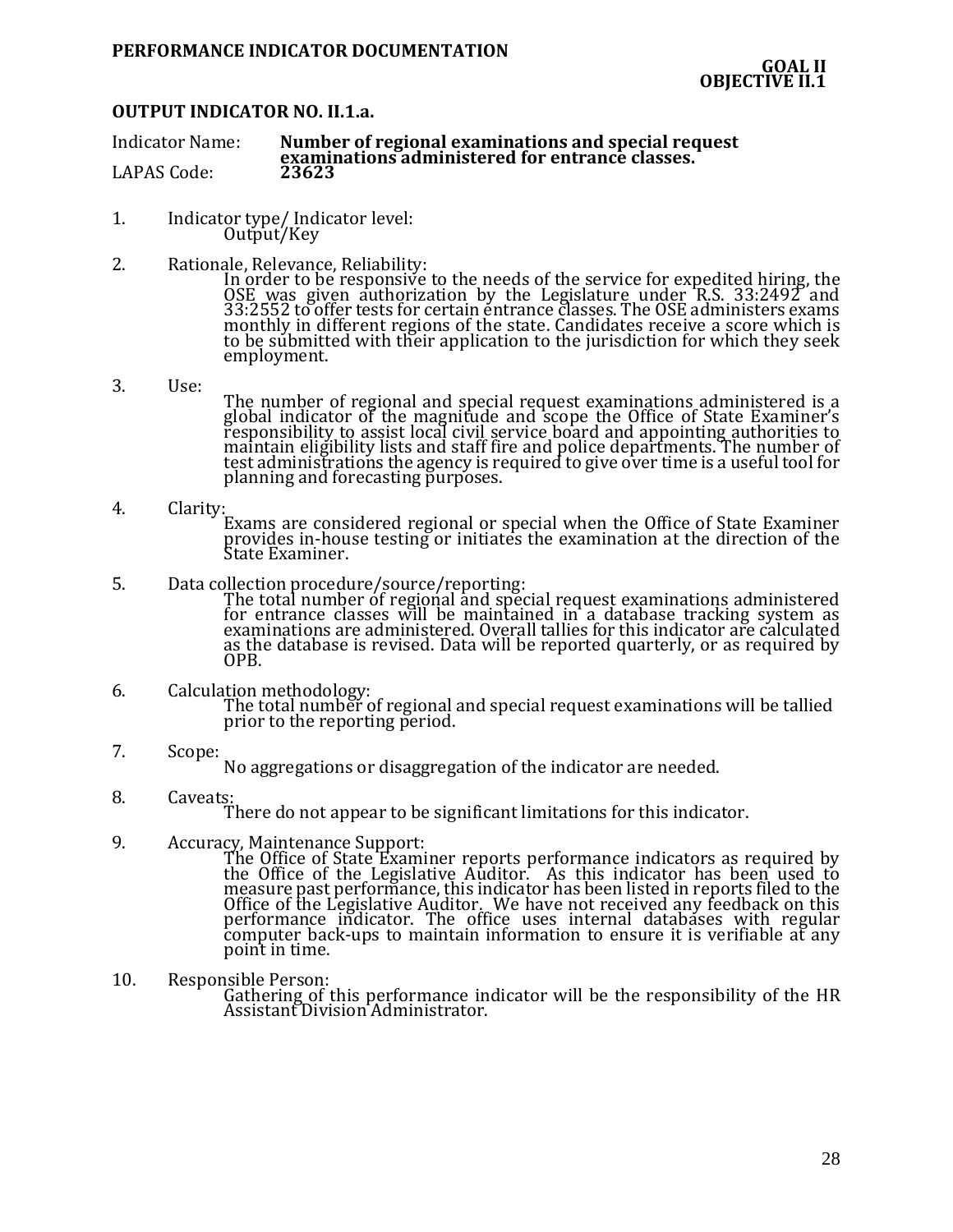### **OUTPUT INDICATOR NO. II.1.b.**

| Indicator Name: | Number of candidates tested statewide. |
|-----------------|----------------------------------------|
| LAPAS Code:     | NEW                                    |

- 1. Indicator type/ Indicator level: Output/General
- 2. Rationale, Relevance, Reliability:

In accordance with Act 38 of the 2020 Regular Legislative Session, the Office of State Examiner is required to administer the entry-level firefighter and police officer exams in order to establish and maintain a statewide eligibility list.

3. Use:

The number of candidates tested is an indicator of the magnitude and scope of the Office of State Examiner's obligation to provide a statewide eligibility list for appointing authorities to use for hiring. The number of candidates tested is a useful tool for planning and forecasting purposes.

- 4. Clarity: Not applicable.
- 5. Data collection procedure/source/reporting:

The number of candidates tested will be collected in a database tracking system as exams are administered. Overall tallies are calculated as the database is revised. Data will be reported quarterly or as required by the Office of Planning and Budget.

- 6. Calculation methodology: The total number of candidates tested will be tallied prior to the reporting period.
- 7. Scope:

No aggregations or disaggregation of the indicator are needed.

8. Caveats:

There do not appear to be significant limitations for this indicator.

9. Accuracy, Maintenance Support:

The Office of State Examiner reports performance indicators as required by the Office of the Legislative Auditor. As this indicator is new, this indicator has not been listed in reports filed to the Office of the Legislative Auditor. We have not received any feedback on this performance indicator. The office uses internal databases with regular computer back-ups to maintain information to ensure it is verifiable at any point in time.

10. Responsible Person:

Gathering of this performance indicator will be the responsibility of the HR Consultant Specialist.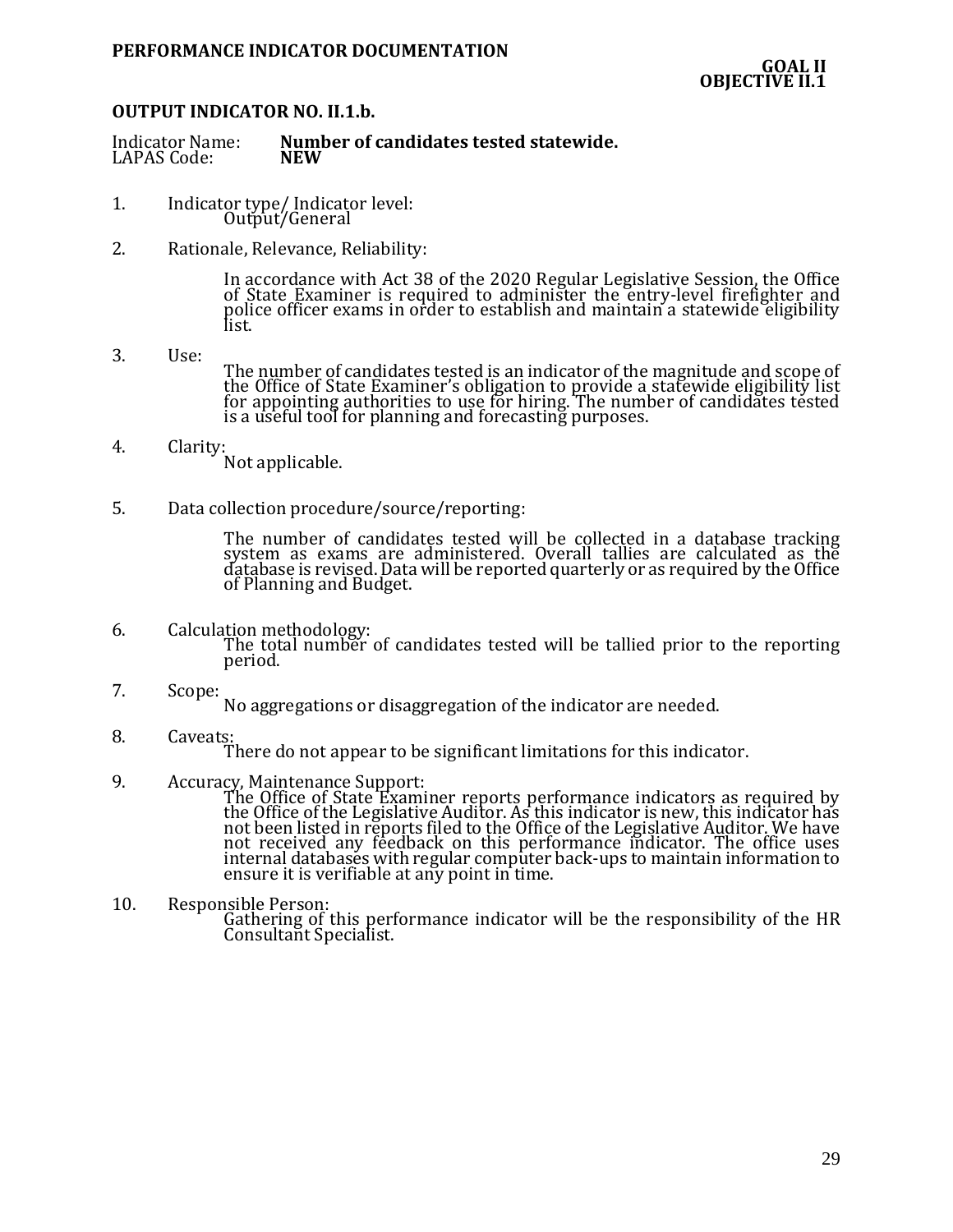# **PERFORMANCE INDICATOR DOCUMENTATION**

# **OUTPUT INDICATOR NO. II.1.c.**

#### Indicator Name: **Number of candidates tested for online entry-level exams.** LAPAS Code:

- 1. Indicator type/ Indicator level: Output/General
- 2. Rationale, Relevance, Reliability:

In accordance with Act 38 of the 2020 Regular Legislative Session, the Office of State Examiner is required to administer the entry-level firefighter and police officer exams online. The Office of State Examiner is also required to provide those same exams in person. This indicator will distinguish between the different methods of testing.

- 3. Use: The number of candidates tested is an indicator of the magnitude and scope of the Office of State Examiner's obligation to provide a statewide eligibility list for appointing authorities to use for hiring purposes. The number of online candidates tested is a useful tool for planning and forecasting purposes.
- 4. Clarity: Not applicable.
- 5. Data collection procedure/source/reporting:

The number of candidates tested will be collected in a database tracking system as exams are administered. Overall tallies are calculated as the database is updated. Data will be reported quarterly or as required by the Office of Planning and Budget.

- 6. Calculation methodology: The total number of candidates tested will be tallied prior to the reporting period.
- 7. Scope:

No aggregations or disaggregation of the indicator are needed.

- 8. Caveats: There do not appear to be significant limitations for this indicator.
- 9. Accuracy, Maintenance Support: The Office of State Examiner reports performance indicators as required by

the Office of the Legislative Auditor. As this indicator is new, this indicator has not been listed in reports filed to the Office of the Legislative Auditor. We have not received any feedback on this performance indicator. The office uses internal databases with regular computer back-ups to maintain information to ensure it is verifiable at any point in time.

10. Responsible Person: Gathering of this performance indicator will be the responsibility of the HR Consultant Specialist.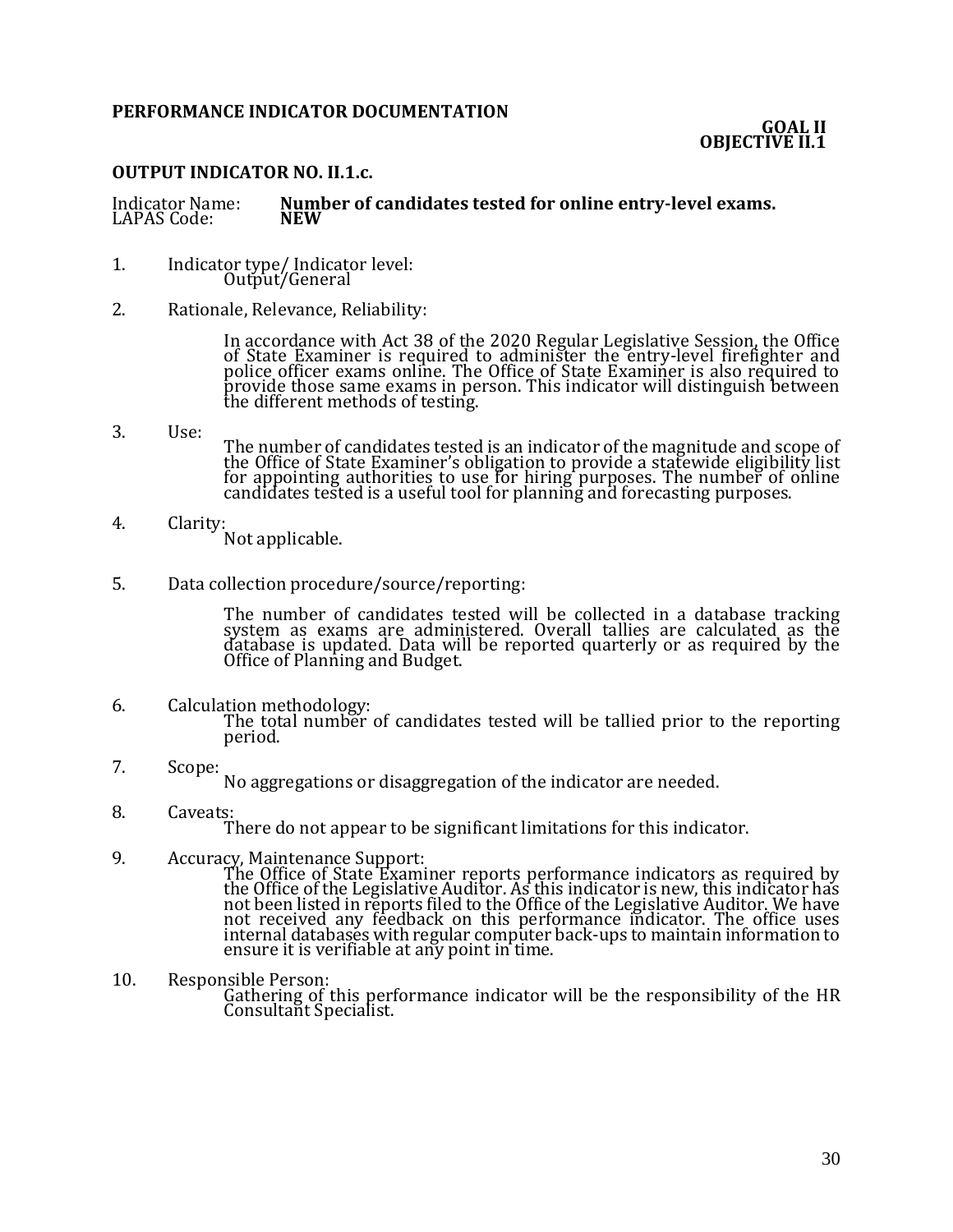# **PERFORMANCE INDICATOR MATRIX**

**OBJECTIVE III.1: By June 30, 2028, efficiently and cost-effectively respond to the needs of administrators, classified employees, and the 3.8 million Louisiana residents protected by the MFPCS System by providing assistance and resources in the efficient operation of the MFPCS system and to ensure it operates in accordance with the law.**

| Kind of Indicator            | Performance Indicator                                                                                                 |
|------------------------------|-----------------------------------------------------------------------------------------------------------------------|
| Input Indicator III.1.a.     | Number of advisory telephone calls.                                                                                   |
| Input Indicator III.1.b.     | Number of personnel action forms received.                                                                            |
| Input Indicator III.1.c.     | Number of reviews to current and proposed<br>classification descriptions.                                             |
| Input Indicator III.1.d.     | Number of reviews to current and proposed<br>board rules.                                                             |
| Input Indicator III.1.e.     | Number of visitors annually to agency<br>website.                                                                     |
| Input Indicator No. III.1.f. | Number of lists of approved competitive<br>candidates verified for compliance with<br>civil service law.              |
| Input Indicator No. III.1.g. | Number of lists of approved promotional<br>candidates verified for compliance with<br>civil service law.              |
| Output Indicator III.1.a.    | Number of individuals trained through<br>seminars or individual orientations.                                         |
| Output Indicator III.1.b.    | Number of letters written providing<br>information/advice.                                                            |
| Output Indicator III.1.c.    | Number of personnel action forms (PAFs)<br>reviewed for compliance with civil service<br>law.                         |
| Output Indicator III.1.d.    | Number of PAFs returned to jurisdictions<br>for corrections because of errors in<br>application of civil service law. |
| Output Indicator III.1.e.    | Number of civil service minutes reviewed.                                                                             |
| Output Indicator III.1.f.    | Number of potential jurisdictions to which<br>the law applies and with whom contact has<br>been initiated by the OSE. |
| Output Indicator III.1.g.    | Number of revisions to classification plans<br>submitted for adoption by civil service<br>boards.                     |
| Output Indicator III.1.h.    | Number of revisions to board rules<br>submitted for adoption by civil service<br>boards.                              |
| Output Indicator III.1.i.    | Number of resources distributed.                                                                                      |
| Output Indicator III.1.j.    | Average number of working days to<br>respond to written requests for guidance.                                        |
| Outcome Indicator III.1.a.   | Number of jurisdictions added for which<br>civil service boards have been sworn in.                                   |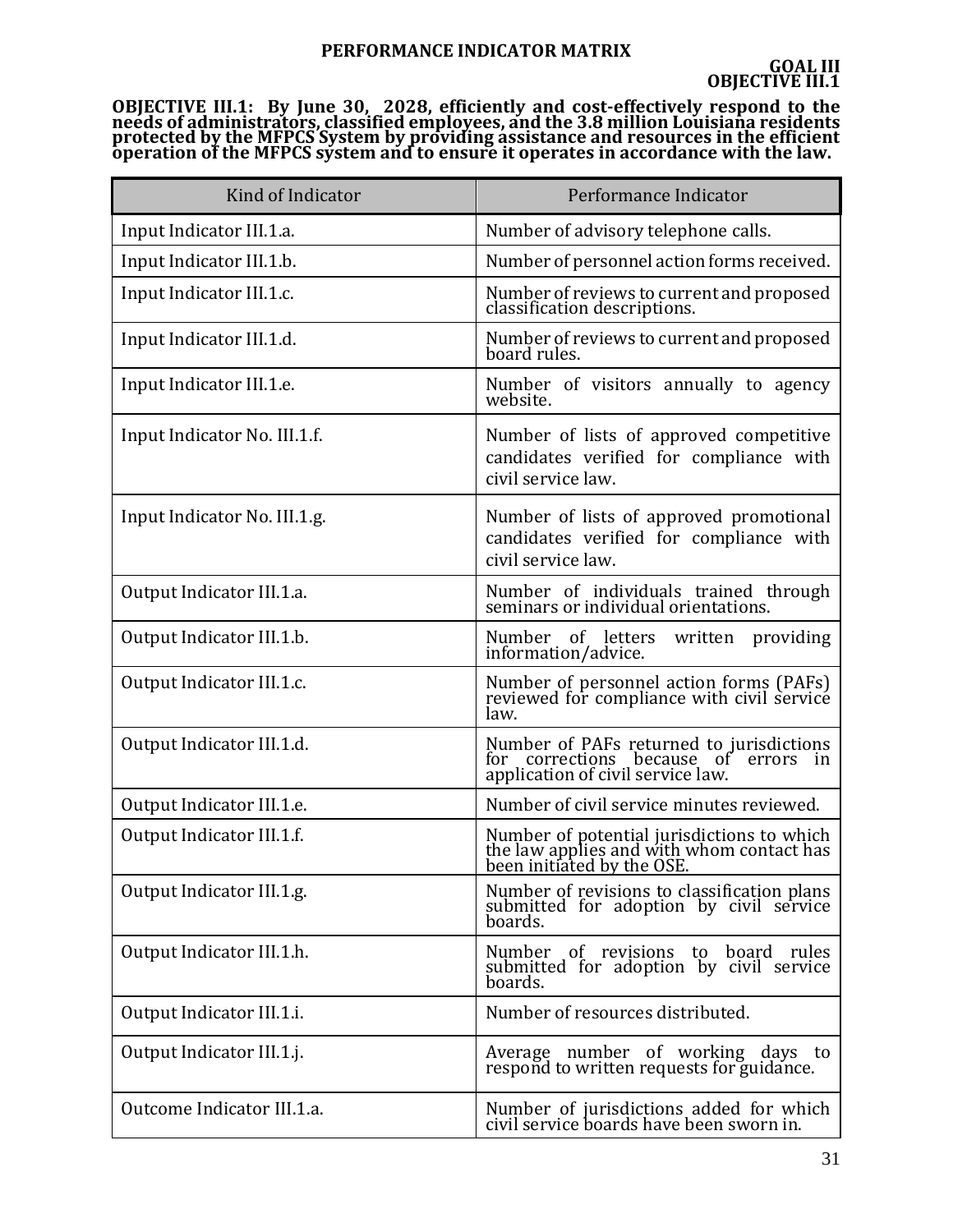| Quality Indicator No. III.1.a.    | of survey respondents<br>satisfaction with website<br>Percentage<br>indicating<br>resources.     |
|-----------------------------------|--------------------------------------------------------------------------------------------------|
| Quality Indicator No. III.1.b.    | Number of jurisdictions in Municipal Fire<br>and Police Civil Service System                     |
| Quality Indicator No. III.1.c.    | Number of covered employees in MFPCS<br>System.                                                  |
| Efficiency Indicator No. III.1.a. | Cost per covered employee within MFPCS<br>System.                                                |
| Efficiency Indicator No. III.1.b. | Per capita cost for providing qualified<br>eligible in jurisdictions covered by MFPCS<br>System. |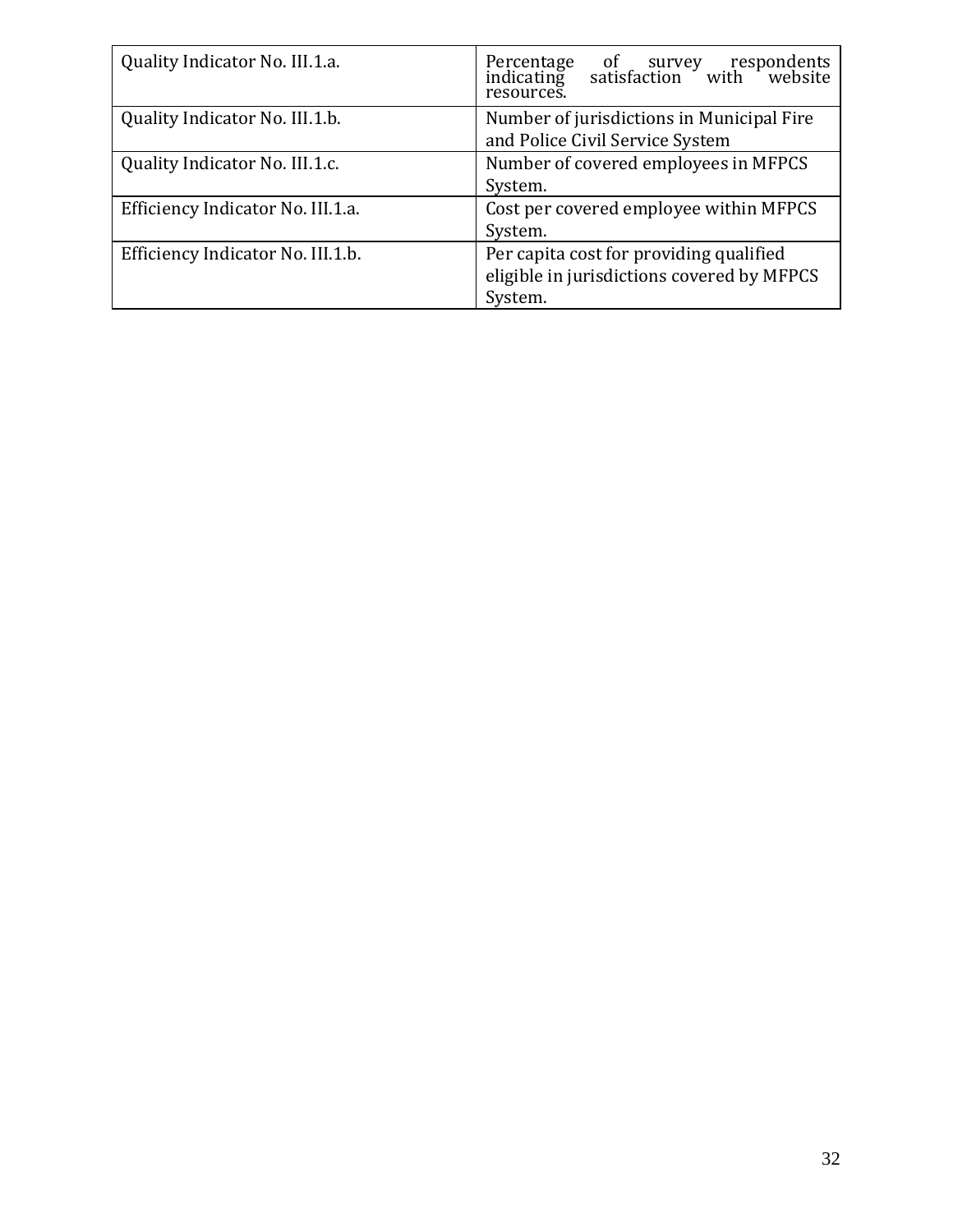### **GOAL III OBJECTIVE III.1**

# **INPUT INDICATOR NO. III.1.a.**

| Number of advisory telephone calls.<br><b>Indicator Name:</b><br>23630<br>LAPAS Code: |
|---------------------------------------------------------------------------------------|
|---------------------------------------------------------------------------------------|

- 1. Indicator type/ Indicator level: Input/General
- 2. Rationale, Relevance, Reliability: The Office of State Examiner responds to numerous telephone inquiries from throughout the State on any given workday, and it is through this means that the majority of support is provided to those involved in the operation of the system. The indicator is a direct measure of work performed.
- 3. Use:
	- It is helpful to know the extent to which we are providing telephone support to jurisdictions, and tracking the number of telephone inquiries is useful for planning purposes. If a certain individual is receiving an inordinate number of calls, this may impact that person's productivity, and steps may be taken to spread the calls equally among others. Also, a high or low volume of calls recorded for specific times of the year may be useful for project planning.
- 4. Clarity:
	- Not applicable
- 5. Data collection procedure/source/reporting:

Data will be collected from a call accounting software. Data will be collected as telephone inquiries are received and totaled on a daily basis. Agency totals derived from each telephone set will be tabulated weekly. Data will be reported quarterly, or as required by OPB.

- 6. Calculation methodology: Telephone inquiries will be added.
- 7. Scope:
	- No aggregations or disaggregation of the indicator are needed.
- 8. Caveats:

There do not appear to be significant limitations for this indicator.

9. Accuracy, Maintenance Support:

The Office of State Examiner reports performance indicators as required by the Office of the Legislative Auditor. As this indicator has been used to measure past performance, this indicator has been listed in reports filed to the Office of the Legislative Auditor. We have not received any feedback on this performance indicator. The office uses internal databases with regular computer back-ups to maintain information to ensure it is verifiable at any point in time.

10. Responsible Person: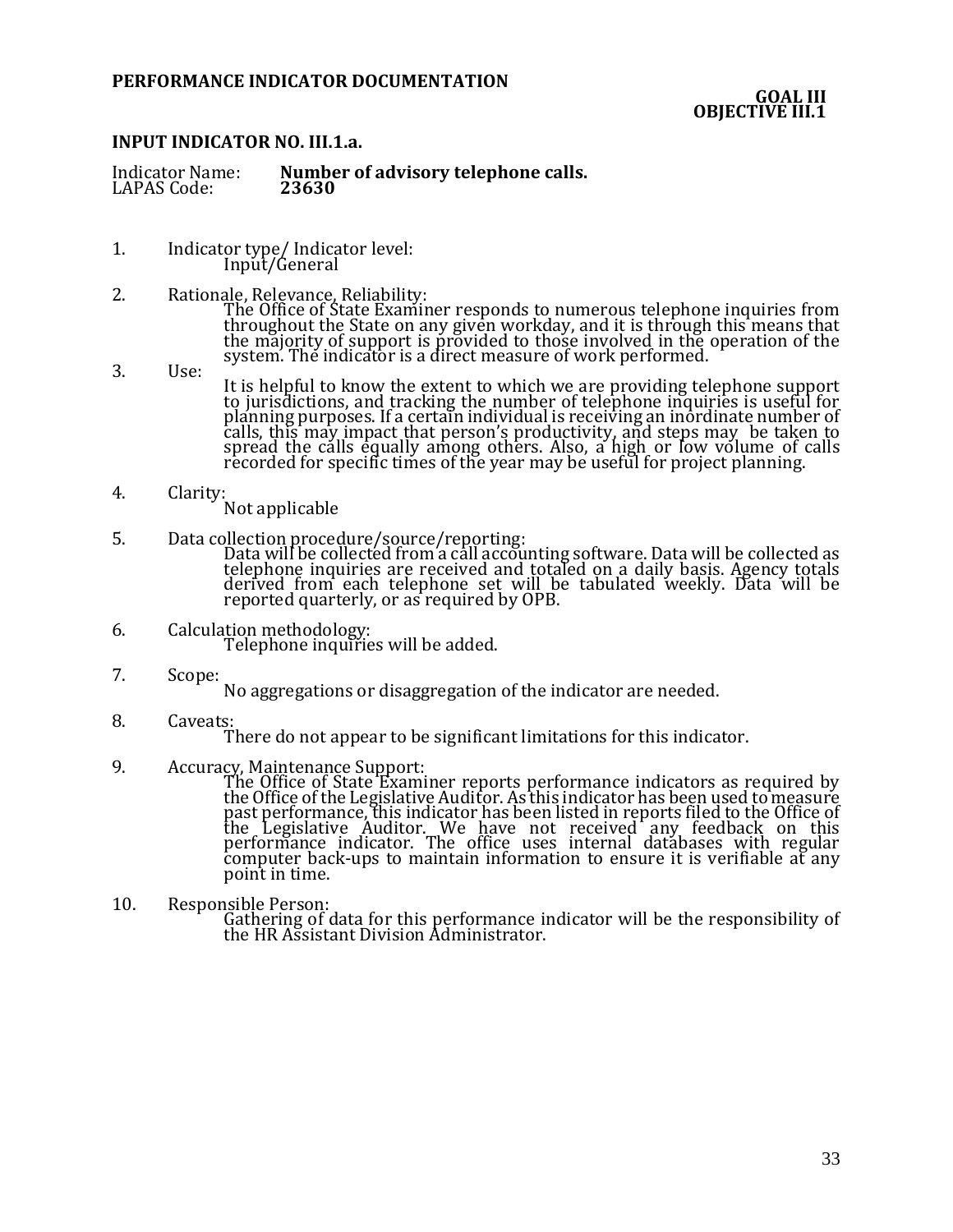### **INPUT INDICATOR NO. III.1.b.**

- 1. Indicator type/ Indicator level: Input/General
- 2. Rationale, Relevance, Reliability:

The Office of State Examiner reviews personnel actions reported on these forms for compliance with provisions of civil service law, and when necessary, provide advisory feedback to the civil service boards and appointing authorities so that appropriate corrective action may be taken.

- 3. Use: The number of personnel action forms received by this office continues to increase. We must continue to look at the allocation of personnel to the function of reviewing and processing the personnel action forms.
- 4. Clarity:

The personnel action form is a vehicle created by the Office of State Examiner by which the appointing authorities may report personnel actions in a standard format to the local civil service boards. The local civil service boards, in turn, report the personnel actions to this office. Personnel actions reported on these forms include, but are not limited to appointments, promotions, demotions, suspensions, terminations, and leaves of absence.

- 5. Data collection procedure/source/reporting: A log is kept of personnel action forms as they are received in the office. Data will be reported quarterly, or as required by OPB.
- 6. Calculation methodology: The total of personnel action forms received for a given period of time will be tabulated prior to the reporting period.
- 7. Scope:
	- No aggregations or disaggregation of the indicator are needed.
- 8. Caveats: There do not appear to be significant limitations for this indicator.
- 9. Accuracy, Maintenance Support:

The Office of State Examiner reports performance indicators as required by the Office of the Legislative Auditor. As this indicator has been used to measure past performance, this indicator has been listed in reports filed to the Office of the Legislative Auditor. We have not received any feedback on this performance indicator. The office uses internal databases with regular computer back-ups to maintain information to ensure it is verifiable at any point in time.

10. Responsible Person: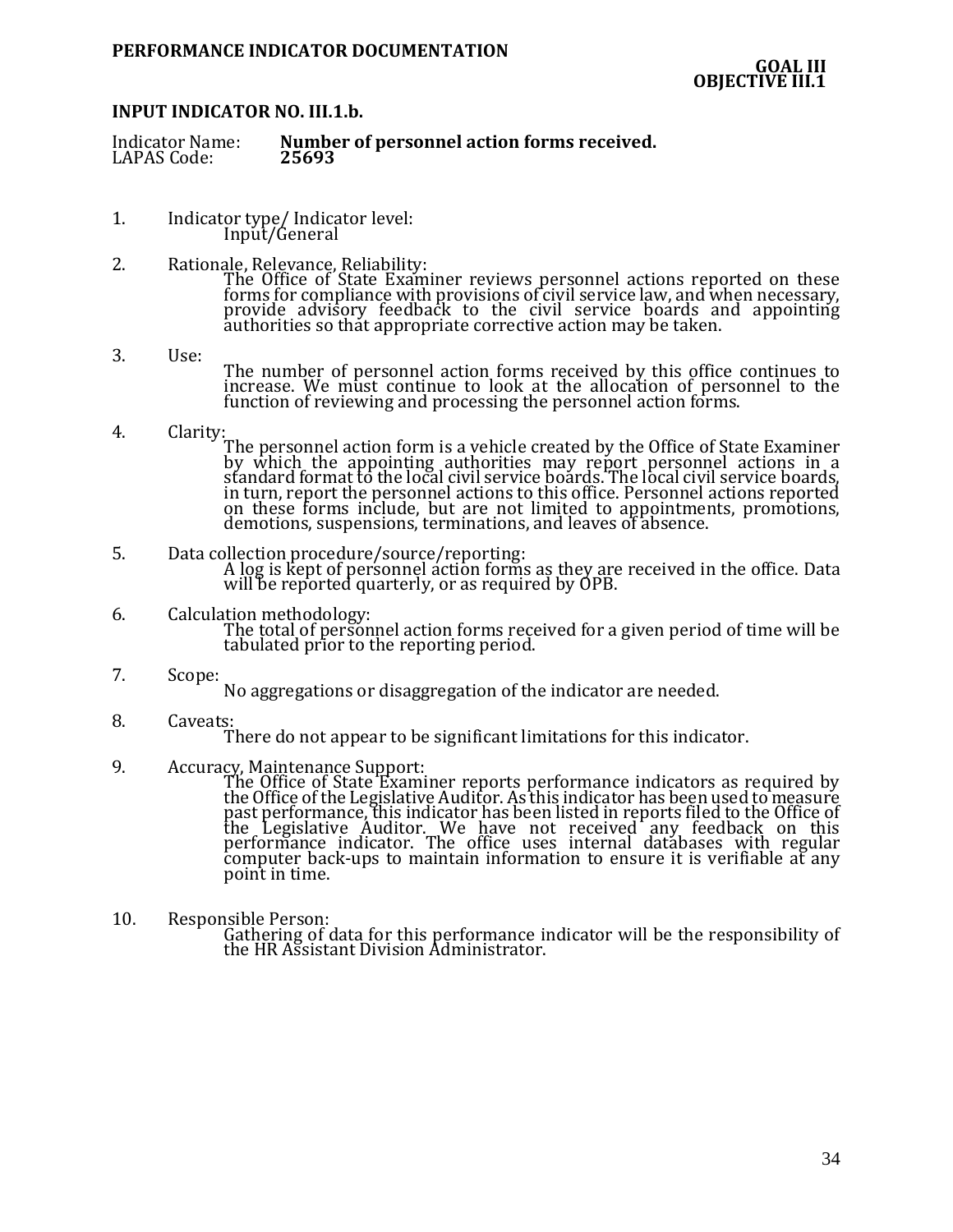# **INPUT INDICATOR NO. III.1.c.**

Indicator Name: **Number of reviews to current and proposed classification descriptions.** LAPAS Code:

- 1. Indicator type/ Indicator level: Input/Support
- 2. Rationale, Relevance, Reliability:
	- The Office of State Examiner has a responsibility to ensure that local civil service boards maintain classification plans that accurately reflect duties and responsibilities of positions in the classified service. When a local civil service board makes revisions to this classification plan, our office reviews all proposed changes (revisions and adoptions) to ensure proper validation and compliance with state and federal laws.
- 3. Use:

Reviews may result in our office providing advice and guidance to a local civil service board. If this indicator results in low performance, this demonstrates that local civil service boards are not keeping their classification plans up-todate. As our office has the responsibility to ensure classification plans are maintained, if we are not being responsive, we are not effectively managing this function and will need to evaluate our work methods toward improvement.

- 4. Clarity:
	- Not applicable
- 5. Data collection procedure/source/reporting: The number of reviews to current and proposed classification descriptions will be updated as each review is completed. Data will be reported quarterly, or as required by OPB.
- 6. Calculation methodology: Each review of a current or proposed classification description will be added.
- 7. Scope: No aggregations or disaggregation of the indicator are needed.
- 8. Caveats:

There do not appear to be significant limitations for this indicator.

9. Accuracy, Maintenance Support:

The Office of State Examiner reports performance indicators as required by the Office of the Legislative Auditor. As this indicator has been used to measure past performance, this indicator has been listed in reports filed to the Office of the Legislative Auditor. We have not received any feedback on this performance indicator. The office uses internal databases with regular computer back-ups to maintain information to ensure it is verifiable at any point in time.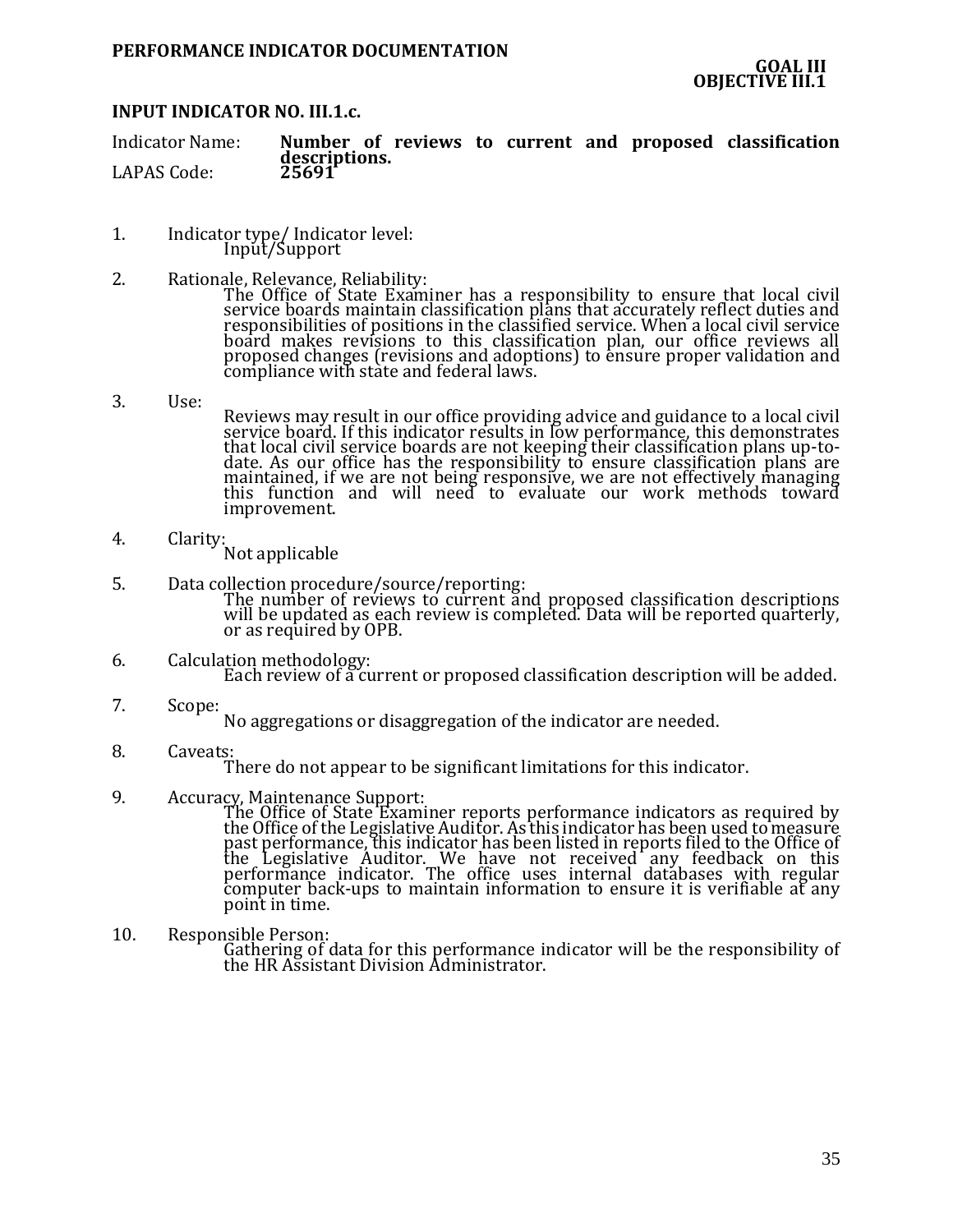# **INPUT INDICATOR NO. III.1.d.**

Indicator Name: **Number of reviews to current and proposed board rules.** LAPAS Code:

- 1. Indicator type/ Indicator level: Input/Support
- 2. Rationale, Relevance, Reliability:

The Office of State Examiner has a responsibility to ensure that local civil service boards maintain a set of board rules that comply with civil service laws as well as any other state and federal laws as deemed appropriate. When a local civil service board makes revisions to the board rules, our office reviews all proposed changes (revisions and adoptions) to ensure proper compliance with these laws.

- 3. Use: Reviews may result in our office providing advice and guidance to a local civil service board.
- 4. Clarity: Not applicable
- 5. Data collection procedure/source/reporting: The number of reviews to current and proposed board rules will be updated as each review is completed. Data will be reported quarterly, or as required by OPB.
- 6. Calculation methodology: Each review of a current or proposed board rule change will be added.
- 7. Scope:
	- No aggregations or disaggregation of the indicator are needed.
- 8. Caveats: There do not appear to be significant limitations for this indicator.
- 9. Accuracy, Maintenance Support: The Office of State Examiner reports performance indicators as required by the Office of the Legislative Auditor. As this indicator has been used to measure past performance, this indicator has been listed in reports filed to the Office of the Legislative Auditor. We have not received any feedback on this performance indicator. The office uses internal databases with regular computer back-ups to maintain information to ensure it is verifiable at any point in time.
- 10. Responsible Person: Gathering of data for this performance indicator will be the responsibility of the General Counsel.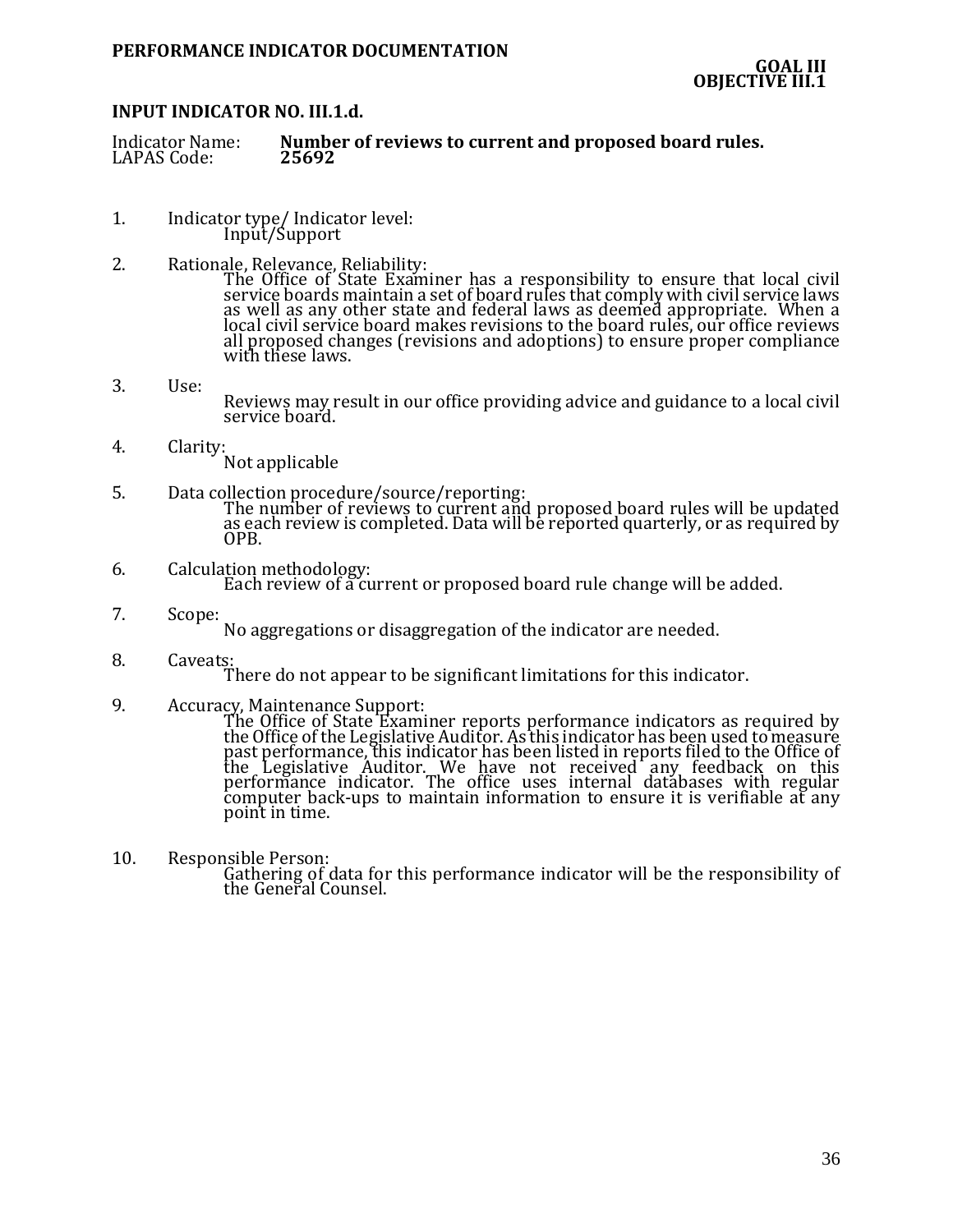# **INPUT INDICATOR NO. III.1.e.**

| <b>Indicator Name:</b> | Number of visitors annually to agency website. |
|------------------------|------------------------------------------------|
| LAPAS Code:            | 17006                                          |

- 1. Indicator type/ Indicator level: Input/General
- 2. Rationale, Relevance, Reliability: This indicator is a measure of the usefulness of the website and its value as a source of information.
- 3. Use:
	- This indicator will be helpful in planning future website categories.
- 4. Clarity: Not applicable.
- 5. Data collection procedure/source/reporting: Data will be collected from a counter imbedded in the website. Data will be collected and counted each time the website is accessed. Data will be reported quarterly, or as required by OPB.
- 6. Calculation methodology: The total number of visitors (hits) will be counted.
- 7. Scope: No aggregations or disaggregation of the indicator are needed.
- 8. Caveats: There do not appear to be significant limitations for this indicator.
- 9. Accuracy, Maintenance Support:

The Office of State Examiner reports performance indicators as required by the Office of the Legislative Auditor. As this indicator has been used to measure past performance, this indicator has been listed in reports filed to the Office of the Legislative Auditor. We have not received any feedback on this performance indicator. The office uses internal databases with regular computer back-ups to maintain information to ensure it is verifiable at any point in time.

10. Responsible Person:

Gathering of this performance indicator will be the responsibility of the Executive Staff Officer.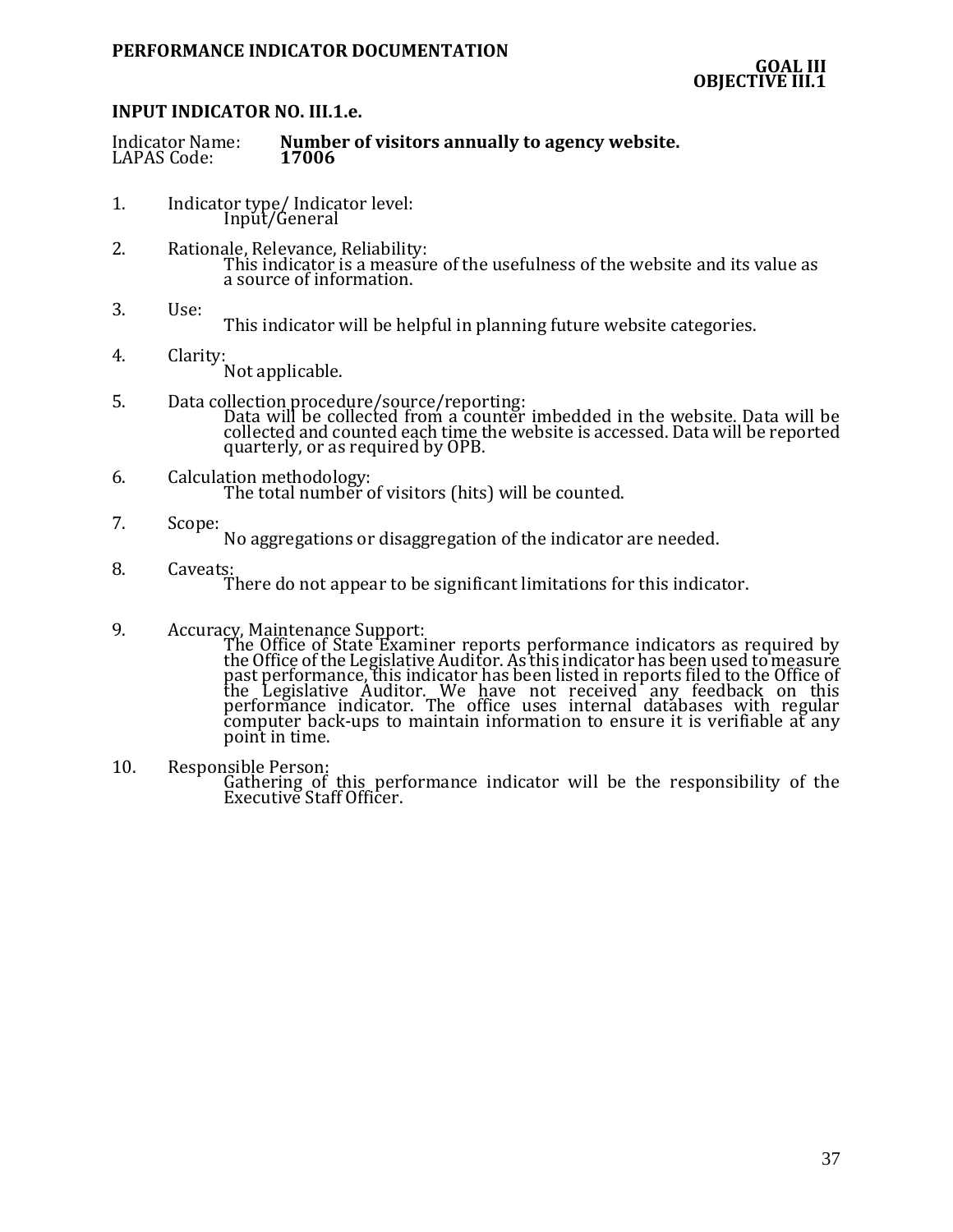# **INPUT INDICATOR NO. III.1.f.**

Indicator Name: **Number of lists of approved competitive candidates verified for compliance with civil service law.** LAPAS Code:

- 1. Indicator type/ Indicator level: Input/Supporting
- 2. Rationale, Relevance, Reliability: Our objective is to ensure that, prior to the administration of competitive tests, lists are processed to ensure proper assembly and packing of test administration materials.
- 3. Use: This indicator helps management to identify where additional training and support for local boards is needed as it relates to the application of civil service law.
- 4. Clarity:

Roll calls are received prior to the administration of every examination given by the Office of State Examiner. It is a list of each of the applicants approved by the local civil service boards to take the examination.

- 5. Data collection procedure/source/reporting: A running tally of verified roll calls will be maintained in a database tracking system. Overall tallies for this indicator are counted as roll calls are processed. Data will be reported annually, or as required by OPB.
- 6. Calculation methodology: The total number of competitive roll calls be tallied prior to the reporting period.
- 7. Scope: No aggregations or disaggregation of the indicator are needed.
- 8. Caveats: There do not appear to be significant limitations for this indicator.
- 9. Accuracy, Maintenance Support:

The Office of State Examiner reports performance indicators as required by the Office of the Legislative Auditor. As this indicator has been used to measure past performance, this indicator has been listed in reports filed to the Office of the Legislative Auditor. We have not received any feedback on this performance indicator. The office uses internal databases with regular computer back-ups to maintain information to ensure it is verifiable at any point in time.

10. Responsible Person: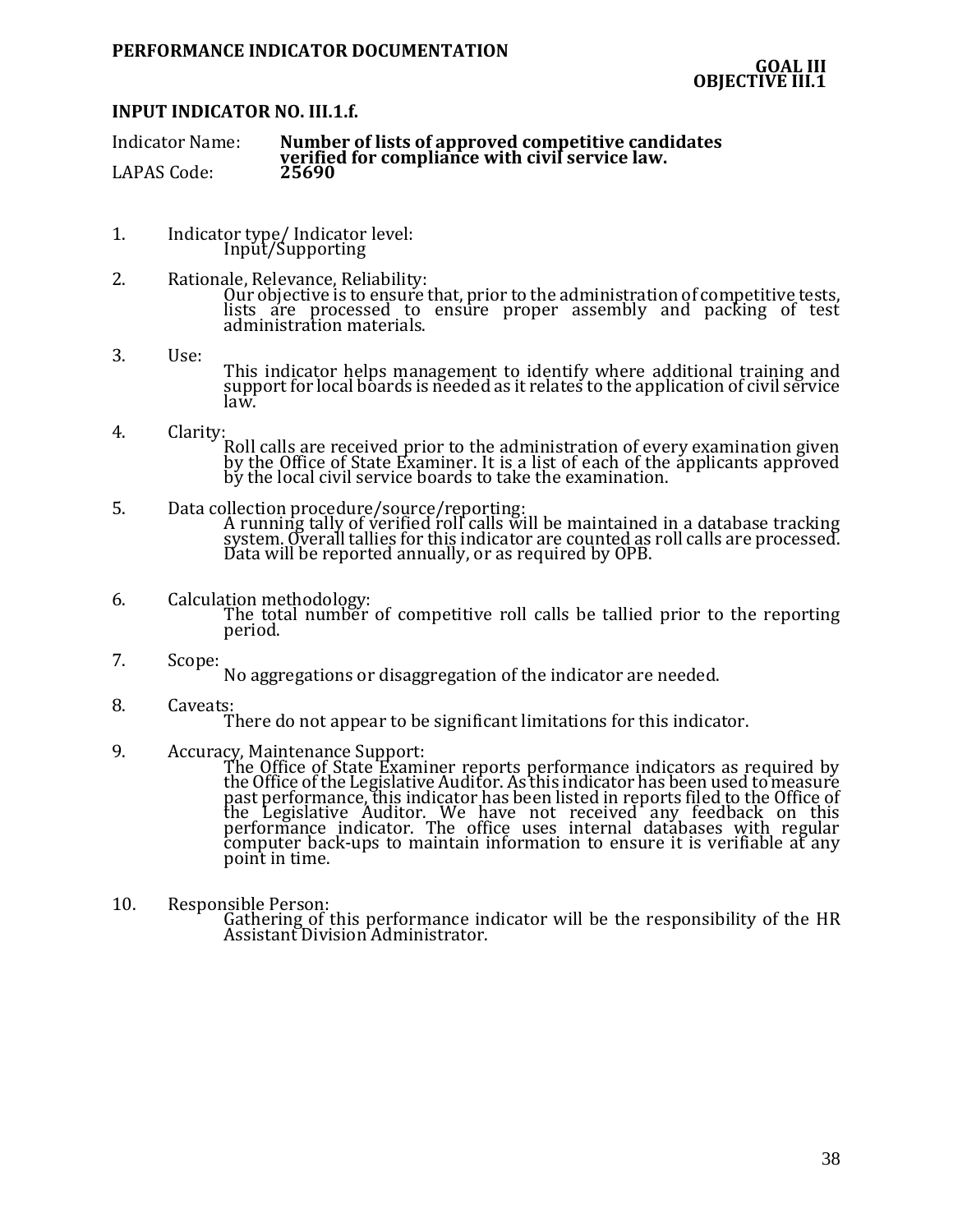# **INPUT INDICATOR NO. III.1.g.**

Indicator Name: **Number of lists of approved promotional candidates verified for compliance with civil service law.** LAPAS Code:

- 1. Indicator type/ Indicator level: Input/Supporting
- 2. Rationale, Relevance, Reliability: Our objective is to ensure that, prior to the administration of promotional tests, persons approved to take the tests meet the minimum qualifications according to civil service law. Lists are also processed to ensure proper assembly and packing of test administration materials.
- 3. Use: This indicator helps management to identify where additional training and support for local boards is needed as it relates to the application of civil service law.
- 4. Clarity: Roll calls are received prior to the administration of every examination given by the Office of State Examiner. It is a list the applicants approved by the local civil service boards to take the examination.
- 5. Data collection procedure/source/reporting: A running tally of verified roll calls will be maintained in a database tracking system. Overall tallies for this indicator are counted as roll calls are processed. Data will be reported annually, or as required by OPB.
- 6. Calculation methodology: The total number of promotional roll calls will be tallied prior to the reporting period.
- 7. Scope: No aggregations or disaggregation of the indicator are needed.
- 8. Caveats: There do not appear to be significant limitations for this indicator.
- 9. Accuracy, Maintenance Support:

The Office of State Examiner reports performance indicators as required by the Office of the Legislative Auditor. As this indicator has been used to measure past performance, this indicator has been listed in reports filed to the Office of the Legislative Auditor. We have not received any feedback on this performance indicator. The office uses internal databases with regular computer back-ups to maintain information to ensure it is verifiable at any point in time.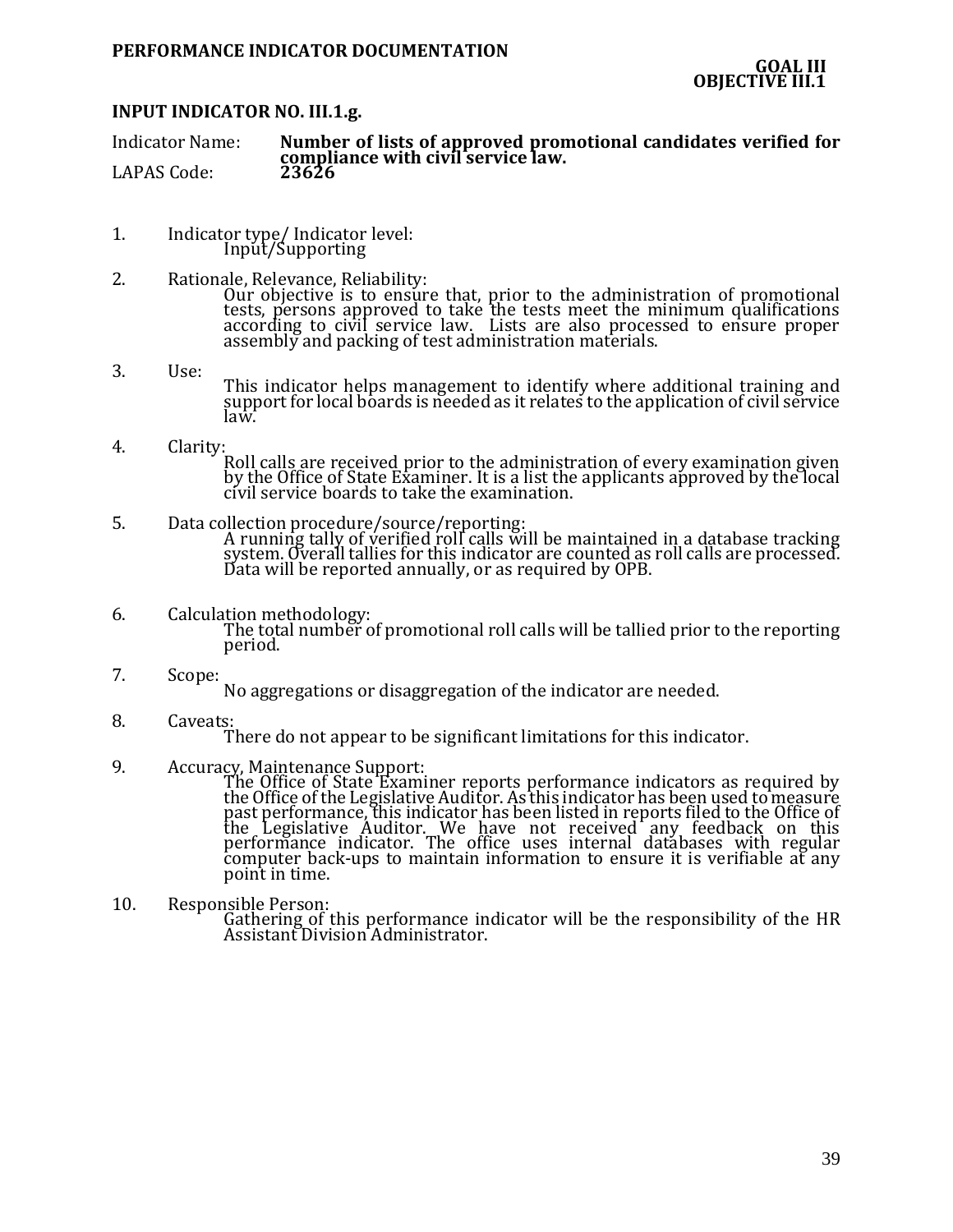### **OUTPUT INDICATOR NO. III.1.a.**

Indicator Name: **Number of individuals trained through seminars or individual orientations.** LAPAS Code:

- 1. Indicator type/ Indicator level: Output/General
- 2. Rationale, Relevance, Reliability: Training seminars provide direct hands-on training for local officials charged with administering the system at the local level, and is a direct measure of administrative support offered by the Office of State Examiner.
- 3. Use: The number of individuals attending seminars and individual orientation will be useful in planning future training ventures.
- 4. Clarity: Not applicable.
- 5. Data collection procedure/source/reporting: Data will be collected as the seminars and individual orientation are conducted and will be maintained by head count of those in attendance. Data will be reported quarterly, or as required by OPB.
- 6. Calculation methodology: The total number of individuals attending seminars and individual orientation during the reporting period will be counted.
- 7. Scope:

No aggregations or disaggregation of the indicator are needed.

8. Caveats:

There do not appear to be significant limitations for this indicator.

9. Accuracy, Maintenance Support:

The Office of State Examiner reports performance indicators as required by the Office of the Legislative Auditor. As this indicator has been used to measure past performance, this indicator has been listed in reports filed to the Office of the Legislative Auditor. We have not received any feedback on this performance indicator. The office uses internal databases with regular computer back-ups to maintain information to ensure it is verifiable at any point in time.

10. Responsible Person: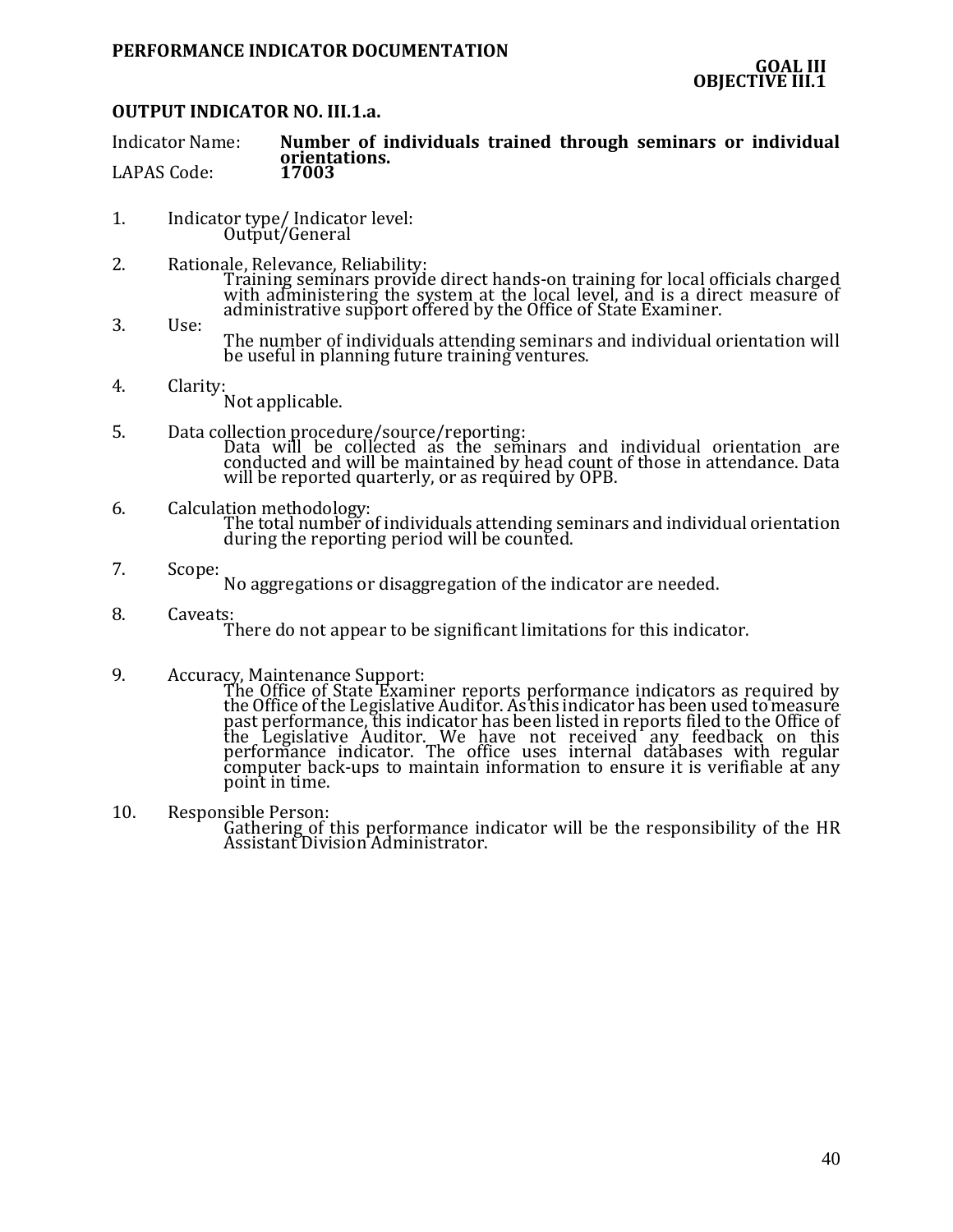### **OUTPUT INDICATOR NO. III.1.b.**

| <b>Indicator Name:</b> | Number of letters written providing information/advice. |
|------------------------|---------------------------------------------------------|
| LAPAS Code:            | 23631                                                   |
|                        |                                                         |

- 1. Indicator type/ Indicator level: Output/General
- 2. Rationale, Relevance, Reliability: The Office of State Examiner receives many written requests for guidance during any given workweek. Such requests usually deal with policy or the application of civil service law. The number and scope of these advisories are such that they frequently require a significant dedication of time and effort.
- 3. Use: Personnel write letters/emails that provide information and/or advice. Agency management responds to written requests only in writing, which often involves complex subject matter. All correspondence issued from the Office of State Examiner is subject to an extensive review process to ensure the advice we provide is accurate and clearly reflects the position of our agency. Inasmuch as this indicator is representative of actual work, the OSE must consider the impact that written responses have upon productivity in order to remain responsive through effective planning and prioritization.
- 4. Clarity: Not applicable.
- 5. Data collection procedure/source/reporting:

The data will be collected and recorded in a database tracking system as correspondence is mailed or emailed. Data will be reported annually, or as required by OPB.

- 6. Calculation methodology: The number of letters will be added.
- 7. Scope:
	- No aggregations or disaggregation of the indicator are needed.
- 8. Caveats:

There do not appear to be significant limitations for this indicator.

9. Accuracy, Maintenance Support:

The Office of State Examiner reports performance indicators as required by the Office of the Legislative Auditor. As this indicator has been used to measure past performance, this indicator has been listed in reports filed to the Office of the Legislative Auditor. We have not received any feedback on this performance indicator. The office uses internal databases with regular computer back-ups to maintain information to ensure it is verifiable at any point in time.

10. Responsible Person: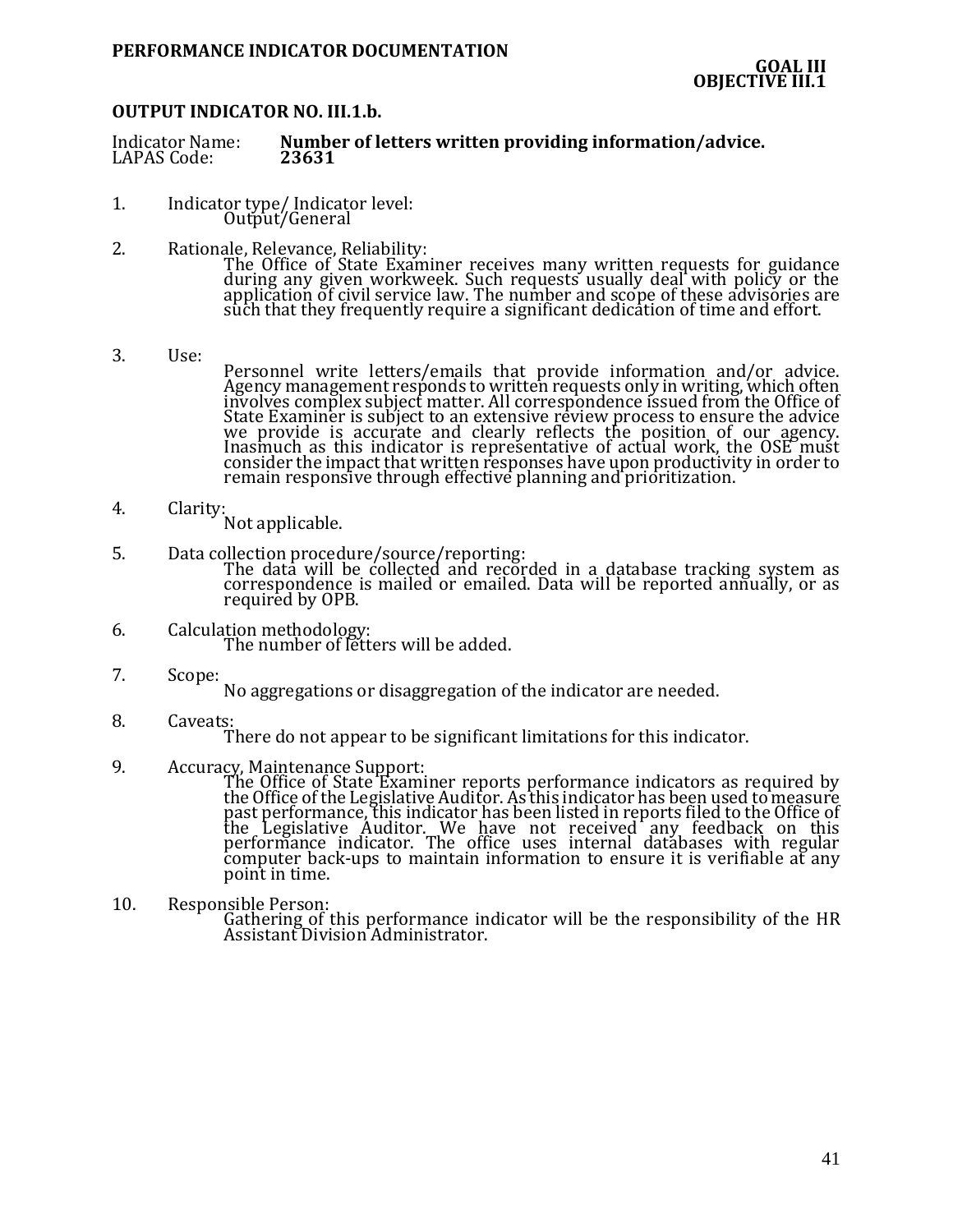# **OUTPUT INDICATOR NO. III.1.c.**

Indicator Name: **Number of personnel action forms (PAFs) reviewed for compliance with civil service law.** LAPAS Code:

- 1. Indicator type/ Indicator level: Output/General
- 2. Rationale, Relevance, Reliability: Once the personnel actions are reported via the personnel action form, personnel within the Office of State Examiner review the actions taken vis-avis civil service law.
- 3. Use:
- The personnel assigned to the specific jurisdiction is generally responsible for this critical function. However, it is sometimes necessary to divert personnel assigned to the function to other projects, which causes a backlog in unprocessed forms. When the number forms processed fails to keep pace with the number received, we must be prepared to realign duties and cross-train other personnel as necessary so that this critical function is not delayed past the point when timely advice will be valuable to those at the local level.
- 4. Clarity:
	- Not applicable.
- 5. Data collection procedure/source/reporting:

When personnel action forms are reviewed, the information is entered into a database. Data is entered into the database at the time of review. Data will be reported quarterly, or as required by OPB.

- 6. Calculation methodology: The number of personnel action forms reviewed will be an aggregate of those found to be in compliance with civil service law and those which found to not be in compliance, and which must be returned to the local civil service board for corrective action.
- 7. Scope: No aggregations or disaggregation of the indicator are needed
- 8. Caveats: There do not appear to be significant limitations for this indicator.
- 9. Accuracy, Maintenance Support:

The Office of State Examiner reports performance indicators as required by the Office of the Legislative Auditor. As this indicator has been used to measure past performance, this indicator has been listed in reports filed to the Office of the Legislative Auditor. We have not received any feedback on this performance indicator. The office uses internal databases with regular computer back-ups to maintain information to ensure it is verifiable at any point in time.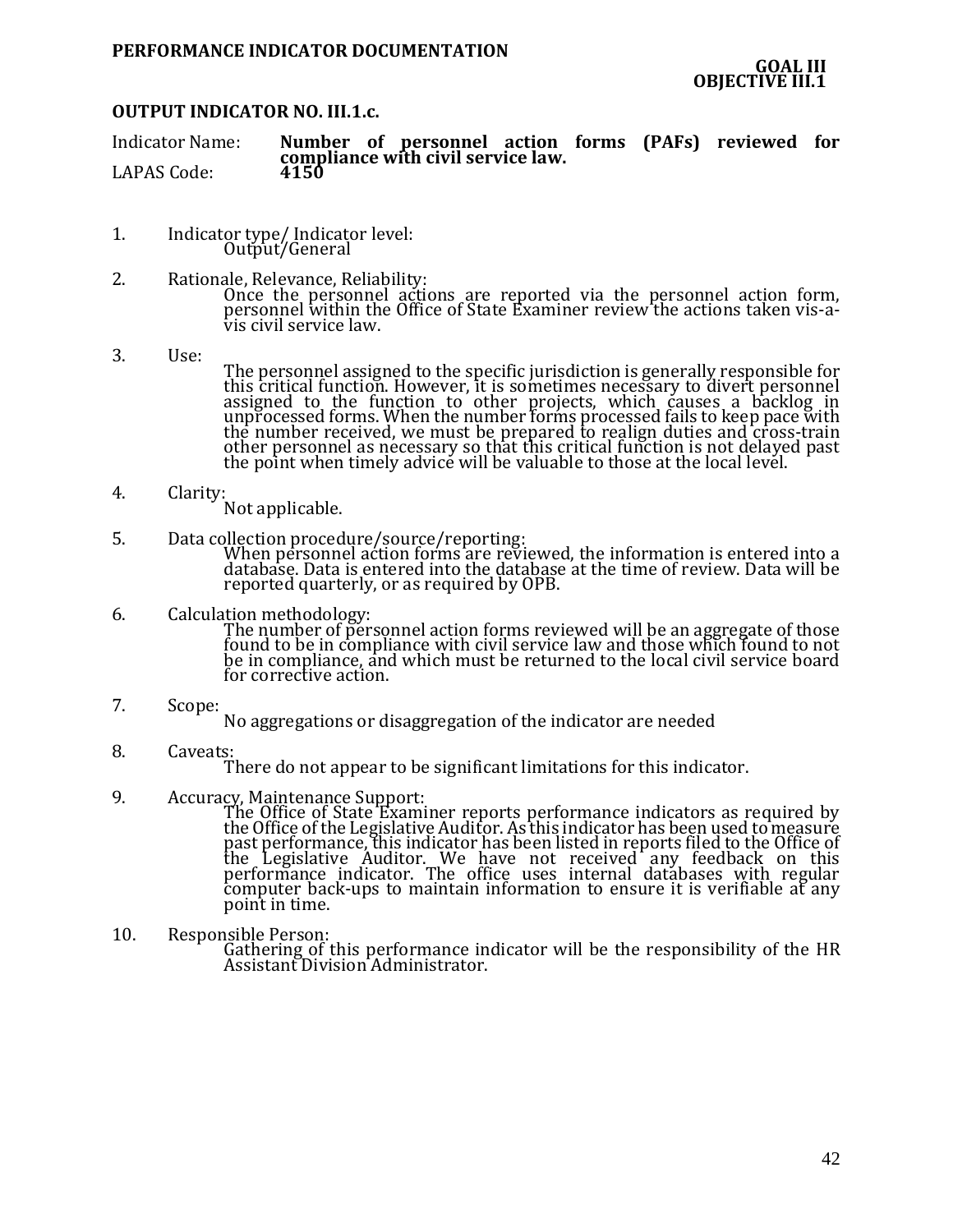# **OUTPUT INDICATOR NO. III.1.d.**

Indicator Name: **Number of PAFs returned to jurisdictions for corrections because of errors in application of civil service law.** LAPAS Code:

- 1. Indicator type/ Indicator level: Output/General
- 2. Rationale, Relevance, Reliability: The reason for reviewing the personnel action forms is to provide a check that the personnel actions made at the local level are done in compliance with civil service law. The personnel actions returned indicate that the system is not operating at the local level as it should.
- 3. Use: We are attempting to improve the error rate through education and training of personnel at the local level. The number of forms returned, and the reasons therefor, should guide our future education efforts.
- 4. Clarity: Not applicable.
- 5. Data collection procedure/source/reporting: A log is kept of personnel action forms returned to local civil service boards for corrective action at the time the from is returned. Data will be reported quarterly, or as required by OPB.
- 6. Calculation methodology: The number of personnel action forms returned by jurisdiction is tallied for an overall total.
- 7. Scope:

No aggregations or disaggregation of the indicator are needed.

8. Caveats: There do not appear to be significant limitations for this indicator.

point in time.

- 9. Accuracy, Maintenance Support: The Office of State Examiner reports performance indicators as required by the Office of the Legislative Auditor. As this indicator has been used to measure past performance, this indicator has been listed in reports filed to the Office of the Legislative Auditor. We have not received any feedback on this performance indicator. The office uses internal databases with regular
- 10. Responsible Person:

Gathering of this performance indicator will be the responsibility of the HR Assistant Division Administrator.

computer back-ups to maintain information to ensure it is verifiable at any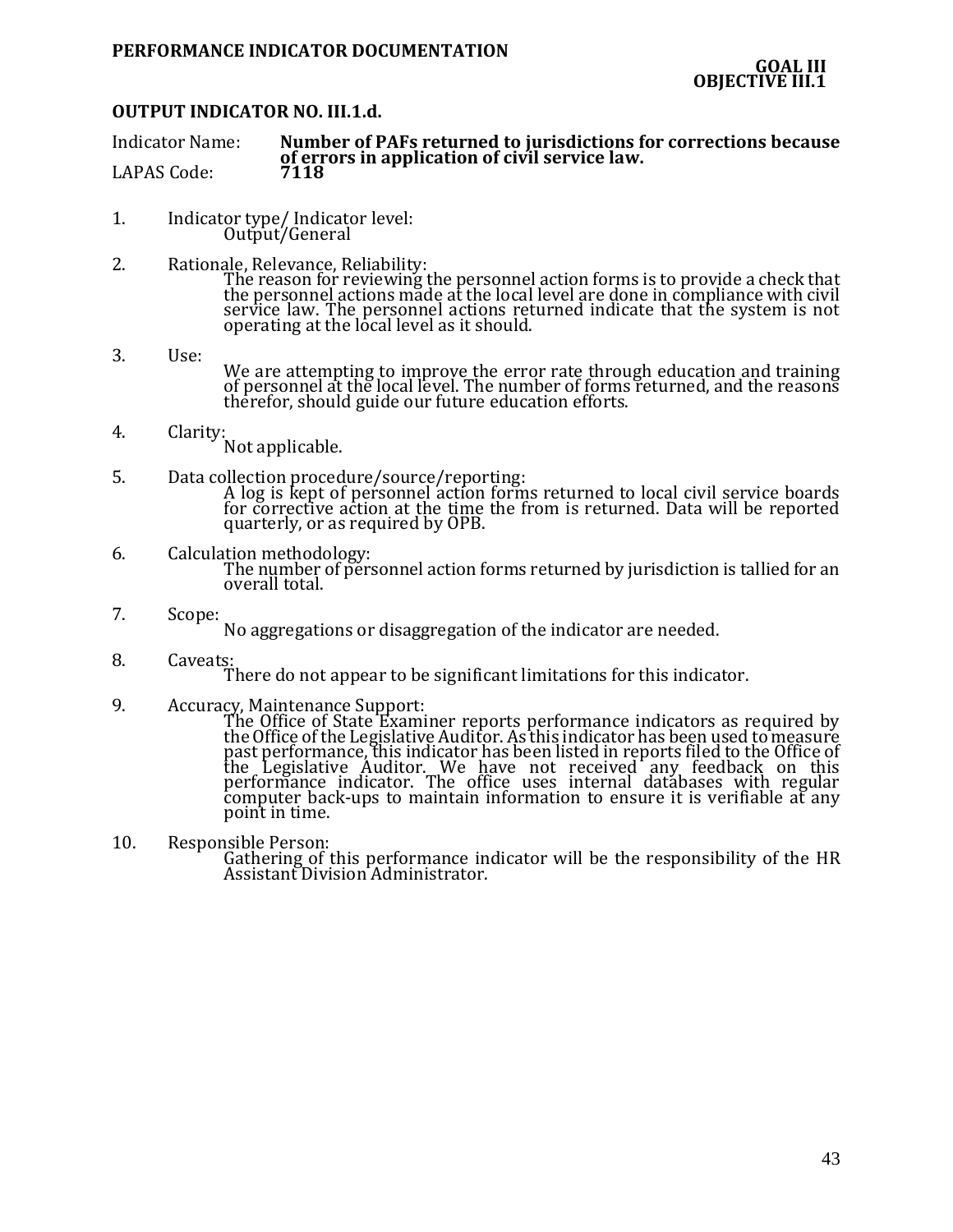# **OUTPUT INDICATOR NO. III.1.e.**

Indicator Name: **Number of civil service minutes reviewed.** LAPAS Code:

- 1. Indicator type/ Indicator level: Output/ General
- 2. Rationale, Relevance, Reliability: A primary means of assisting local civil service boards and appointing authorities in the operation of the civil service system at the local level is through a diligent review of the minutes of the civil service board meetings from each jurisdiction. When problems are noted, contact is made with appropriate local personnel via telephone or letter so that corrective action might be taken.
- 3. Use:

We carefully track the minutes received from each jurisdiction and follow up with local officials when none have been received over an extended period of time. Reviewing the minutes of the local civil service boards is an extremely cost effective tool in monitoring and providing needed guidance on the operation of the system at the local level. The aggregate of all board minutes received and reviewed is indicative, on an indirect level, of the amount of administrative support necessary in the local areas. If we become unable to keep up with this task in a timely manner, it will be necessary to reevaluate our priorities and allocation of resources accordingly.

4. Clarity:

Not applicable.

5. Data collection procedure/source/reporting:

Each set of minutes received by the Office of State Examiner is logged into a computer database as soon as it is received in the office, along with the date of receipt. Review of the minutes is generally accomplished within a week of receipt so that we might offer timely advice as necessary. The total of minutes received will be tallied at the conclusion of the reporting period. Data will be reported quarterly, or as required by OPB.

- 6. Calculation methodology: Data will be gathered daily as the minutes of the meetings are processed. The overall total will be compiled at the time of reporting.
- 7. Scope:

No aggregations or disaggregation of the indicator are needed.

8. Caveats:

There do not appear to be significant limitations for this indicator.

9. Accuracy, Maintenance Support:

The Office of State Examiner reports performance indicators as required by the Office of the Legislative Auditor. As this indicator has been used to measure past performance, this indicator has been listed in reports filed to the Office of the Legislative Auditor. We have not received any feedback on this performance indicator. The office uses internal databases with regular computer back-ups to maintain information to ensure it is verifiable at any point in time.

10. Responsible Person: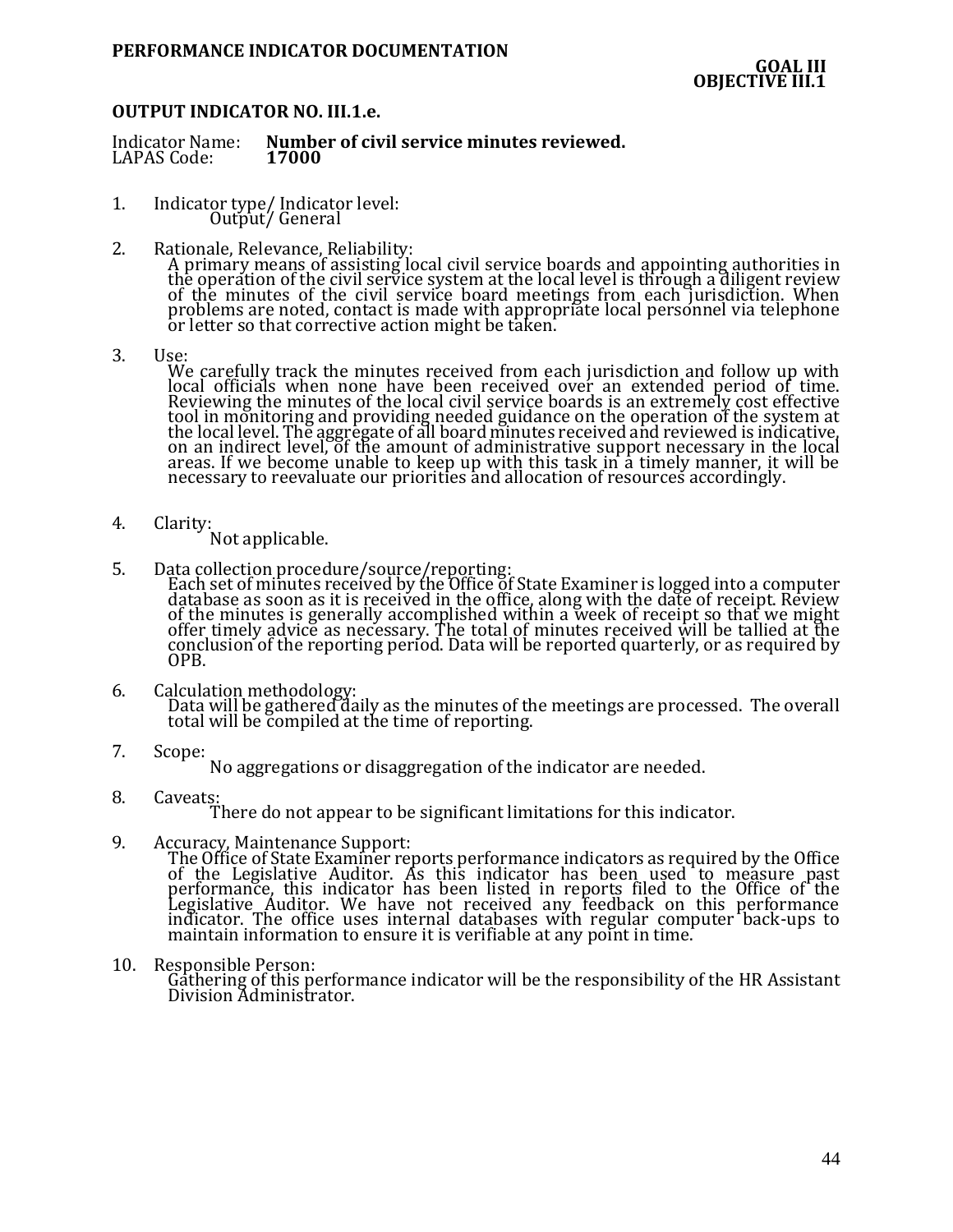### **OUTPUT INDICATOR NO. III.1.f.**

Indicator Name: **Number of potential jurisdictions to which the law applies and**  with whom contact has been initiated by the OSE.<br>23625 LAPAS Code:

- 1. Indicator type/ Indicator level: Output/ Supporting
- 2. Rationale, Relevance, Reliability:

The Office of State Examiner is required to assist and cooperate in an advisory capacity the various authorities and individuals of the municipalities, parishes and fire protection districts regarding the duties and obligations imposed upon them by civil service law. In order to appropriately fulfill this obligation, we must first identify all jurisdictions which potentially meet the criteria for compliance, perform any necessary research, and establish contact with appropriate authorities, all of which is very labor intensive.

3. Use:

The number of potential jurisdictions identified as meeting the criteria for establishing a civil service system represents present work as well as the immediate future growth of the classified service. Work involved in researching and identifying potential jurisdictions is labor intensive and requires specific dedication of time and energy of the agency's administration and the resources. The management team must plan for the unavoidable increase in workload throughout its operations in order to maintain productivity, including the addition of positions to the table of organization.

- 4. Clarity: A potential jurisdiction is a municipality, parish or fire protection district which is not currently under the Municipal Fire and Police Civil Service System, but which meets the population requirements and/or employs fulltime paid personnel.
- 5. Data collection procedure/source/reporting:

The number of potential jurisdictions obtained from a variety of sources including other state departments or agencies, direct contact from local officials and employees, news articles, and website information will be maintained in a database tracking system. A database tracking system will be maintained of all jurisdictions which potentially meet the criteria for establishing a civil service system. As new civil service boards are sworn in, these jurisdictions will be removed from this database. Data will be reported quarterly, or as required by OPB.

6. Calculation methodology:

The total of potential jurisdictions will be maintained on an ongoing basis.

7. Scope:

No aggregations or disaggregation of the indicator are needed.

8. Caveats:

There do not appear to be significant limitations for this indicator.

9. Accuracy, Maintenance Support:

The Office of State Examiner reports performance indicators as required by the Office of the Legislative Auditor. As this indicator has been used to measure past performance, this indicator has been listed in reports filed to the Office of the Legislative Auditor. We have not received any feedback on this performance indicator. The office uses internal databases with regular computer back-ups to maintain information to ensure it is verifiable at any point in time.

10. Responsible Person: Gathering of this performance indicator will be the responsibility of the Deputy State Examiner.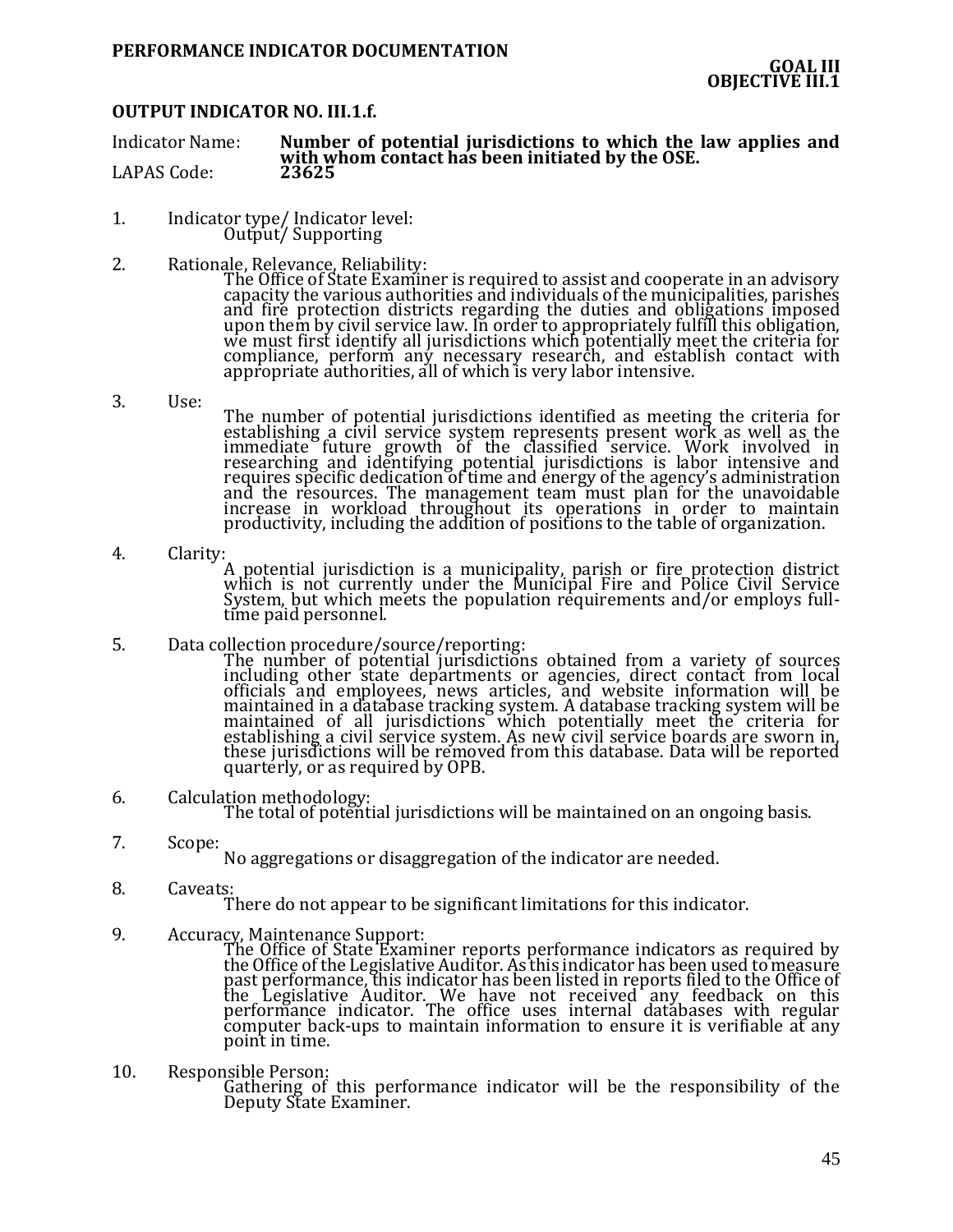# **OUTPUT INDICATOR NO. III.1.g.**

Indicator Name: **Number of revisions to classification plans submitted for adoption by civil service boards.** LAPAS Code:

- 1. Indicator type/ Indicator level: Output/Supporting
- 2. Rationale, Relevance, Reliability: To ensure the board has adopted a classification plan reflective of the Department's structure in the individual jurisdictions and to set minimum qualifications for examinations.
- 3. Use: The agency provides recommendations for updated class descriptions to local civil service boards upon determining changes in assignments of duties and responsibilities.
- 4. Clarity: Not applicable.
- 5. Data collection procedure/source/reporting: A count of class descriptions recommended to local boards will be collected from the job analysis database. The count of class descriptions recommended to local boards will be updated as recommendations are forwarded. Data will be reported quarterly, or as required by OPB.
- 6. Calculation methodology: Totals will be calculated on an on-going basis.
- 7. Scope: No aggregations or disaggregation of the indicator are needed.
- 8. Caveats:
	- There do not appear to be significant limitations for this indicator.
- 9. Accuracy, Maintenance Support:

The Office of State Examiner reports performance indicators as required by the Office of the Legislative Auditor. As this indicator has been used to measure past performance, this indicator has been listed in reports filed to the Office of the Legislative Auditor. We have not received any feedback on this performance indicator. The office uses internal databases with regular computer back-ups to maintain information to ensure it is verifiable at any point in time.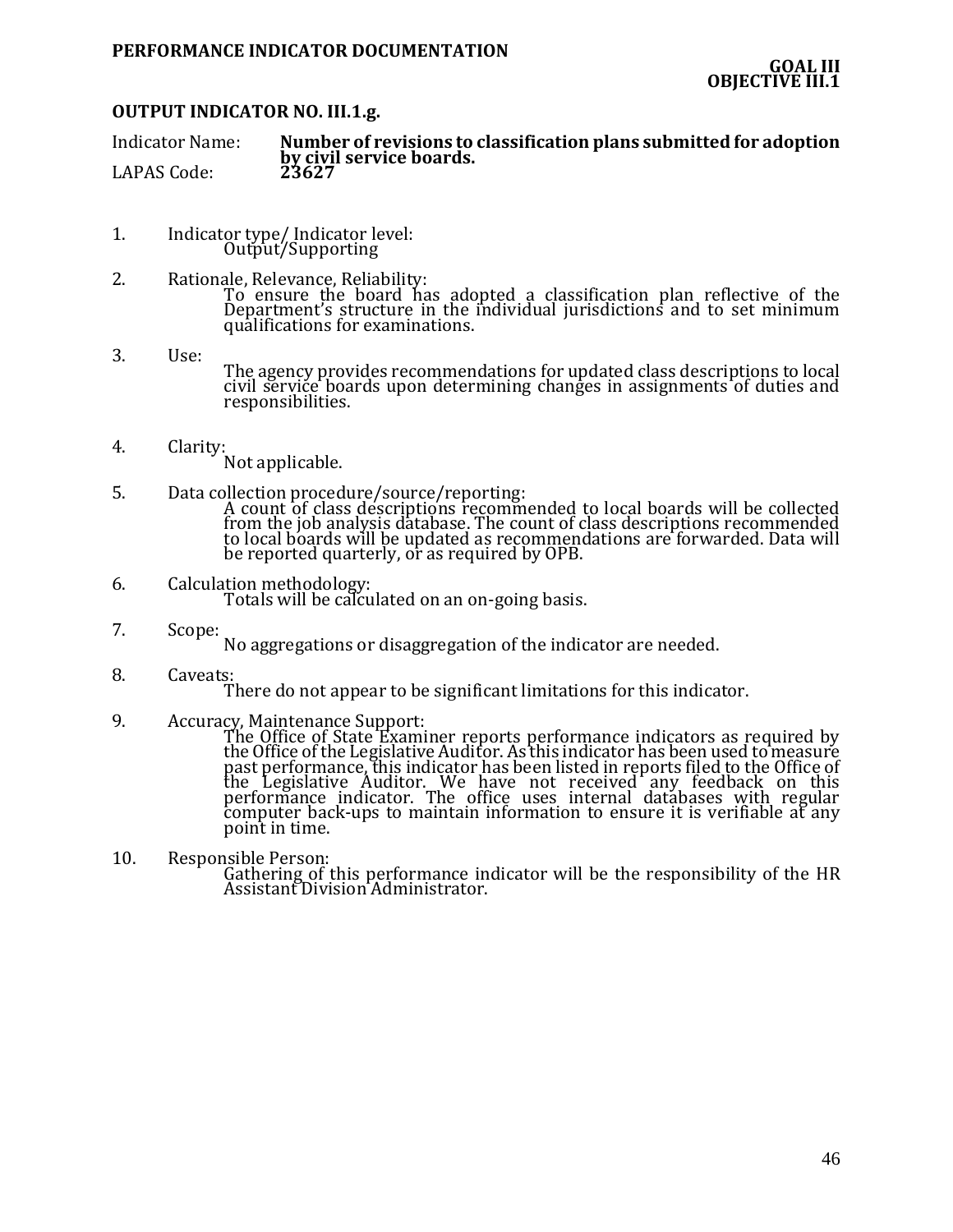# **OUTPUT INDICATOR NO. III.1.h.**

Indicator Name: **Number of revisions to board rules submitted for adoption by civil service boards.** LAPAS Code:

- 1. Indicator type/ Indicator level: Output/ Key
- 2. Rationale, Relevance, Reliability: The reason for revisions to the board rules is to ensure the board operates in an orderly fashion in accordance with the open meeting laws and to ensure the board has adopted leave of absence rules in accordance with R.S. 33:2478 and 33:2538.
- 3. Use: The agency provides recommendations for revisions to the rules of local civil service boards upon the determination of changes in civil service law or employment law.
- 4. Clarity: Not applicable.
- 5. Data collection procedure/source/reporting: A count of revisions to board rules submitted for adoption by civil service boards will be maintained in the database tracking system. The count of rule revisions submitted to local boards will be updated as recommendations are forwarded. Data will be reported quarterly, or as required by OPB.
- 6. Calculation methodology: Totals will be calculated on an on-going basis.
- 7. Scope: No aggregations or disaggregation of the indicator are needed.
- 8. Caveats:
	- There do not appear to be significant limitations for this indicator.
- 9. Accuracy, Maintenance Support:

The Office of State Examiner reports performance indicators as required by the Office of the Legislative Auditor. As this indicator has been used to measure past performance, this indicator has been listed in reports filed to the Office of the Legislative Auditor. We have not received any feedback on this performance indicator. The office uses internal databases with regular computer back-ups to maintain information to ensure it is verifiable at any point in time.

10. Responsible Person: Gathering of this performance indicator will be the responsibility of the General Counsel.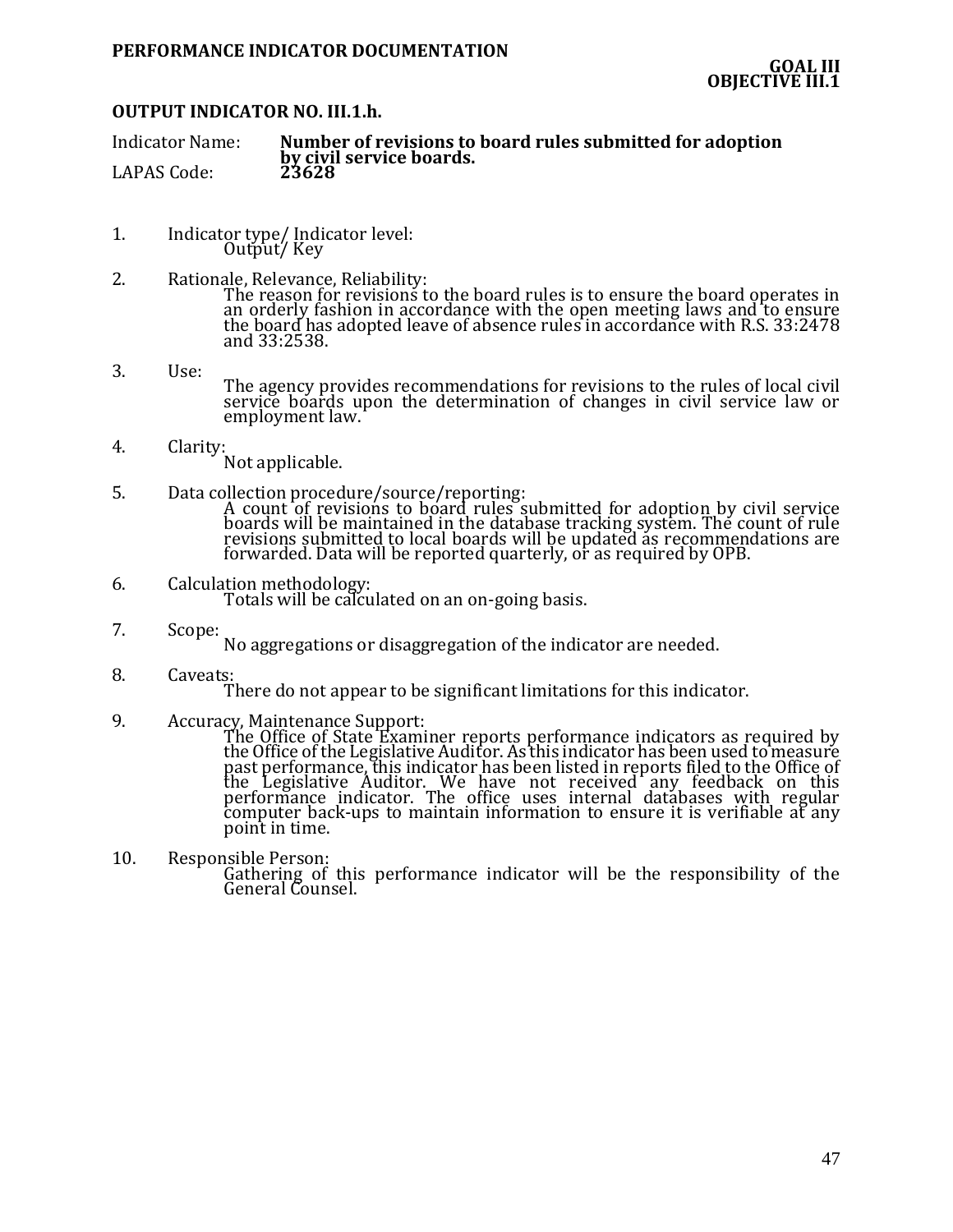# **OUTPUT INDICATOR NO. III.1.i.**

Number of resources distributed.<br>25695 Indicator name:<br>LAPAS Code:

- 1. Indicator type/ Indicator level: Output/General
- 2. Rationale, Relevance, Reliability: Each civil service board is comprised of local citizens having limited knowledge of the fire and police services, and the applicability of civil service law. The agency provides training in the fundamentals through manuals, general circulars and mass emails.
- 3. Use: The number of resources distributed is useful in determining the extent to which the OSE is providing support to local jurisdictions.
- 4. Clarity: Resources can be considered manuals, videos, circulars, or any other type of informational product produced by the Office of State Examiner to disseminate information on the MFPCS system.
- 5. Data collection procedure/source/reporting: A running tally of resources provided will be maintained in a database tracking system. Data will be reported annually, or as required by OPB.
- 6. Calculation methodology: Materials will be counted as they are provided.
- 7. Scope: No aggregations or disaggregation of the indicator are needed.
- 8. Caveats:
	- There do not appear to be significant limitations for this indicator.
- 9. Accuracy, Maintenance Support:

The Office of State Examiner reports performance indicators as required by the Office of the Legislative Auditor. As this indicator has been used to measure past performance, this indicator has been listed in reports filed to the Office of the Legislative Auditor. We have not received any feedback on this performance indicator. The office uses internal databases with regular computer back-ups to maintain information to ensure it is verifiable at any point in time.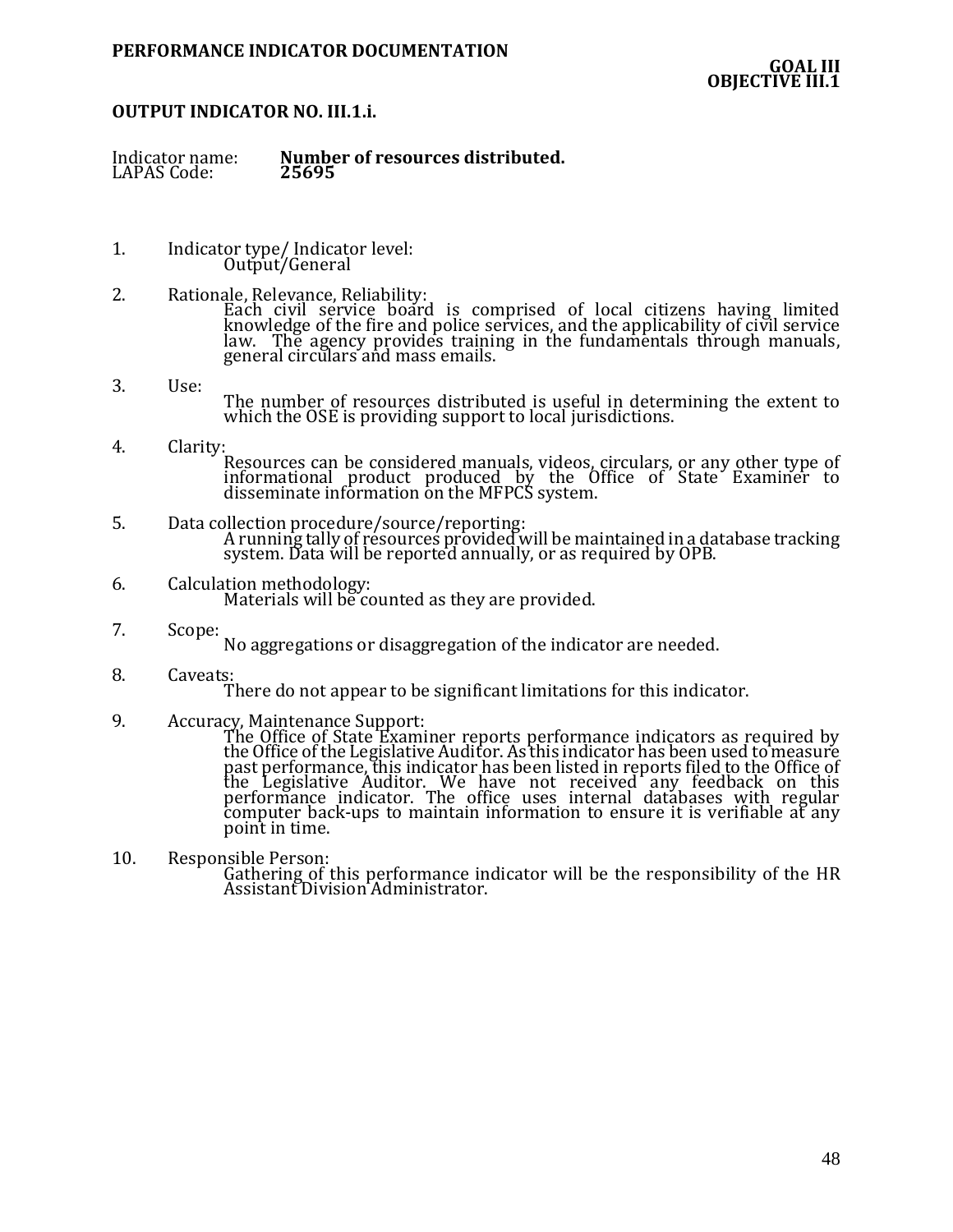# **OUTPUT INDICATOR NO. III.1.j.**

Indicator name: **Average number of working days to respond to written request for guidance.** LAPAS Code:

- 1. Indicator type/ Indicator level: Output/Key
- 2. Rationale, Relevance, Reliability: The Office of State Examiner provides guidance to local Civil Service Boards, Appointing Authorities, Governing Authorities and employees through written correspondence. This indicator is a direct measure of work performed.
- 3. Use: It is helpful to know the timeliness in which responses are provided. If a single individual is receiving an inordinate number of written requests, steps may be taken to spread the work evenly.
- 4. Clarity: Not applicable.
- 5. Data collection procedure/source/reporting: Data will be collected by each employee of all incoming written requests and the date a response is provided. Data will be reported quarterly or as required by the Office of Planning and Budget.
- 6. Calculation methodology: Employees will log each written request received and log the date a response is given.
- 7. Scope:

No aggregations or disaggregation of the indicator are needed.

8. Caveats:

There do not appear to be significant limitations for this indicator.

9. Accuracy, Maintenance Support:

The Office of State Examiner reports performance indicators as required by the Office of the Legislative Auditor. As this indicator has been used to measure past performance, this indicator has been listed in reports filed to the Office of the Legislative Auditor. We have not received any feedback on this performance indicator. The office uses internal databases with regular computer back-ups to maintain information to ensure it is verifiable at any point in time.

10. Responsible Person: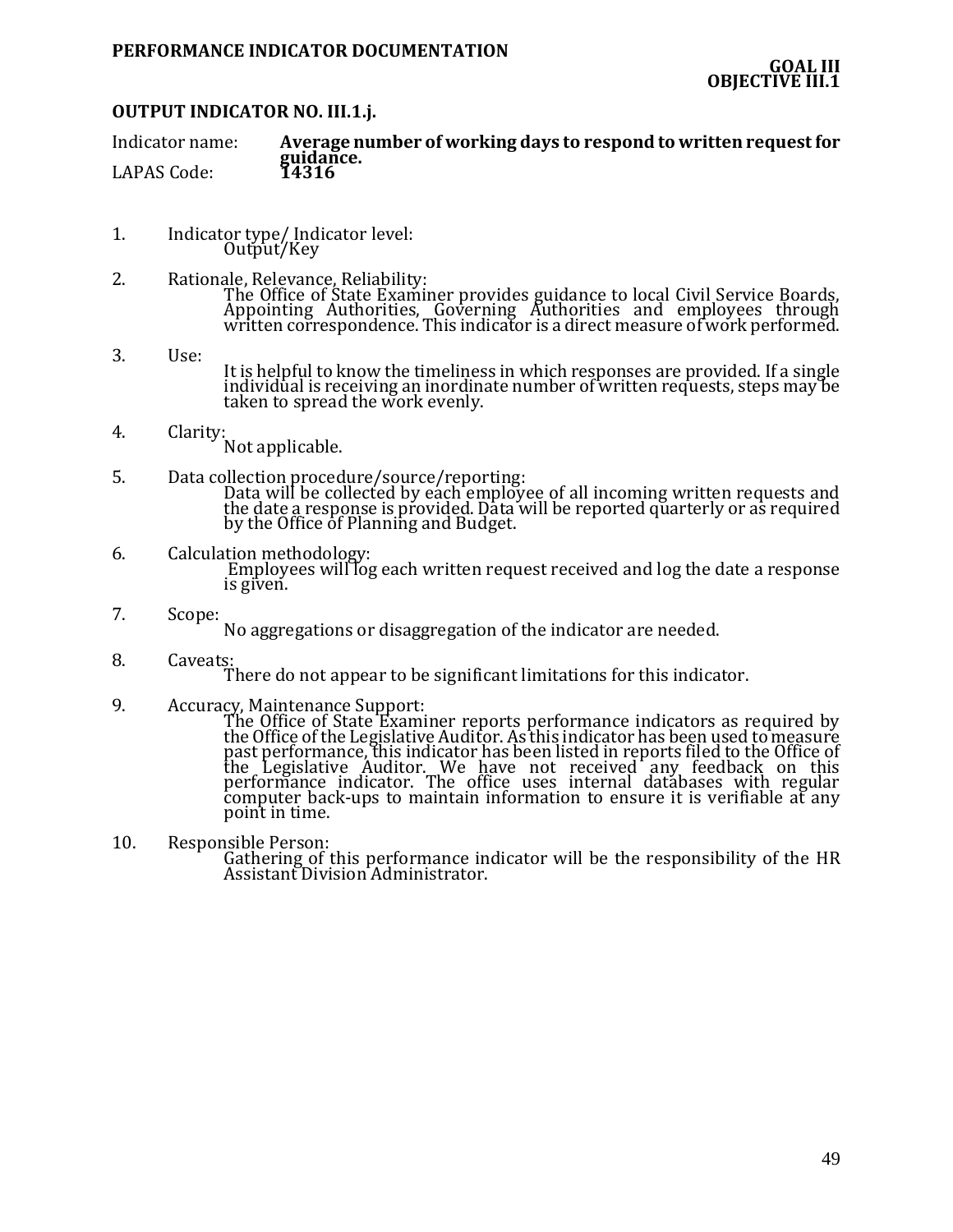### **OUTCOME INDICATOR NO. III.1.a.**

Indicator Name: **Number of jurisdictions added for which civil service boards have been sworn in.** LAPAS Code:

- 1. Indicator type/ Indicator level: Outcome/ Supporting
- 2. Rationale, Relevance, Reliability:

Once the Office of State Examiner has identified jurisdictions which potentially meet the criteria for compliance, performed necessary research, and established contact with appropriate authorities, the jurisdiction is provided resources to ensure the MFPCS law is carried out effectively and efficiently. When new jurisdictions are added, it created additional work for the staff.

- 3. Use: The number of potential jurisdictions identified as meeting the criteria for establishing a civil service system represents present work as well as the immediate future growth of the classified service. Work involved in researching and identifying potential jurisdictions is labor intensive and requires specific dedication of time and energy of the agency's administration. The management team must plan for the unavoidable increase in workload throughout its operations in order to maintain productivity, including the addition of positions to the table of organization.
- 4. Clarity: Not applicable.
- 5. Data collection procedure/source/reporting:

As new civil service boards are sworn in, these jurisdictions will be removed from the potential jurisdiction database and placed on the current roster of civil service jurisdictions. The total of jurisdictions with newly sworn civil service boards will be added. Data will be reported quarterly, or as required by OPB.

- 6. Calculation methodology: The total of jurisdictions with newly sworn civil service boards will be added.
- 7. Scope:

No aggregations or disaggregation of the indicator are needed.

8. Caveats:

There do not appear to be significant limitations for this indicator.

9. Accuracy, Maintenance Support:

The Office of State Examiner reports performance indicators as required by the Office of the Legislative Auditor. As this indicator is new, this indicator has not been listed in reports filed to the Office of the Legislative Auditor. We have not received any feedback on this performance indicator. The office uses internal databases with regular computer back-ups to maintain information to ensure it is verifiable at any point in time.

10. Responsible Person: Gathering of this performance indicator will be the responsibility of the Deputy State Examiner.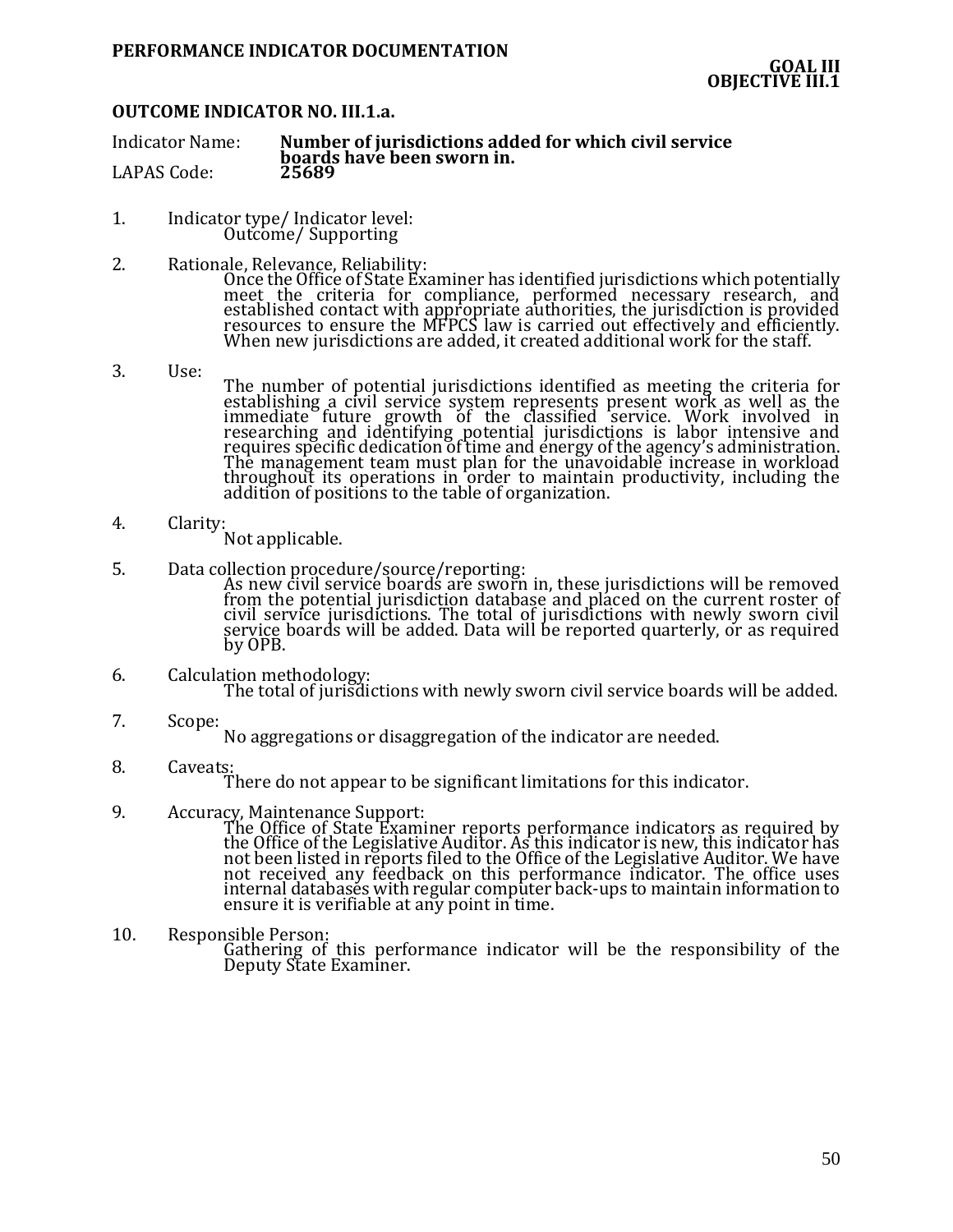# **QUALITY INDICATOR NO. III.1.a.**

| <b>Indicator Name:</b> | Percentage of survey respondents indicating satisfaction |
|------------------------|----------------------------------------------------------|
| LAPAS Code:            | with website resources.<br>25688                         |

- 1. Indicator type/ Indicator level: Quality/Supporting
- 2. Rationale, Relevance, Reliability: This indicator is a measure of our success in providing services.
- 3. Use: Management will use the results of the survey to make improvements to services.
- 4. Clarity: Not applicable.
- 5. Data collection procedure/source/reporting: Upon completion of annual 4th quarter survey. Data will be reported annually, or as required by OPB.
- 6. Calculation methodology: Number of those satisfied divided by total number of respondents.
- 7. Scope:

No aggregations or disaggregation of the indicator are needed.

8. Caveats:

There do not appear to be significant limitations for this indicator.

9. Accuracy, Maintenance Support:

The Office of State Examiner reports performance indicators as required by the Office of the Legislative Auditor. As this indicator is new, this indicator has not been listed in reports filed to the Office of the Legislative Auditor. We have not received any feedback on this performance indicator. The office uses internal databases with regular computer back-ups to maintain information to ensure it is verifiable at any point in time.

10. Responsible Person: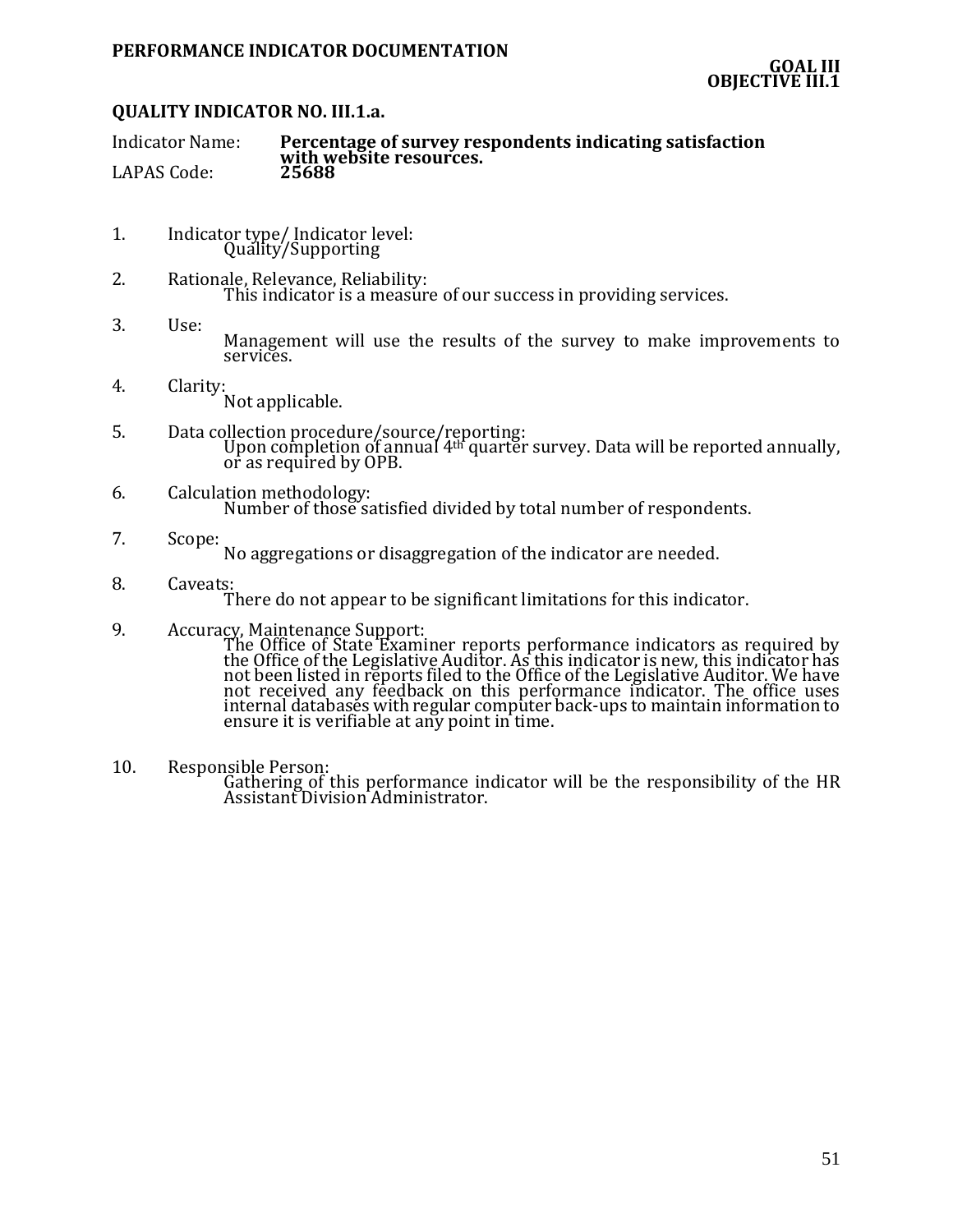# **QUALITY INDICATOR NO. III.1.b.**

| <b>Indicator Name:</b> | Number of jurisdictions in Municipal Fire and Police Civil Service |
|------------------------|--------------------------------------------------------------------|
|                        | System.                                                            |
| <b>LAPAS Code:</b>     | 12286                                                              |

- 1. Indicator type/ Indicator level: Quality/General
- 2. Rationale, Relevance, Reliability: The Office of State Examiner is statutorily required to provide services to municipalities with a population of 7,000 or more and all fire protection districts. This indicator is a direct measure of work performed.
- 3. Use:

It is imperative that the OSE keep track of the number of jurisdictions to which services are provided. While the municipality population may change with the decennial census, a fire protection district becomes subject to the Civil Service laws with the hire of one full-time employee. If a jurisdiction is in the Civil Service System, the Office of State Examiner must provide services.

- 4. Clarity:
	- Not applicable
- 5. Data collection procedure/source/reporting: Data is collected from census information for population requirements and from the supplemental pay board for fire-fighters.
- 6. Calculation methodology: Jurisdictions with sworn in Civil Service Boards will be counted.
- 7. Scope:

No aggregations or disaggregation of the indicator are needed.

- 8. Caveats: This indicator will change based upon the census information reported every ten years.
- 9. Accuracy, Maintenance Support:

The Office of State Examiner reports performance indicators as required by the Office of the Legislative Auditor. As this indicator has been used to measure past performance, this indicator has been listed in reports filed to the Office of the Legislative Auditor. The office uses internal databases with regular computer back-ups to maintain information to ensure it is verifiable at any point in time.

10. Responsible Person: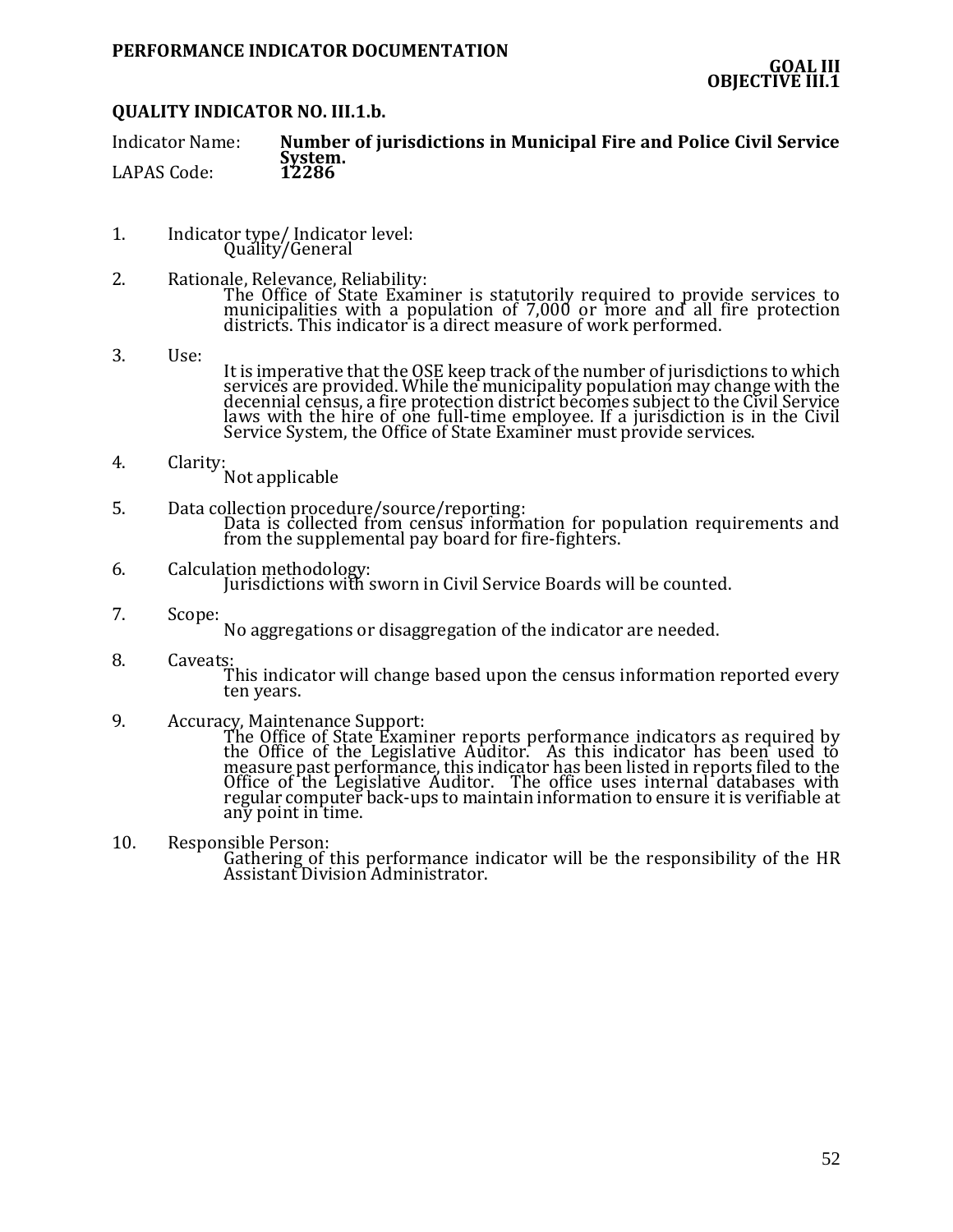# **QUALITY INDICATOR NO. III.1.c.**

| <b>Indicator Name:</b> | Number of covered employees in MFPCS System. |
|------------------------|----------------------------------------------|
| LAPAS Code:            | 12289                                        |

- 1. Indicator type/ Indicator level: Quality/General
- 2. Rationale, Relevance, Reliability: The Office of State Examiner tracks the number of employees covered in the Municipal Fire and Police Civil Service System in order to ensure adequate services are provided to our stakeholders. This indicator is a direct measure of the number of classified Fire and Police employees.
- 3. Use: It's helpful to know the number of classified Fire and Police employees in order to ensure adequate services are provided and an equal distribution of work.
- 4. Clarity: Not Applicable
- 5. Data collection procedure/source/reporting: Data will be calculated from personnel actions received from the stakeholders.
- 6. Calculation methodology: New hires and separations will be added and subtracted.
- 7. Scope:

No aggregations or disaggregation of the indicator are needed.

- 8. Caveats: There do not appear to be significant limitations for this indicator.
- 9. Accuracy, Maintenance Support:

The Office of State Examiner reports performance indicators as required by the Office of the Legislative Auditor. As this indicator has been used to measure past performance, this indicator has been listed in reports filed to the Office of the Legislative Auditor. The office uses internal databases with regular computer back-ups to maintain information to ensure it is verifiable at any point in time.

10. Responsible Person: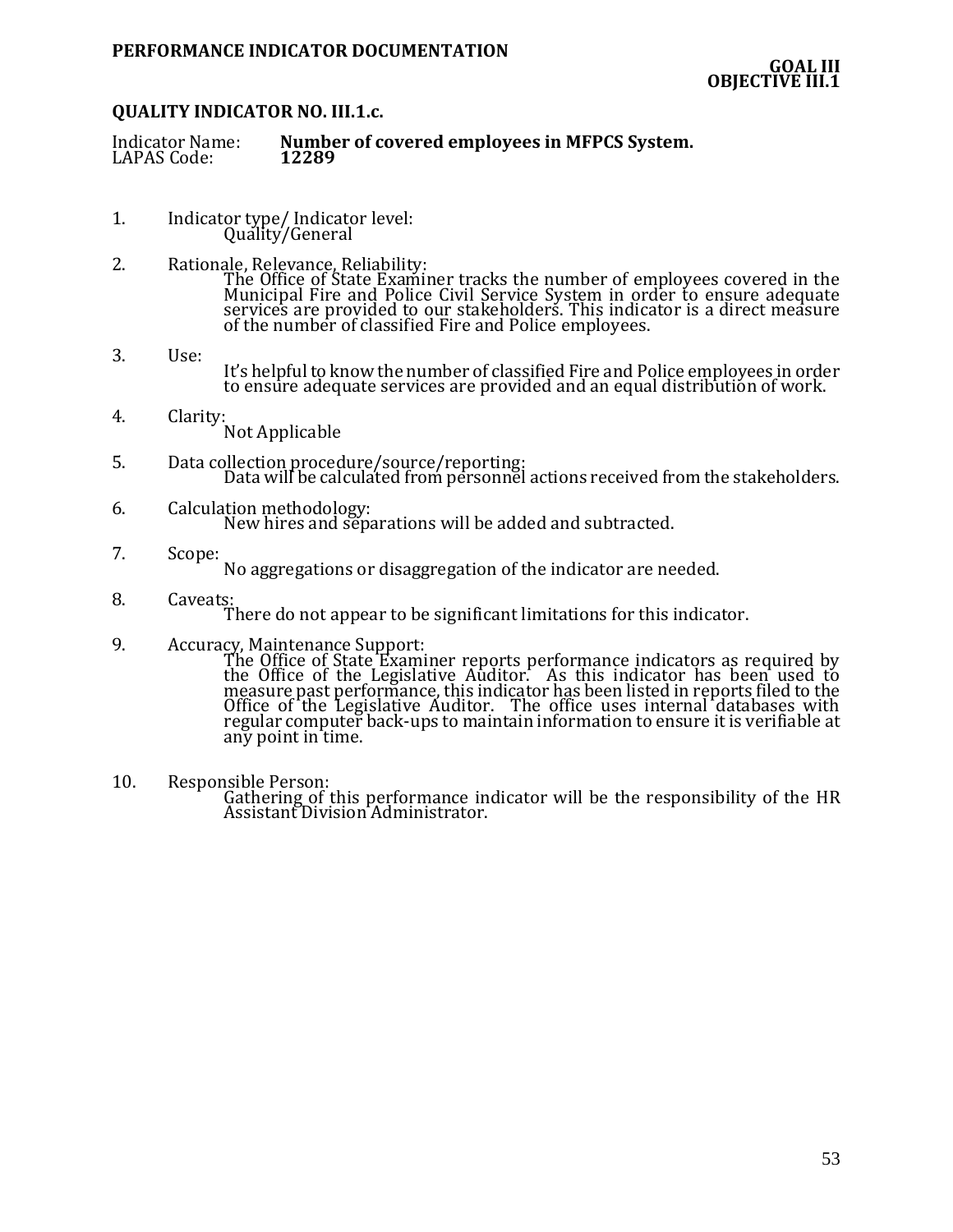# **EFFICIENCY INDICATOR NO. III.1.a.**

| <b>Indicator Name:</b> | Cost per covered employee within MFPCS System. |
|------------------------|------------------------------------------------|
| LAPAS Code:            | 12292                                          |

- 1. Indicator type/ Indicator level: Efficiency/General
- 2. Rationale, Relevance, Reliability: This indicator is a measure of our success in providing services. Our objective is to provide quality services at the least possible expense to the taxpayers.
- 3. Use: Cost per covered employee is an indication of efficiency.
- 4. Clarity: Not applicable.
- 5. Data collection procedure/source/reporting: Cost per covered employee is obtained by dividing the total expenditures in the fiscal year by the number of classified fire and police employees in the MFPCS system. Actual expenditures are obtained at the end of each fiscal year. Data will be provided annually, or as required by OPB.
- 6. Calculation methodology: Cost per covered employee is obtained by dividing actual expenditure by total number of classified fire and police employees in the MFPCS system.
- 7. Scope: No aggregations or disaggregation of the indicator are needed.
- 8. Caveats:

There do not appear to be significant limitations for this indicator.

9. Accuracy, Maintenance Support:

The Office of State Examiner reports performance indicators as required by the Office of the Legislative Auditor. This indicator has been used to measure past performance and has been listed in reports filed to the Office of the Legislative Auditor. The Office of State Examiner uses internal databases with regular computer back-ups to maintain information to ensure it is verifiable at any point in time.

10. Responsible Person: Gathering of this performance indicator will be the responsibility of the Executive Staff Officer.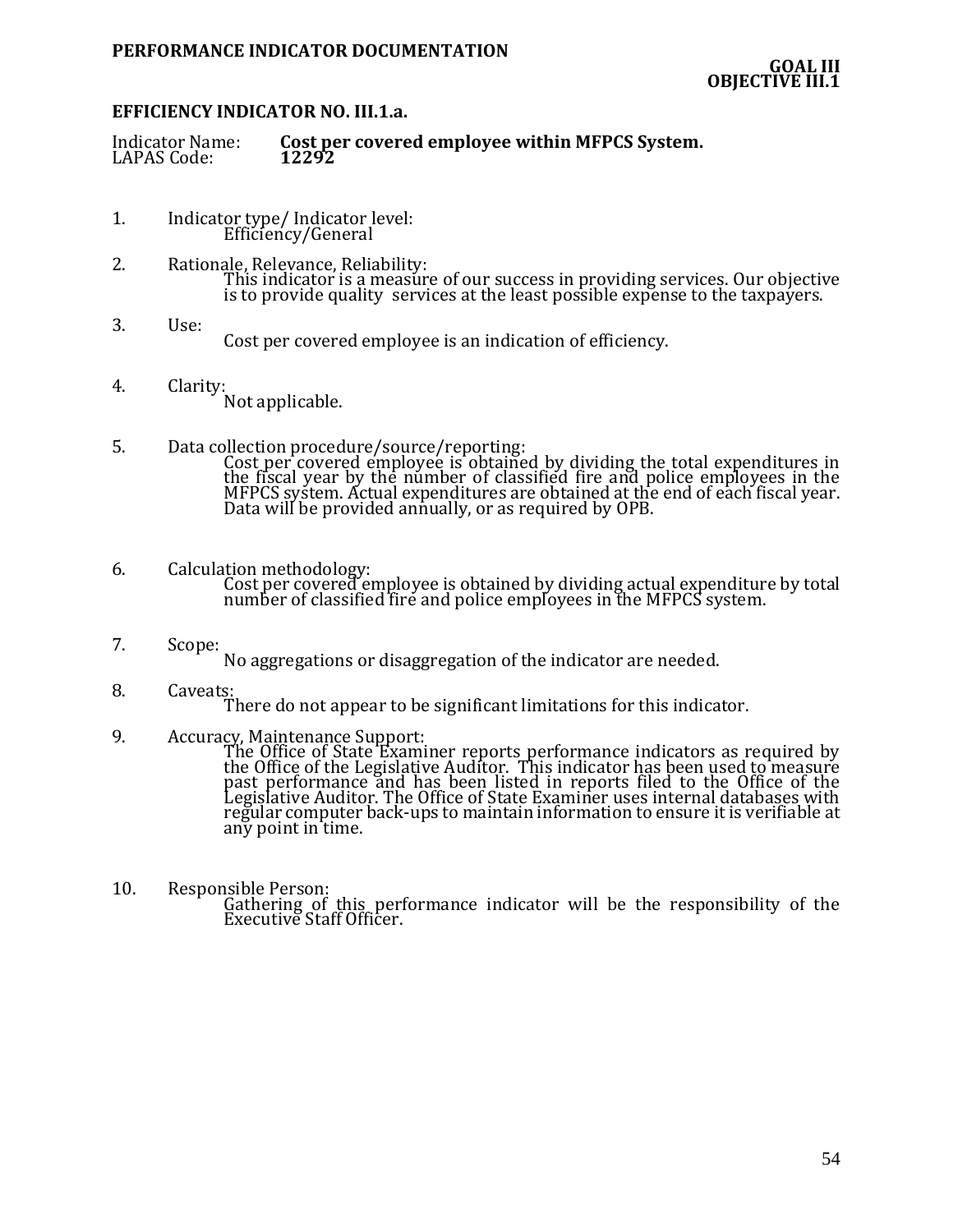# **EFFICIENCY INDICATOR NO. III.1.b.**

Indicator Name: **Per capita cost for providing qualified eligibles in jurisdictions covered by MFPCS system.** LAPAS Code:

- 1. Indicator type/ Indicator level: Efficiency/General
- 2. Rationale, Relevance, Reliability: This indicator is a measure of our success in providing services. Our objective is to provide quality services at the least possible expense to the taxpayers.
- 3. Use: Cost per covered citizen is an indication of efficiency.
- 4. Clarity: Not applicable.
- 5. Data collection procedure/source/reporting: Cost per covered citizen is obtained from census information for areas covered and actual fiscal year expenditures. Actual expenditures are obtained at the end of each fiscal year. Data will be provided annually, or as required by OPB.
- 6. Calculation methodology: Cost per covered citizen is obtained by dividing actual expenditure by population of areas served.
- 7. Scope: No aggregations or disaggregation of the indicator are needed.
- 8. Caveats: There do not appear to be significant limitations for this indicator.
- 9. Accuracy, Maintenance Support:

The Office of State Examiner reports performance indicators as required by the Office of the Legislative Auditor. This indicator has been used to measure past performance and has been listed in reports filed to the Office of the Legislative Auditor. The Office of State Examiner uses internal databases with regular computer back-ups to maintain information to ensure it is verifiable at any point in time.

10. Responsible Person: Gathering of this performance indicator will be the responsibility of the Executive Staff Officer.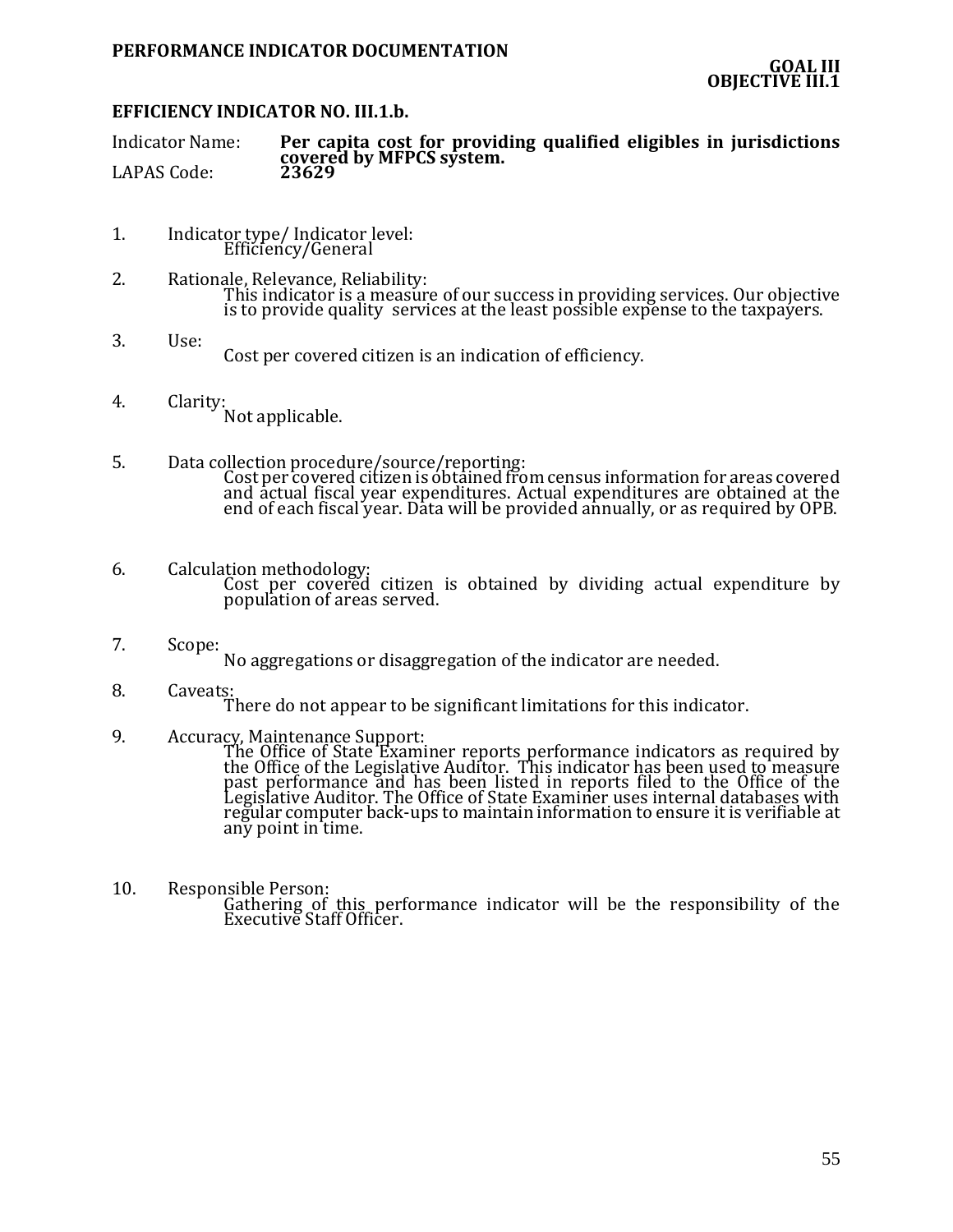# **APPENDIX C**

**LIST OF JURISDICTIONS/EMPLOYEES UNDER THE MUNICIPAL FIRE AND POLICE CIVIL SERVICE SYSTEM**



# **STRATEGIC PLAN FISCAL YEARS 2023-2024 THROUGH 2027-2028 OFFICE OF STATE EXAMINER MUNICIPAL FIRE AND POLICE CIVIL SERVICE**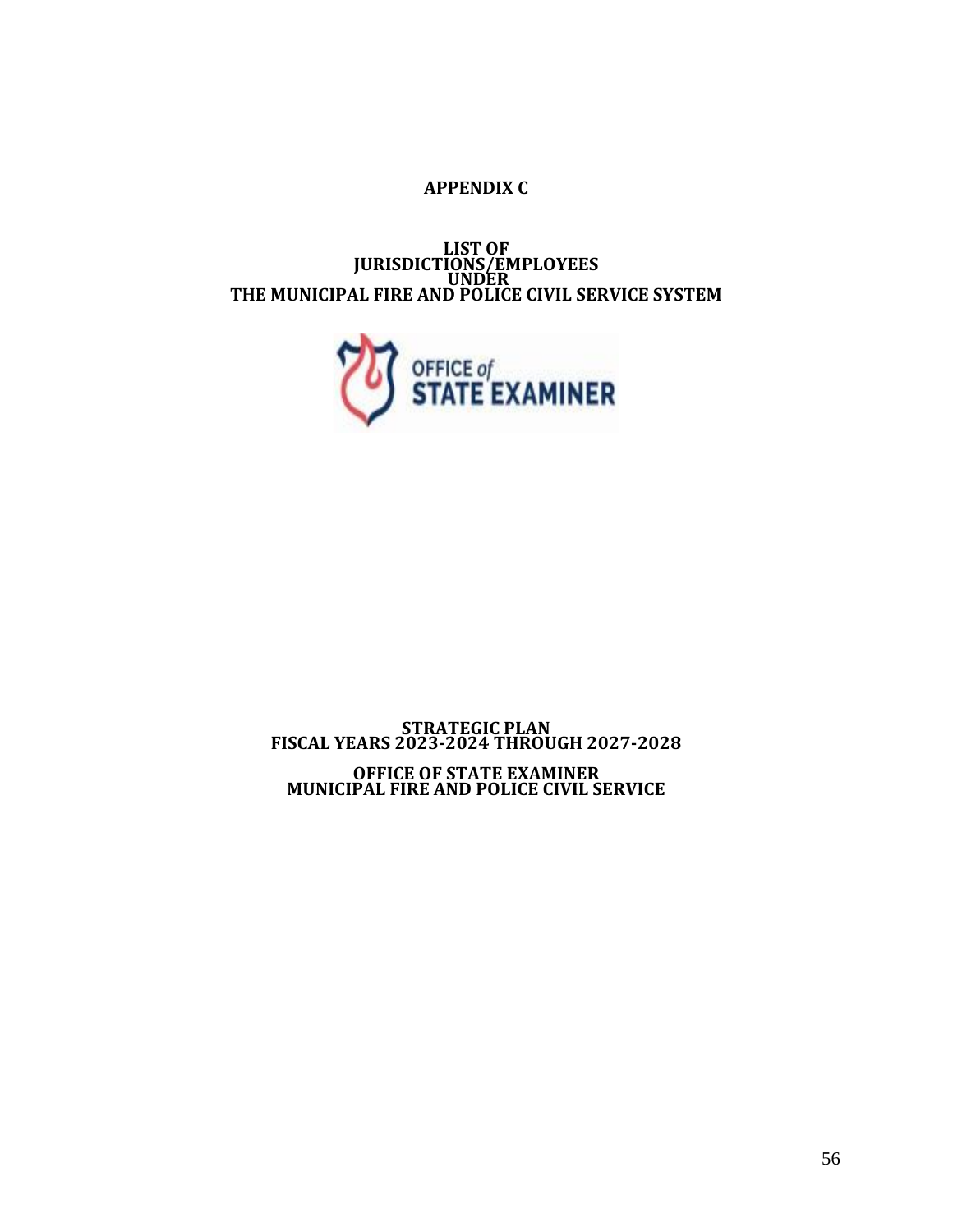| <b>Jurisdictions under Municipal Fire and Police Civil Service</b> |              |               |                         |  |
|--------------------------------------------------------------------|--------------|---------------|-------------------------|--|
| <b>As of April 18, 2022</b>                                        |              |               |                         |  |
| <b>Jurisdiction</b>                                                | <b>Fire</b>  | <b>Police</b> | <b>Parish</b>           |  |
| Abbeville                                                          | 38           | 32            | Vermillion              |  |
| Alexandria                                                         | 126          | 192           | Rapides                 |  |
| Ascension FPD #2 (Inactive)                                        |              |               | Ascension               |  |
| <b>Ascension FPD #3</b>                                            | 62           |               | Ascension               |  |
| <b>Baker</b>                                                       | 23           | 33            | <b>East Baton Rouge</b> |  |
| Bastrop                                                            | 38           | 22            | Morehouse               |  |
| <b>Baton Rouge</b>                                                 | 544          | 675           | <b>East Baton Rouge</b> |  |
| <b>Bayou Cane FPD</b>                                              | 49           |               | Terrebonne              |  |
| Benton FPD #4                                                      | 36           |               | <b>Bossier</b>          |  |
| <b>Bogalusa</b>                                                    | 32           | 50            | Washington              |  |
| <b>Bossier City</b>                                                | 194          | 192           | <b>Bossier</b>          |  |
| <b>Breaux Bridge</b>                                               |              | 21            | St. Martin              |  |
| <b>Broussard</b>                                                   | $\mathbf{1}$ | 38            | Lafayette               |  |
| Caddo FPD #1                                                       | 36           |               | Caddo                   |  |
| Caddo FPD #2 (Inactive)                                            |              |               | Caddo                   |  |
| Caddo FPD #3                                                       | 21           |               | Caddo                   |  |
| Caddo FPD #4                                                       | 14           |               | Caddo                   |  |
| Caddo FPD #5                                                       | 10           |               | Caddo                   |  |
| Caddo FPD #6                                                       | 3            |               | Caddo                   |  |
| Caddo FPD #7                                                       | 11           |               | Caddo                   |  |
| Caddo FPD #8                                                       | 10           |               | Caddo                   |  |
| Calcasieu Ward 1 Dist 1                                            | 19           |               | Calcasieu               |  |
| Calcasieu Ward 4 Dist 2                                            | 20           |               | Calcasieu               |  |
| Calcasieu Ward 6 Dist 1                                            | $\mathbf{1}$ |               | Calcasieu               |  |
| Calcasieu Ward 7 Dist 1 (Inactive)                                 |              |               | Calcasieu               |  |
| Calcasieu Ward 8 Dist 2                                            | $\mathbf{1}$ |               | Calcasieu               |  |
| Cameron FPD #1 (Inactive)                                          |              |               | Cameron                 |  |
| Cameron FPD #10                                                    | 12           |               | Cameron                 |  |
| Carencro                                                           | 6            | 29            | Lafayette               |  |
| Central FPD #4                                                     | 40           |               | <b>East Baton Rouge</b> |  |
| Concordia FPD #2 (Inactive)                                        |              |               | Concordia               |  |
| Covington                                                          | 23           | 44            | St. Tammany             |  |
| Crowley                                                            | 34           | 61            | Acadia                  |  |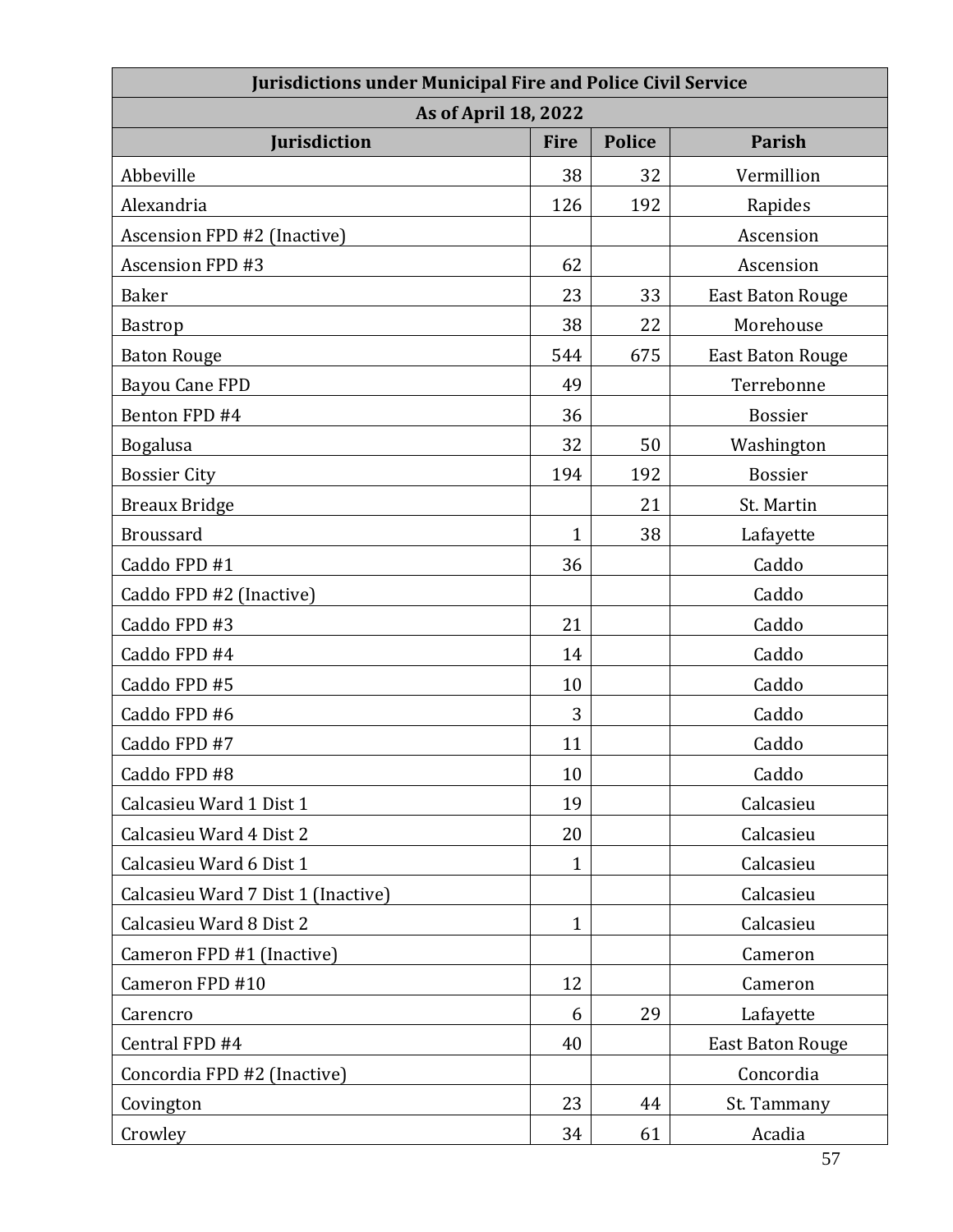| Denham Springs                     | 28  | 38               | Livingston              |
|------------------------------------|-----|------------------|-------------------------|
| DeRidder                           | 20  | 32               | Beauregard              |
| DeSoto FPD #1                      | 11  |                  | DeSoto                  |
| Desoto FPD #8                      | 26  |                  | DeSoto                  |
| DeSoto FPD #9                      | 10  |                  | DeSoto                  |
| Donaldsonville                     | 10  |                  | Ascension               |
| East Baton Rouge FPD #3            | 3   |                  | <b>East Baton Rouge</b> |
| East Baton Rouge FPD #5            | 16  |                  | <b>East Baton Rouge</b> |
| East Baton Rouge FPD #6            | 20  |                  | <b>East Baton Rouge</b> |
| East Baton Rouge FPD #9 (Inactive) |     |                  | <b>East Baton Rouge</b> |
| <b>East-Central Bossier FPD</b>    | 12  |                  | <b>Bossier</b>          |
| Eunice                             | 19  | 38               | St. Landry              |
| Franklin                           | 9   | 23               | St. Mary                |
| Gonzales                           | 28  | 47               | Ascension               |
| Grant FPD #5 (Inactive)            |     |                  | Grant                   |
| Hammond                            | 59  | 107              | Tangipahoa              |
| Harahan                            | 14  | 24               | Jefferson               |
| Houma                              | 48  | 87               | Terrebonne              |
| Iberia FPD #1                      | 27  |                  | Iberia                  |
| Jefferson FPD                      | 274 |                  | <b>Jefferson</b>        |
| Jennings                           | 13  | 28               | Jefferson Davis         |
| Kenner                             | 118 | 140              | Jefferson               |
| Lafayette                          | 291 | 326              | Lafayette               |
| Lafourche FPD                      | 44  | $\boldsymbol{0}$ | Lafourche               |
| Lake Charles                       | 166 | 166              | Calcasieu               |
| Leesville                          | 10  | 24               | Vernon                  |
| Lincoln FPD #1                     | 10  |                  | Lincoln                 |
| Livingston FPD #4                  | 17  |                  | Livingston              |
| Livingston FPD #5                  | 8   |                  | Livingston              |
| Minden                             | 14  | 26               | Webster                 |
| Monroe                             | 187 | 158              | Ouachita                |
| Morgan City                        | 33  | 51               | St. Mary                |
| Natchitoches                       | 46  | 65               | Natchitoches            |
| Natchitoches FPD #6                | 7   |                  | Natchitoches            |
| New Iberia                         | 53  | 90               | Iberia                  |
| <b>Oakdale</b>                     |     |                  |                         |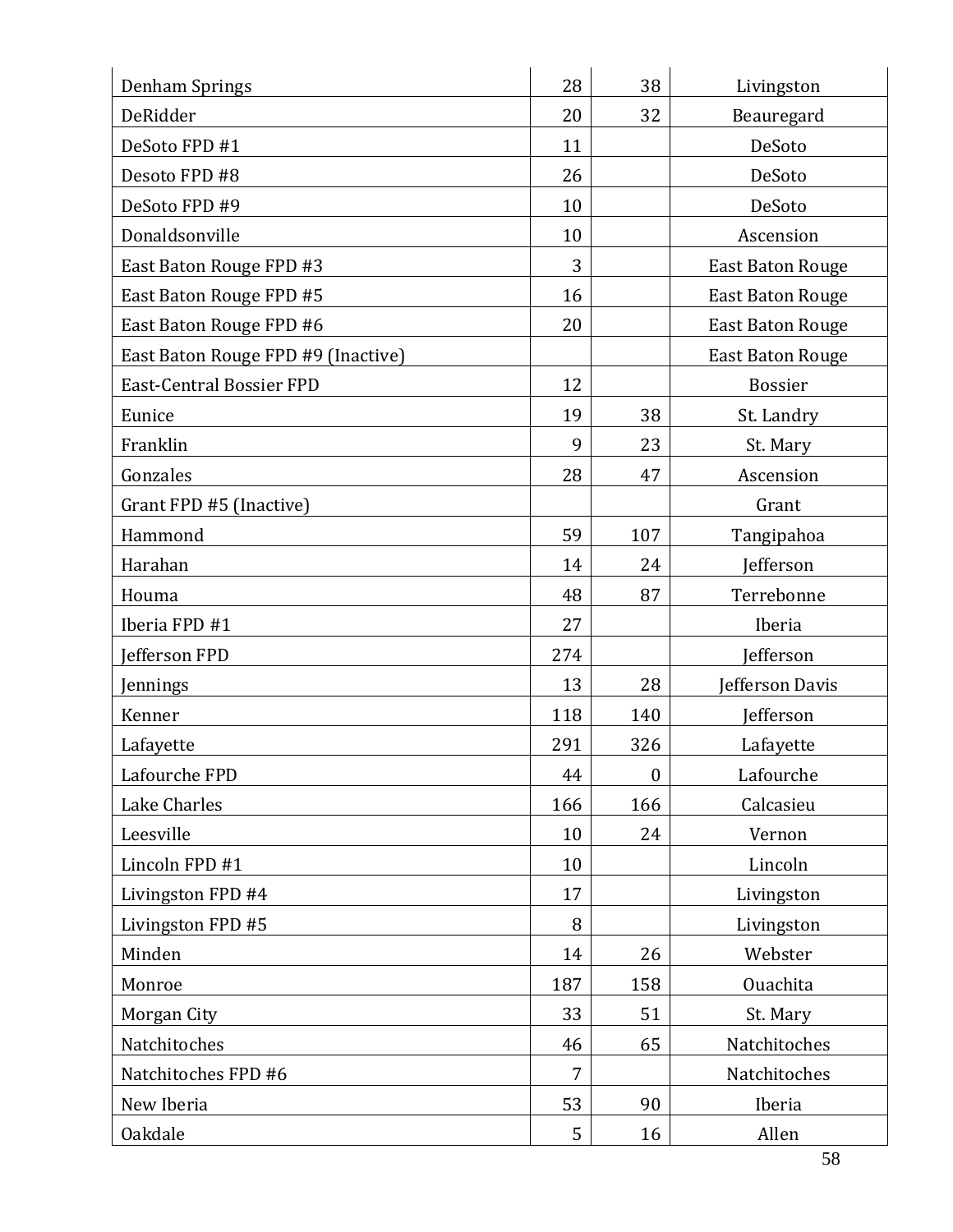| Opelousas                      | 46             | 50  | St. Landry              |
|--------------------------------|----------------|-----|-------------------------|
| Ouachita FPD                   | 164            |     | Ouachita                |
| Pineville                      | 51             | 74  | Rapides                 |
| Plaquemine                     | 12             | 24  | Iberville               |
| Plaquemines Parish FD          | 26             |     | Plaquemines             |
| Rapides FPD #2                 | 62             |     | Rapides                 |
| Rapides FPD #3                 | 9              |     | Rapides                 |
| Rapides FPD #4                 | 8              |     | Rapides                 |
| Rapides FPD #7                 | 8              |     | Rapides                 |
| Rayne                          |                | 22  | Acadia                  |
| <b>Red River</b>               | 15             |     | <b>Red River</b>        |
| Ruston                         | 53             | 51  | Lincoln                 |
| Scott                          | 3              | 29  | Lafayette               |
| Shreveport                     | 523            | 569 | Caddo                   |
| South Bossier Fire Dist 2      | 13             |     | <b>Bossier</b>          |
| St. Bernard #1-2 FPD           | 52             |     | St. Bernard             |
| St. George FPD                 | 178            |     | <b>East Baton Rouge</b> |
| St. John the Baptist Parish FD | 45             |     | St. John                |
| St. Landry FPD #1              | 26             |     | St. Landry              |
| St. Landry FPD #2              | 18             |     | St. Landry              |
| St. Landry FPD #3              | 35             |     | St. Landry              |
| St. Martin FPD                 |                |     | St. Martin              |
| St. Martinville                |                | 20  | St. Martin              |
| St. Tammany FPD #1             | 180            |     | St. Tammany             |
| St. Tammany FPD #2             | 45             |     | St. Tammany             |
| St. Tammany FPD #3             | 12             |     | St. Tammany             |
| St. Tammany FPD #4             | 113            |     | St. Tammany             |
| St. Tammany FPD #5             | $\overline{4}$ |     | St. Tammany             |
| St. Tammany FPD #6             | 6              |     | St. Tammany             |
| St. Tammany FPD #7             | 3              |     | St. Tammany             |
| St. Tammany FPD #8             | 11             |     | St. Tammany             |
| St. Tammany FPD #9             | 8              |     | St. Tammany             |
| St. Tammany FPD #11            | 20             |     | St. Tammany             |
| St. Tammany FPD #12            | 57             |     | St. Tammany             |
| St. Tammany FPD #13            | 18             |     | St. Tammany             |
| Sulphur                        | 66             | 62  | Calcasieu               |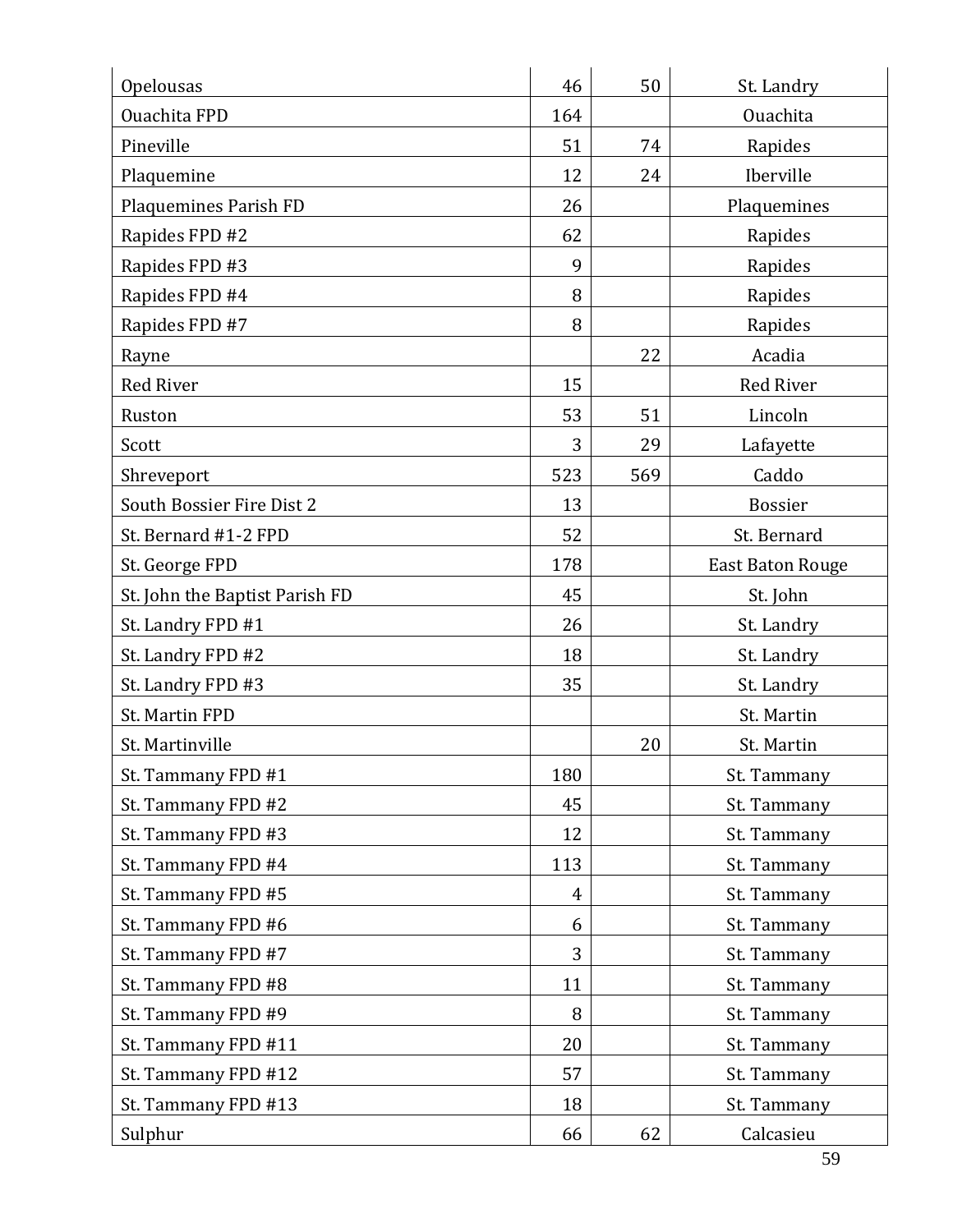| Tangipahoa FPD #1       | 22   |      | Tangipahoa              |
|-------------------------|------|------|-------------------------|
| Terrebonne #10          | 7    |      | Terrebonne              |
| Terrebonne #4A          | 10   |      | Terrebonne              |
| <b>Ville Platte</b>     | 14   | 19   | Evangeline              |
| Washington FPD #7       | 10   |      | Washington              |
| West Baton Rouge FPD #1 | 19   |      | <b>West Baton Rouge</b> |
| West Feliciana FPD #1   | 2    |      | West Feliciana          |
| <b>West Monroe</b>      | 43   | 61   | <b>Ouachita</b>         |
| Westwego                | 10   | 37   | efferson)               |
| Winnfield               | 9    | 18   | Winn                    |
| Youngsville             |      | 38   | Lafayette               |
| Zachary                 | 46   | 48   | <b>East Baton Rouge</b> |
| <b>TOTAL EMPLOYEES</b>  | 5142 | 3997 |                         |
|                         | 9139 |      |                         |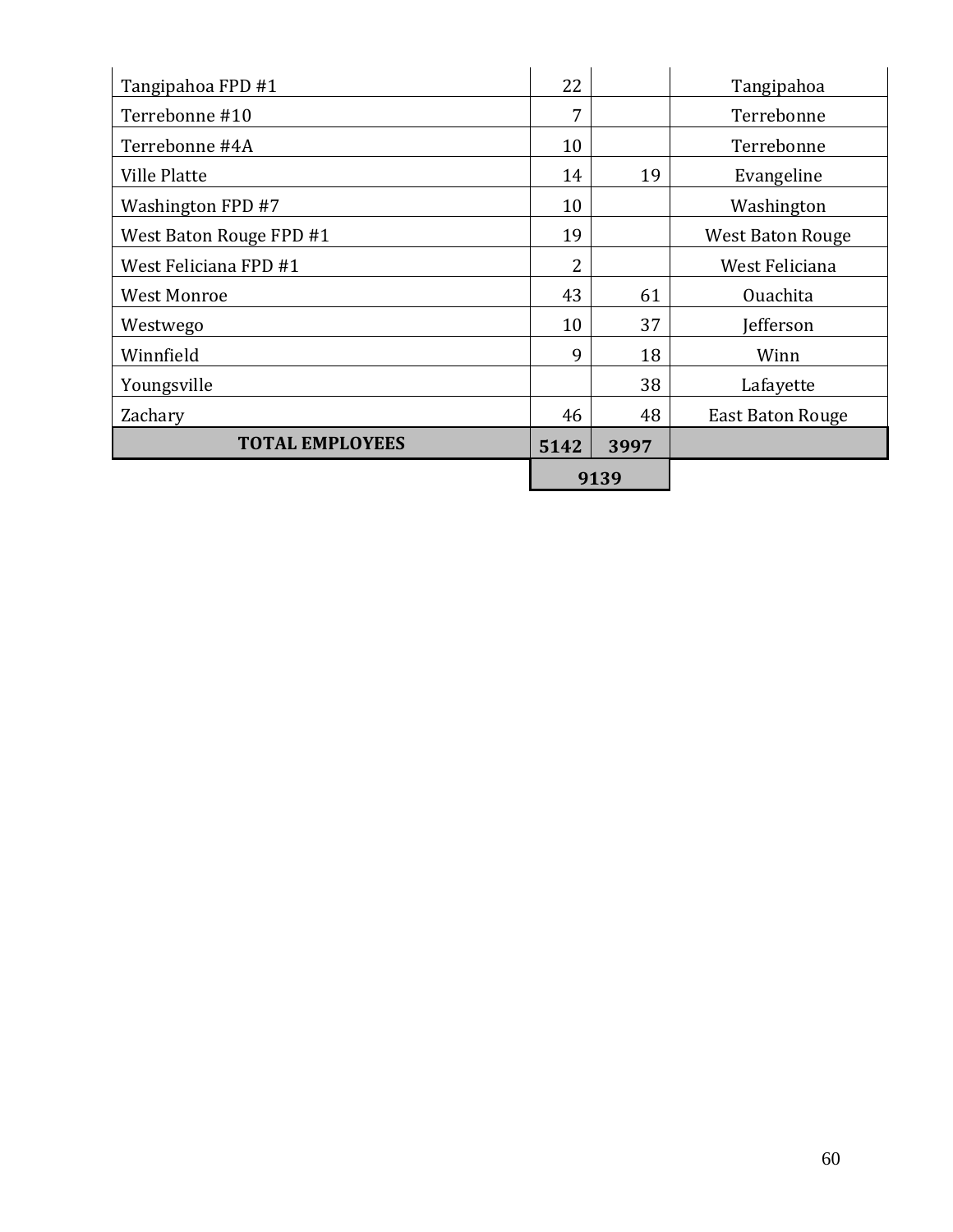# **APPENDIX D**

**ORGANIZATIONAL CHART FOR OFFICE OF STATE EXAMINER**



# **STRATEGIC PLAN FISCAL YEARS 2023-2024 THROUGH 2027-2028**

**OFFICE OF STATE EXAMINER MUNICIPAL FIRE AND POLICE CIVIL SERVICE**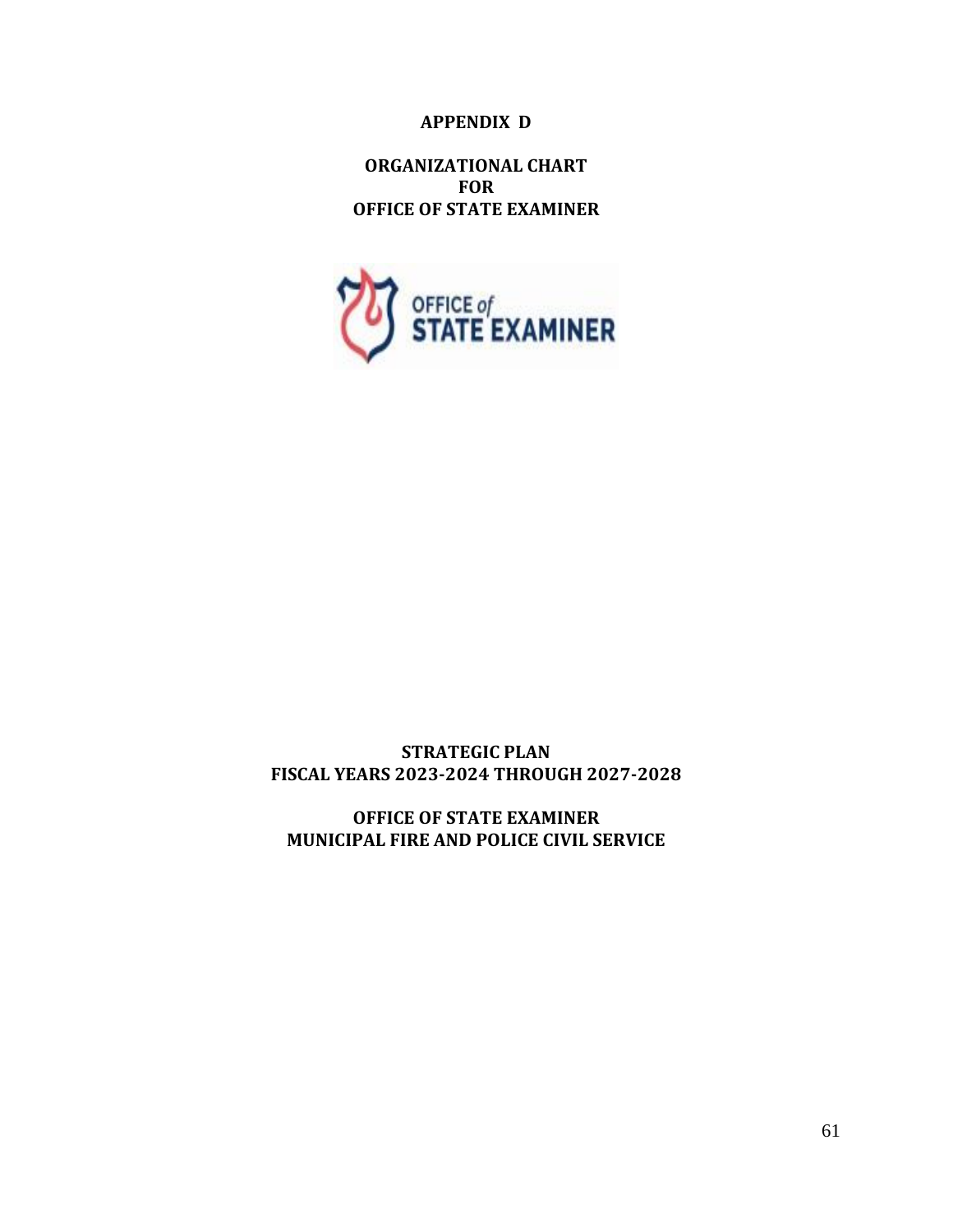# **Office of State Examiner, Municipal Fire and Police Civil Service Organizational Chart**

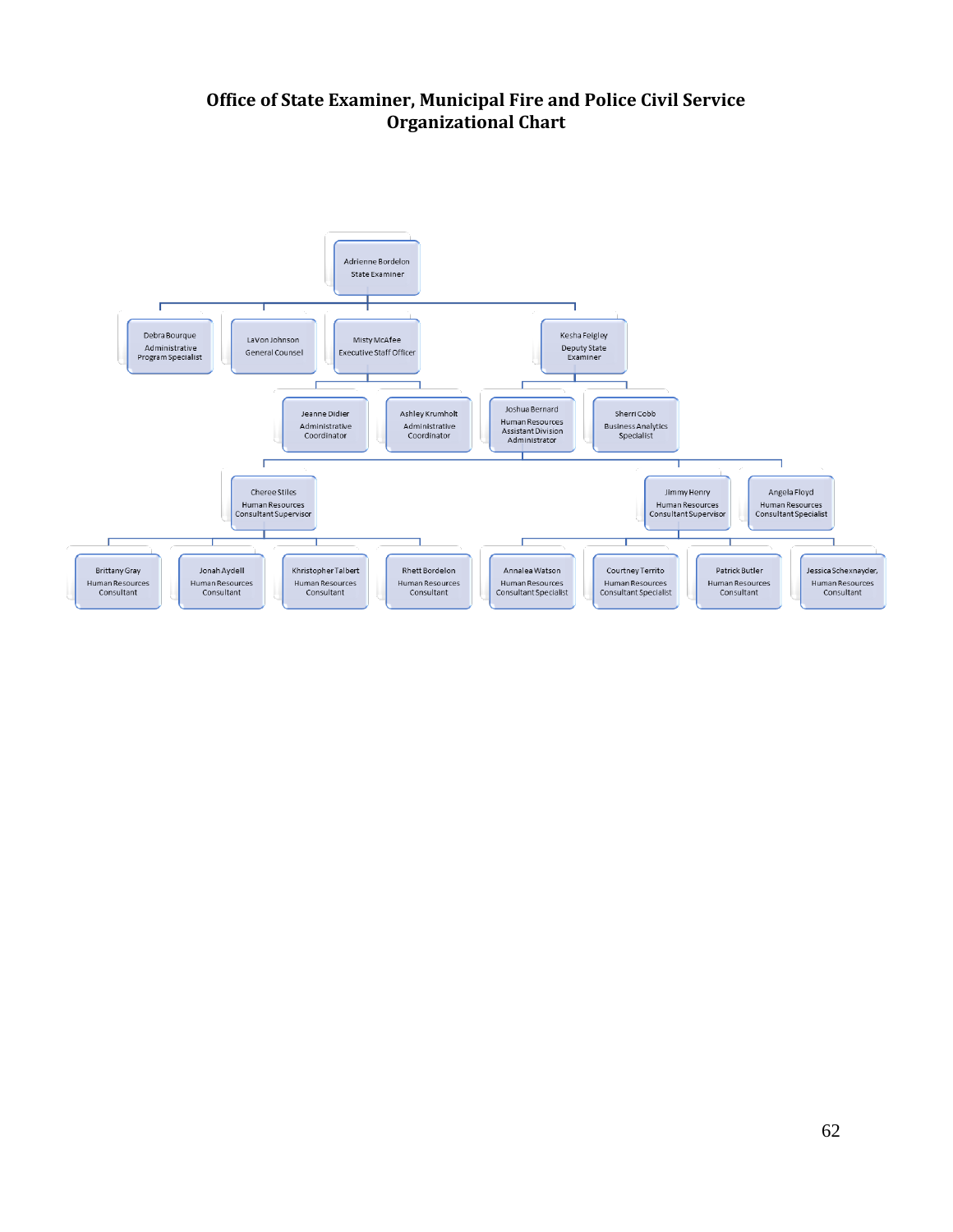# **APPENDIX E**

**STRATEGIC PLANNING CHECKLIST**



# **STRATEGIC PLAN FISCAL YEARS 2023-2024 THROUGH 2027-2028**

**OFFICE OF STATE EXAMINER MUNICIPAL FIRE AND POLICE CIVIL SERVICE**